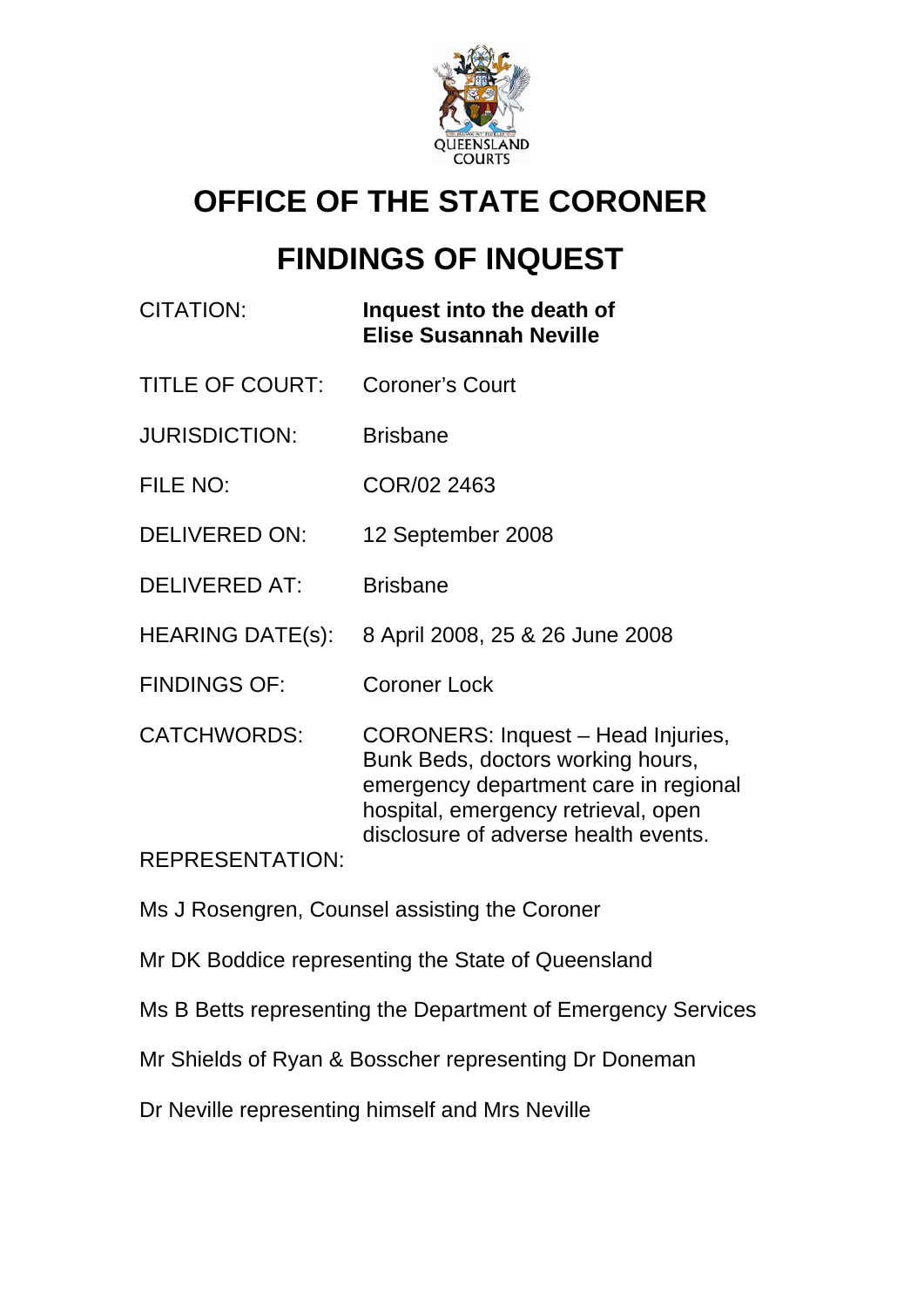## **CORONERS FINDINGS AND DECISION**

- 1. These are my findings in relation to the death of **Elise Susannah Neville** who died at the Royal Brisbane Hospital on 9 January 2002. These findings seek to explain how the death occurred and consider whether any changes to policies or practices could reduce the likelihood of deaths occurring in similar circumstances in the future. The date of death means that my findings are made pursuant to the *Coroner's Act 1958* (the Act) as distinct from the *Coroner's Act 2003*  which came into force after 1 December 2003. Any references to legislation will be to the *Coroners Act 1958.*
- 2. As such the scope of the inquest and my findings are bound by ss 24 and 43 of the *Coroners Act 1958.* This limits my findings to identifying who the deceased was; when, where and how the person came to die; and (relevantly in this case) whether any person should be charged with her murder or manslaughter. I am not otherwise permitted to express any opinion on any matter which is outside the scope of this inquest, except in the form of a rider or recommendation which, in my opinion, is designed to prevent the occurrence of similar circumstances. I am not permitted to frame my findings in such a way as to appear to determine or influence any question or issue of civil or criminal liability.

## **The scope of the Coroner's inquiry and findings**

- 3. A coroner has jurisdiction to inquire into the cause and the circumstances of a reportable death. If possible he/she is required to find:-
	- (i) whether a death in fact happened;
	- (ii) the identity of the deceased; and
	- (iii) when, where and how the death occurred.
- 4. There has been considerable litigation concerning the extent of a coroner's jurisdiction to inquire into the circumstances of a death. The authorities clearly establish that the scope of an inquest goes beyond merely establishing the medical cause of death. With the introduction of the Coroners Act 2003 there has no doubt been a change in emphasis and there has been the removal from consideration under the 1958 Act towards establishing in appropriate cases whether a prima facie case of criminal liability for the major offences of murder or manslaughter existed and for the person should be committed to trial.
- 5. Notwithstanding the difference in approaches between the two Acts many of the common law principles which apply in other coronial jurisdictions apply in inquests conducted under either piece of legislation. An inquest is not a trial between opposing parties but an inquiry into the death. In a leading English case it was described in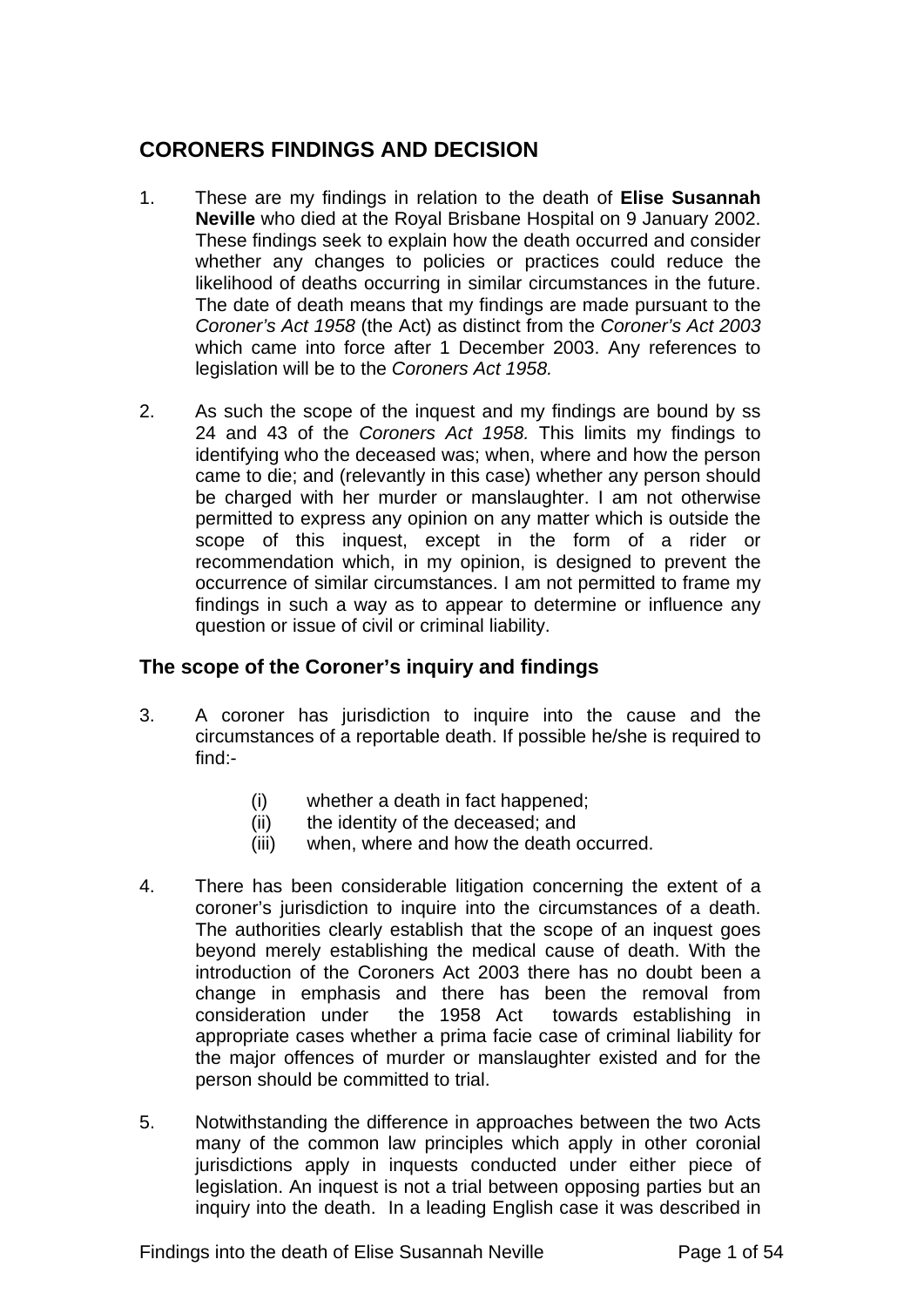this way:- *"It is an inquisitorial process, a process of investigation quite unlike a criminal trial where the prosecutor accuses and the accused defends.. The function of an inquest is to seek out and record as many of the facts concerning the death as the public interest requires."* [1](#page-2-0)

6. The focus is on discovering what happened, not on ascribing guilt, attributing blame or apportioning liability. The purpose is to inform the family and the public of how the death occurred with a view to reducing the likelihood of similar deaths.

#### **The Admissibility of Evidence and the Standard of Proof**

- 7. Proceedings in a coroner's court are not bound by the rules of evidence because the Act provides that the court "may admit any evidence that the coroner thinks fit.<sup>[2](#page-2-1)</sup> That does not mean that any and every piece of information however unreliable will be admitted into evidence and acted upon. However, it does give a coroner greater scope to receive information that may not be admissible in other proceedings and to have regard to its origin or source when determining what weight should be given to the information.
- 8. This flexibility has been explained as a consequence of an inquest being a fact-finding exercise rather than a means of apportioning guilt. As already stated, it is an inquiry rather than a trial.
- 9. A coroner should apply the civil standard of proof, namely the balance of probabilities but the approach referred to as the Briginshaw sliding scale is applicable.<sup>[3](#page-2-2)</sup> This means that the more significant the issue to be determined, the more serious an allegation or the more inherently unlikely an occurrence, the clearer and more persuasive the evidence needed for the trier of fact to be sufficiently satisfied that it has been proven to the civil standard. $4$
- 10. It is also clear that a Coroner is obliged to comply with the rules of natural justice and to act judicially.<sup>[5](#page-2-4)</sup> This means that no findings adverse to the interest of any party may be made without that party first being given a right to be heard in opposition to that finding. As Annetts v McCann<sup>8</sup> makes clear that includes being given an opportunity to make submissions against findings that might be damaging to the reputation of any individual or organisation.

 $\overline{a}$ <sup>1</sup> *R v South London Coroner; ex parte Thompson* (1982) 126 S.J. 625 <sup>2</sup>

<span id="page-2-1"></span><span id="page-2-0"></span> $2$  s34

<span id="page-2-2"></span><sup>3</sup> *Anderson v Blashki* [1993] 2 VR 89 at 96 per Gobbo J 4

<span id="page-2-3"></span>Briginshaw v Briginshaw (1938) 60 CLR 336 at 361 per Sir Owen Dixon J

<span id="page-2-4"></span><sup>5</sup> *Harmsworth v State Coroner* [1989] VR 989 at 994 and see a useful discussion of the issue in Freckelton I., "Inquest Law" in *The inquest handbook*, Selby H., Federation Press, 1998 at 13

<span id="page-2-5"></span><sup>6</sup> (1990) 65 ALJR 167 at 168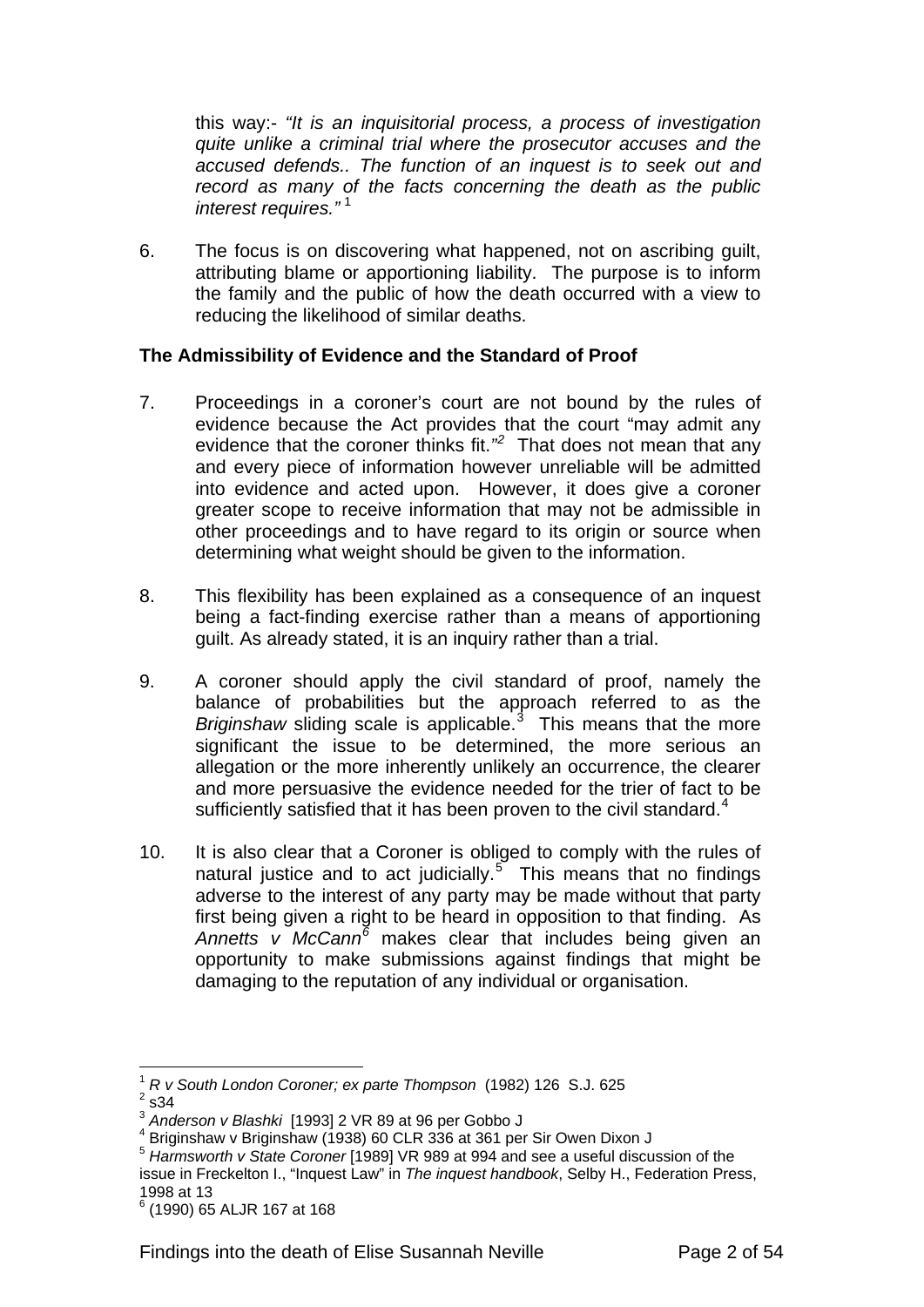11. As this inquest is being held under the provisions of the 1958 Act, if, from the evidence received the coroner is of the opinion that there is sufficient evidence to put that person on trial for murder or manslaughter, the coroner may order that person to be committed before a court of competent jurisdiction.<sup>[7](#page-3-0)</sup>

## **The Evidence**

12. It is not necessary to repeat or summarise all of the information contained in the exhibits and from the oral evidence given, but I will refer to what I consider to be the more important parts of the evidence. It is also important to understand that many significant failings in the medical care provided to Elise that morning were directly responsible for her death. Dr and Mrs Neville have tirelessly pursued on a number of fronts many issues which contributed towards their daughter's death and in an effort to address some of the systemic deficiencies so that a similar tragedy is not repeated. Their grief is still palpable and they continue to have very significant concerns.

### **Over view of the Hospital Presentations of 6 January 2002**

- 13. On 05 January 2005, Dr and Mrs Neville took Elise, aged 10 and their two other children, Laura aged 14 and Michael, aged 9 on holiday to Kings Beach, Caloundra for holiday. Dr Neville was medically qualified but he had not practiced clinically for some time and worked for Queensland Health in the public health area. What ever may have been his medical knowledge, the Neville family were entitled to receive and to rely upon medical advice and care as would any other member of the public.
- 14. The Neville family stayed in a two bedroom unit, with the three children staying in the one room. The bed arrangement included a bunk bed and a trundle bed. Elise was on the top bunk, Michael was on the bottom bunk and Laura was on a trundle bed. The bunk bed had no guard rails around it and would not have complied with then current, but non-mandatory Australian standard for bunk beds.<sup>[8](#page-3-1)</sup>
- 15. On the night of 06 January 2002, Elise retired to bed at approximately 9:30pm. At 11:45pm, Mrs Neville entered their children's bedroom and placed the quilts from the beds on the floor because Mrs Neville was concerned that Michael might stumble out of bed in the dark.
- 16. At approximately 1:50am, Dr and Mrs Neville awoke to a loud crashing noise and crying. They entered the children's bedroom and found Elise on the floor below the bunk bed. It was apparent that Elise had fallen from the top bunk which was from a height of some 1.435

<span id="page-3-0"></span> $^7$  S 41

<span id="page-3-1"></span><sup>8</sup> AS/NZS 4220:1994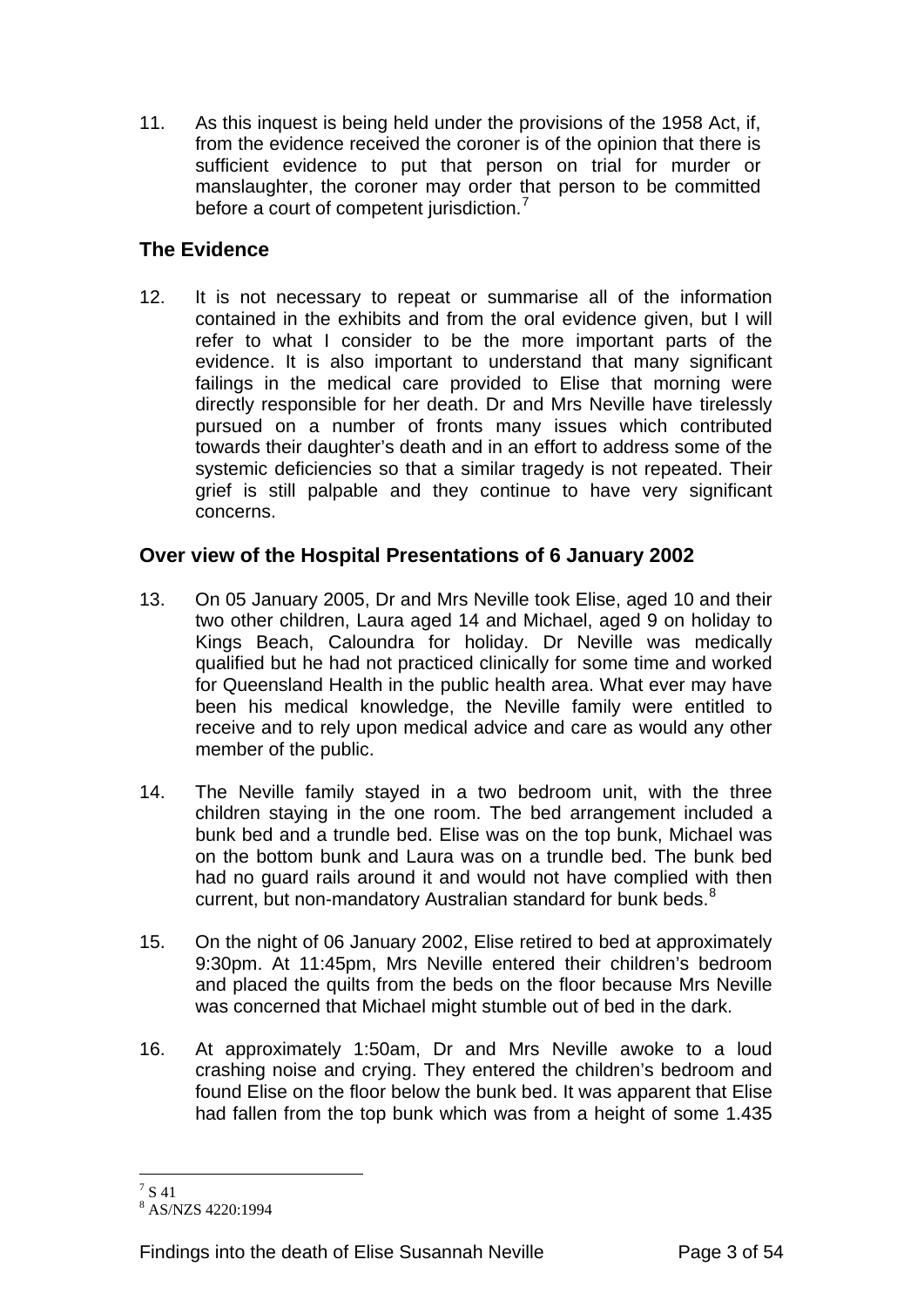metres. Elise was conscious, crying and complained that the left side of her head was hurting.

- 17. Dr Neville decided to remove Elise's mattress from the top bunk and position it in his bedroom at the foot of his and his wife's bed so that he could keep an eye on Elise. By 3am, it was apparent to Dr Neville that Elise had become increasingly agitated. Whilst on the mattress, Elise was restless, talking a little but mostly moaning. At about 3:10am, Elise vomited.
- 18. Dr Neville thought a CT scan or some other investigation was required. Dr and Mrs Neville took Elise to the Caloundra Hospital to see whether she required treatment. They arrived at the Caloundra Hospital at approximately 3:25am. There were no other patients in the emergency department at this time. The registered nurses (RN) on duty were RN Diane Forbes and RN Beverly Duncan. RN Forbes was the more senior of the two registered nurses and had worked at the Caloundra Hospital since 1990. RN Duncan provided the direct nursing care to Elise whilst RN Forbes attended to administrative duties.
- 19. The Doctor on duty was Dr Andrew Robert Doneman. Dr Doneman had obtained bachelor degrees in medicine and surgery in 1999 and had since graduation been employed as a junior house doctor at the Nambour Hospital. He was due to be appointed a senior House Officer in one week. Dr Doneman had been doing an emergency medicine rotation term of six (6) months at the Caloundra Hospital, at the time of Elise's presentation and was due to complete that rotation on 09 July 2002.
- 20. Dr Doneman was the only Doctor on duty and was rostered on a 24 hour shift which had commenced at 8am the previous day. Dr Doneman was 19 hours into the 24 hour shift. There was only one other patient in the ED at the time. Dr and Mrs Neville describe a delay in receiving attention with a plea from them for Elise to be looked at. There then follows a period of between 45 minutes to an hour where they entered into discussions with him about what treatment should be provided to Elise.
- 21. Neither a CT scan nor any other radiological investigations were undertaken. Elise was not held for observation. Dr Doneman did not consider that Elise's condition warranted that Elise be observed in a hospital setting and therefore did not recommend to Dr and Mrs Neville that Elise be taken to the Nambour Hospital or any other hospital. There was some discussion about keeping Elsie there for observation and it seems that Dr Doneman had come to a reluctant agreement to do just that. However, Dr Doneman was of the opinion that it was not the policy of Caloundra Hospital to admit children for observation. After checking and confirming with nursing staff that this was the case he told her parents that Elise could not be admitted for that purpose.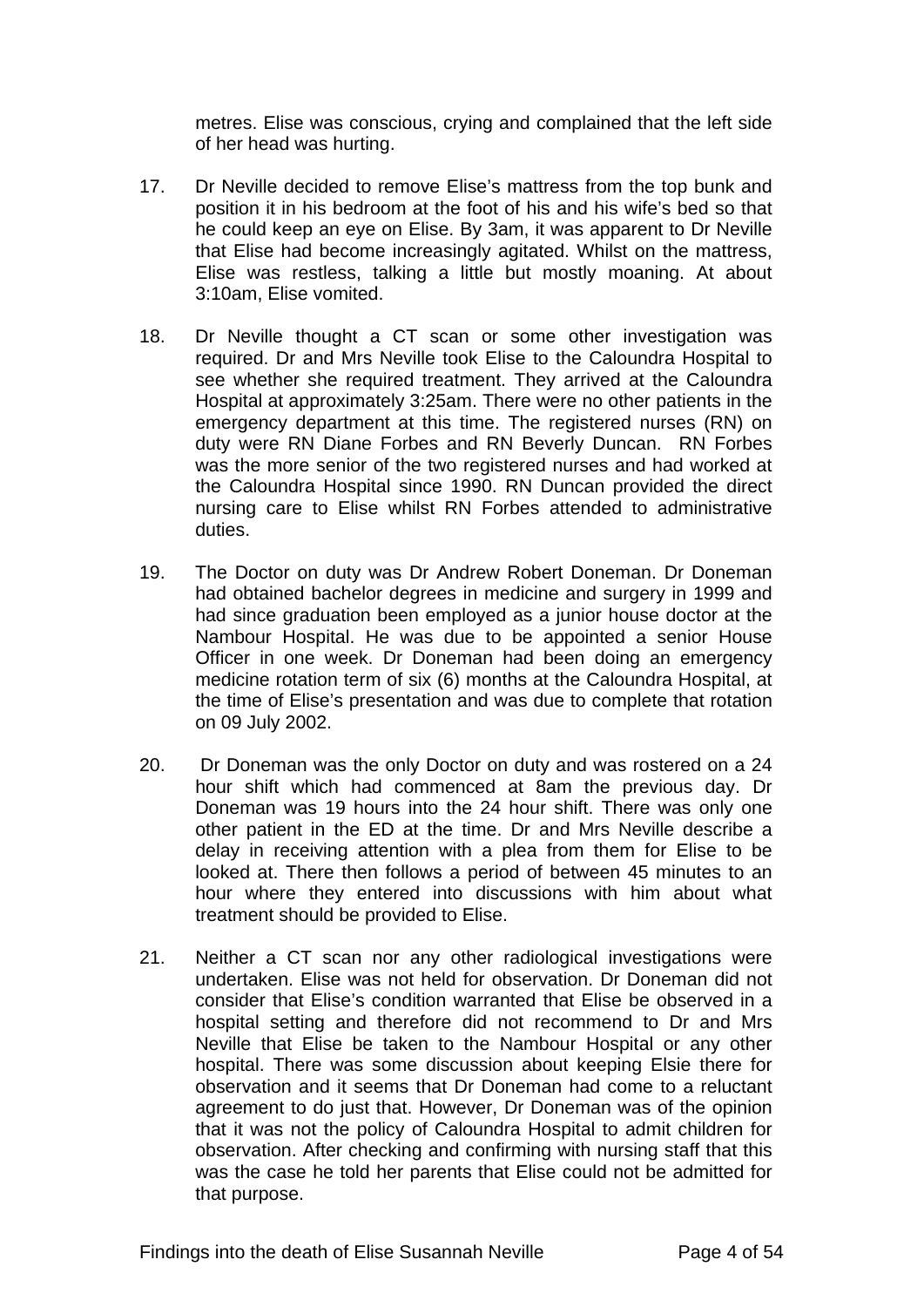- 22. Elise was discharged back into the care of her parents at some time between 4:10 and 4:30am. When Elise arrived back at the holiday unit, she was placed in her parents' bed and Mrs Neville slept on the mattress on the floor. Elise kept complaining about her sore head but eventually settled at about 6am. Dr Neville dozed off and woke up at about 7am to find that Elise had a rash over the left side of her body and her back. Elise's jaw had a rigid appearance and the pupils were fixed and dilated.
- 23. An ambulance was called and arrived at 7:20am. Elise's rash had disappeared by this time. The initial plan was to transport Elise to the Nambour Hospital but whilst being transported, Elise turned blue. The ambulance proceeded straight to the Caloundra Hospital. The ambulance arrived at the Caloundra Hospital at 7:40am. Dr Doneman was still on duty at this time. Elise's Glasgow Coma Score (GCS) was 3. Dr Doneman expressed shock that Elise's condition had deteriorated so radically.
- 24. Dr and Mrs Neville had relied upon what they were told by Dr Doneman. They were frightened and anxious when they took her to Caloundra Hospital on the first occasion. They were distraught and full of anguish by the time they ended up at Caloundra Hospital the second time.
- 25. Dr Doneman telephoned Dr Tilleard, an Emergency Physician at the Nambour Hospital and discussed Elise's condition with him. It was decided that Elise should be air lifted to the Royal Children's Hospital in Brisbane. The medical retrieval team was requested at 8am. With the assistance of an anaesthetist, Dr Richard Young, Dr Doneman inserted an endotracheal tube into Elise. Mannitol was administered.
- 26. The medical retrieval team arrived at 8:50am. Elise was prepared for evacuation and was air lifted by heli-ambulance with a medical retrieval team at approximately 9:40am. There was insufficient room for either of Elise's parents to accompany her in the heli-ambulance. Dr and Mrs Neville were driven to Brisbane by a staff member from Caloundra Hospital.
- 27. Elise arrived at the Royal Children's Hospital just after 10:00am. She received a CT scan of her head. The results of this scan showed an extensive left sided extradural haematoma and a skull fracture. She was immediately taken to the operating theatre to have the haematoma evacuated.
- 28. Elise's neurological condition continued to deteriorate following the surgery. Tests conducted on 09 January 2002 confirmed that brain death had occurred and her parents were advised of this at about midday. A decision was made at approximately 5:30pm to cease life support. Elise passed away without regaining consciousness.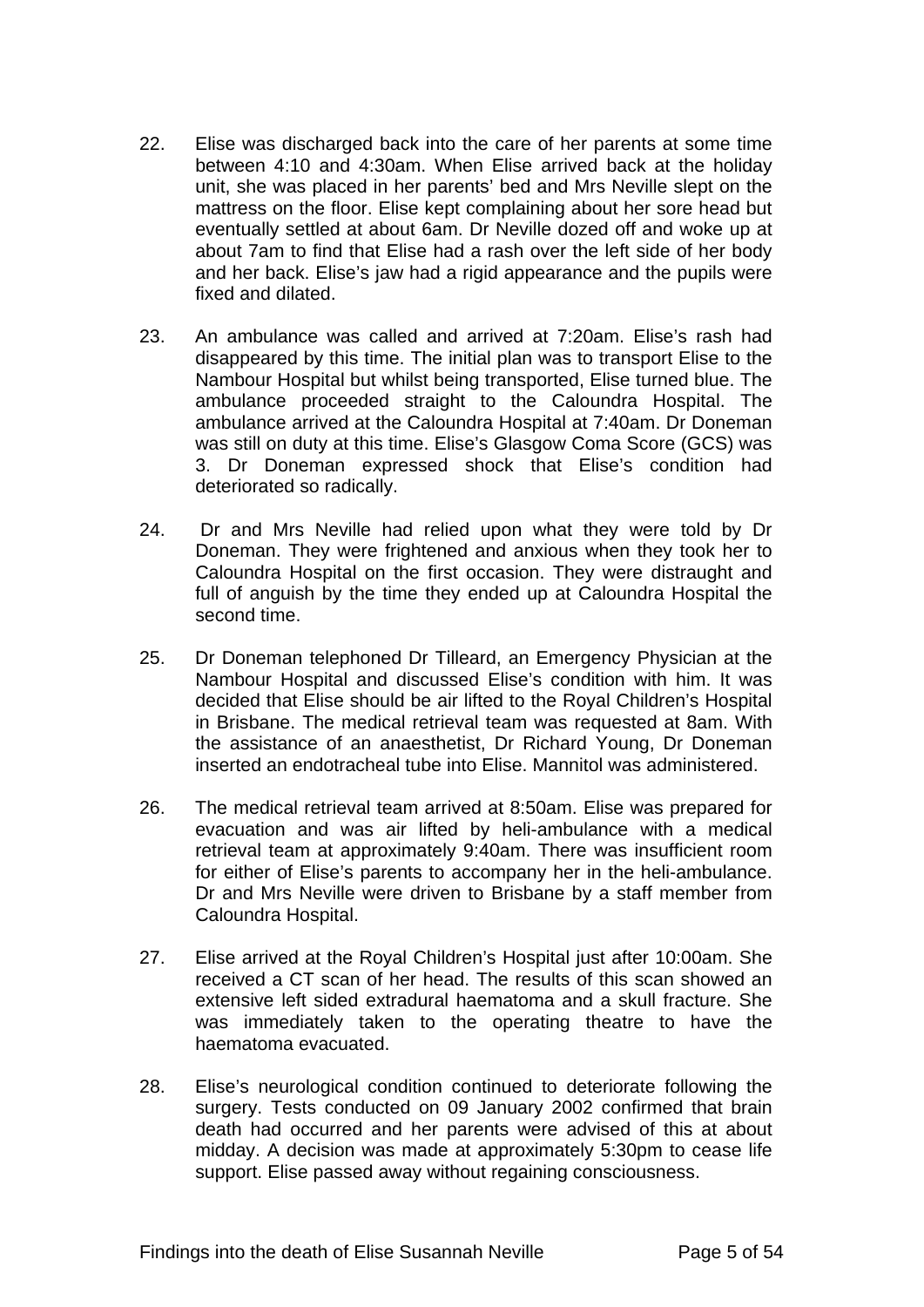- 29. Dr Michael Redmond, a prominent Brisbane neurosurgeon was asked to provide a second neurosurgical opinion to Elise's parents. He later considered the medical file from Caloundra Hospital and provided a report to investigating police as part of the coronial investigation. <sup>[9](#page-6-0)</sup>He opined that her clinical features on the first presentation were not clearly those of an extradural haematoma but her poor compliance and sleepiness did indicate she had sustained a head injury and a degree of suspicion was warranted as to possible complications. He said that the very least of what should have been offered was for her to be admitted for observation or referred to the Nambour or the Royal Childrens' Hospital.
- 30. He noted that at her second presentation the presence of fixed and dilated pupils which he considered was a grave prognostic feature. Dr Redmond opined that from that time on she was unlikely to have survived, or if she had survived she was likely to have suffered severe neurological deficits. He considered that there were significant delays in obtaining emergency treatment. There was approximately a one hour delay in intubation and commencement of hyperventilation and the administration of Mannitol. He said that the delay of 2.5 hours for her to be received at Royal Childrens' Hospital was unacceptable and warranted inquiry.
- 31. Dr Redmond stated that: *It is considered unacceptable for a patient, following head injury, to "talk and die". Elise Neville is one who "talked and died". In a sophisticated medical system, such as we enjoy, with ready access to hospitals of ascending levels of sophistication, it is tragic and unacceptable that an event such as this should occur.*

## **The Autopsy**

32. An autopsy examination was not carried out after considering the wishes of Elise's family. Her injuries and the cause of death were well documented in the medical files and an autopsy would have added very little.

#### **Investigations by other bodies**

33. Preceding this inquest, a number of other investigative bodies have conducted enquiries and made findings. These included Queensland Health, The Health Rights Commission, the Medical Board of Queensland, the Queensland Nursing Council and the Office of Fair Trading. The Queensland Ombudsman investigated complaints made by Dr and Mrs Neville in relation to the outcome of those investigations. The Ombudsman made numerous recommendations with respect to a number of systemic deficiencies it found in the investigation process and in findings made in the course of those investigations. The Health Practitioners Tribunal also finalised disciplinary proceedings taken out against Dr Doneman.

<span id="page-6-0"></span> $\overline{a}$ 9 Exhibit B4, report dated 30/8/2002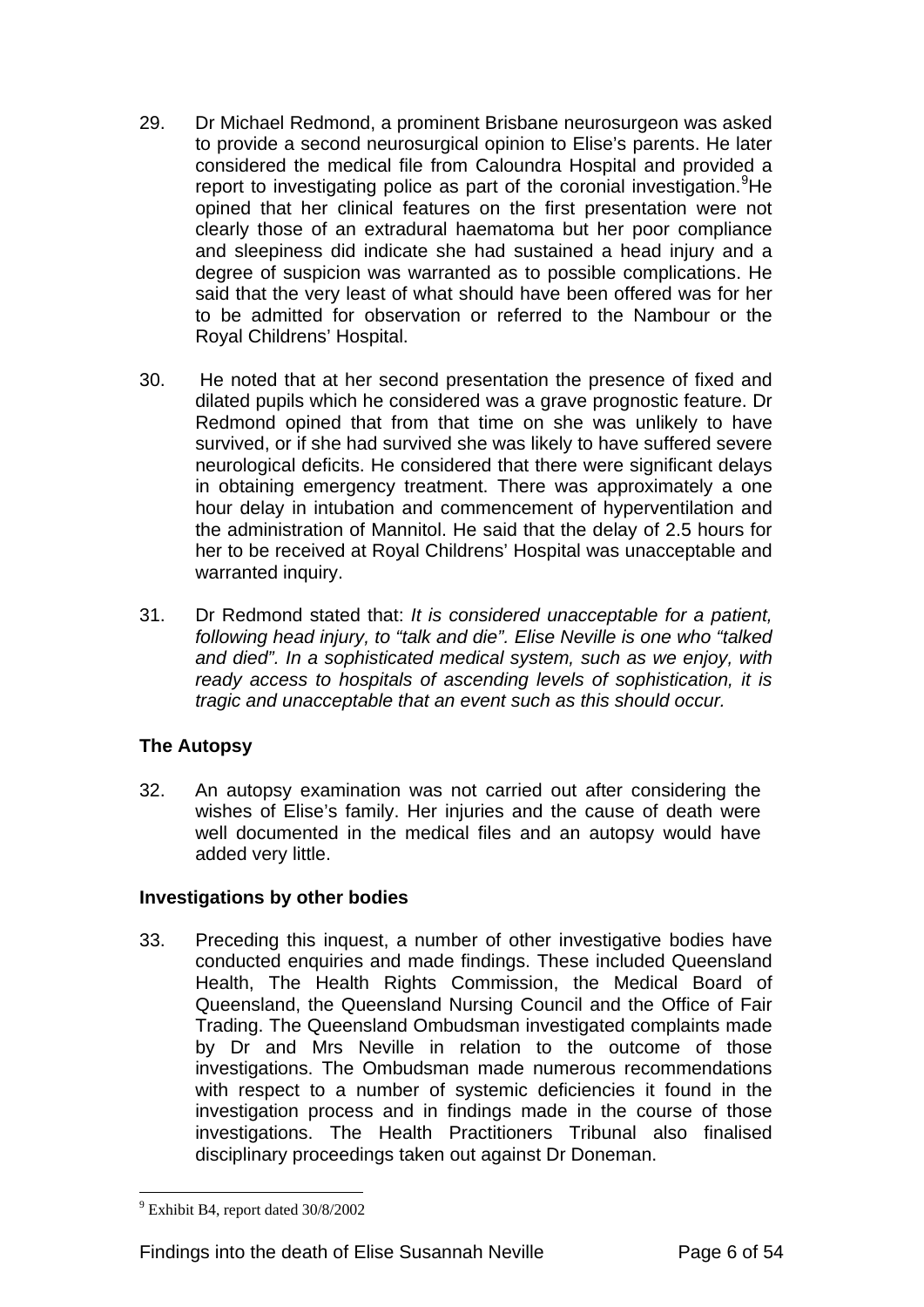- 34. While the purpose of this inquest is not to review those findings or go behind those findings, it is appropriate to summarise the findings by those various investigative bodies, the findings of the Ombudsman and the responses by those bodies to recommendations made by the Ombudsman. What is set out in this decision is not an exhaustive exposition of what occurred in the course of those investigations. That is more than adequately set out in the very comprehensive report of the Queensland Ombudsman of June 2006.<sup>[10](#page-7-0)</sup> Nor does my summary give any specific endorsement of the investigations or findings of those investigations. It is important however to give a proper overview to the investigations that did take place and the results.
- 35. Many of the recommendations made by the Ombudsman relate to the health complaints framework and to administrative decisions made. It is not for this inquiry to comment on the administrative functions and decisions made by the Ombudsman, particularly as where they relate to administrative decisions made after the death of Elise and I do not intend to repeat or refer to each and every one. That report should stand on its own. I note that the Ombudsman decided not to table the report in Parliament until after the completion of the coronial proceedings. The tabling of the report should be undertaken as soon as is practical. It is a significant and important document. To the extent that it is necessary for me to make that recommendation I do so.

#### **Issues for Consideration at the Inquest**

- 36. In light of the recommendations made by the Ombudsman, the Office of the State Coroner determined that the appropriate manner to approach the inquest was to examine the recommendations made by the Ombudsman which were more directly related to the medical cause of death and the events immediately following the fall from the bunk. The Deputy State Coroner then requested an update from those bodies as to the implementation of those recommendations and examined their responses.
- 37. I held a pre-inquest hearing on 8 April 2008. A decision was made by me to not hear any direct evidence from Dr Doneman and the nurses directly involved in treating Elise that morning. Although there were factual issues identified by Dr and Mrs Neville with which they had some considerable dispute, I took the view that the essential factual issues had been thoroughly addressed in the various investigations; findings had been made as a result; and disciplinary proceedings had been finalised.
- 38. Dr and Mrs Neville have advocated and submitted that I should be considering committing Dr Doneman for trial for manslaughter on the

<span id="page-7-0"></span><sup>&</sup>lt;sup>10</sup> The Neville Report, *An investigation into the adequacy of the health complaint mechanisms in Queensland, and other systemic issues identified as a result of the death of Elise Neville, aged 10 years.*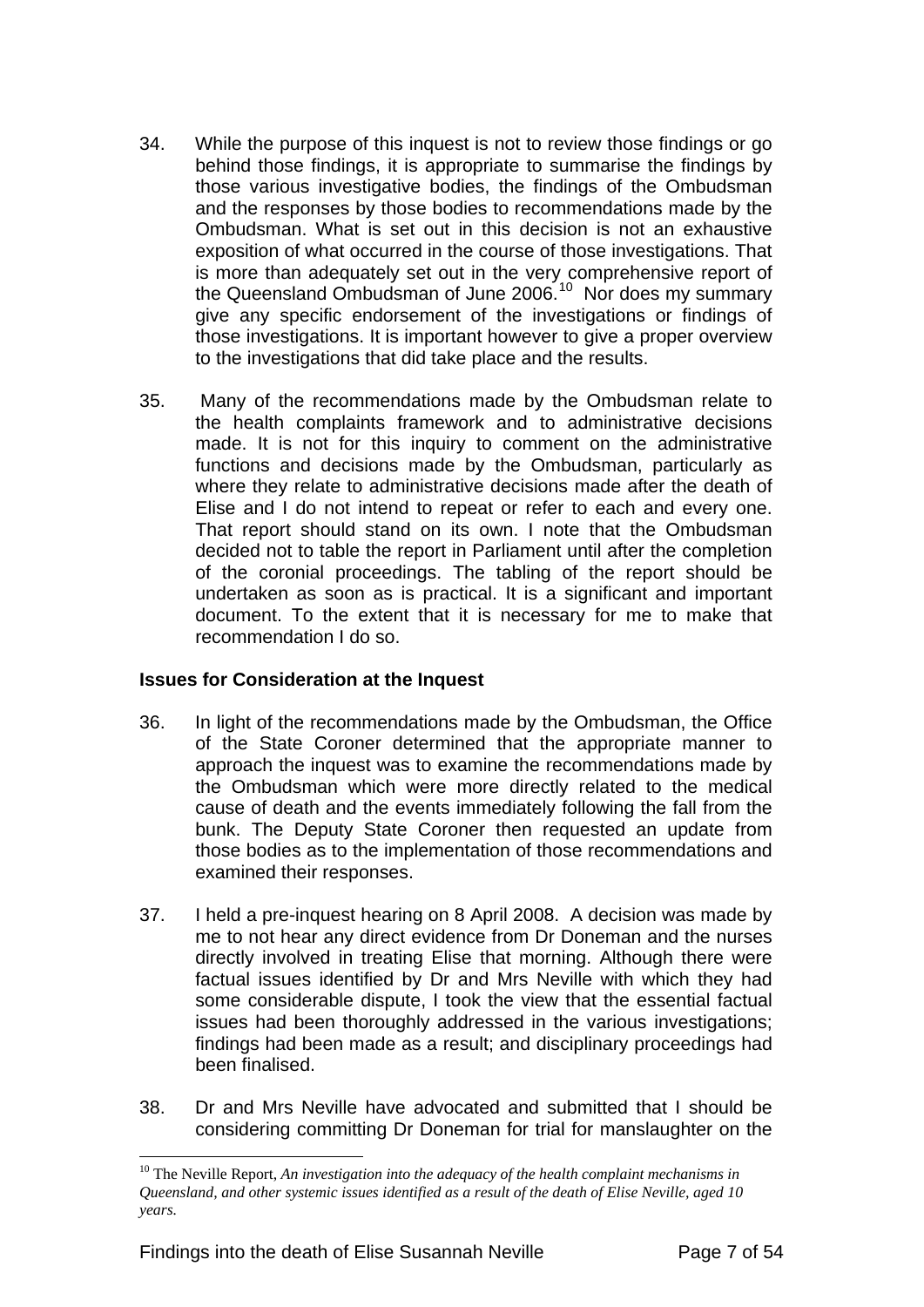basis the evidence established criminal negligence. I made it clear at the pre-inquest hearing that having considered the evidence contained in my investigation file that there was insufficient evidence to commit any person to a trial on criminal charges of murder or manslaughter. Further I considered that there was no potential that the airing of those issues again would bring about a different conclusion. I understand that Dr and Mrs Neville have many points of contention regarding what happened that morning. However the essential facts were known and have been determined in other venues. Variations and conflicts in the versions of events, even if the conflicts could be determined by me, would not change the findings of fact already made in the matter by other bodies. Nor would it impact on any decision I could make concerning whether any person should be committed for trial.

- 39. On that basis I determined that the focus of the inquest would be to hear evidence from the various authorities who had given responses to the Office of State Coroners request for further information with a view to looking to the future. This involved the hearing of 2 days of oral evidence. However it is important to understand that I would also be considering all of the evidence contained in the 8 volumes of exhibits which had already been tendered at the inquest.
- 40. Apart from reviewing all of that material and the responses from various witnesses, four other issues of major concern were identified by counsel assisting this enquiry, which were to be addressed in the hearing.

These were as follows:

- (i) Safe working hours of doctors and any changes that have been made;
- (ii) Any changes made to the emergency department at Caloundra Hospital particularly as it relates to care for children;
- (iii) The deficiencies in the retrieval process as found by the Health Rights Commission and any changes that have been made;
- (iv) Whether changes made to the safety of bunk beds are sufficient and what steps have been taken to raise public awareness of those changes.
- 41. For convenience I will endeavour to refer to those issues as they arise in the course of my review of the investigations carried out by other bodies as follows.

#### **Medical Board of Queensland ("MBQ") investigation summary**

42. The Medical Board of Queensland completed its investigation and provided a report dated 11 November 2003.[11](#page-8-0) The MBQ found that at the first presentation to Caloundra Hospital Dr Doneman failed to:

<span id="page-8-0"></span> $\overline{a}$  $11$  Exhibit L174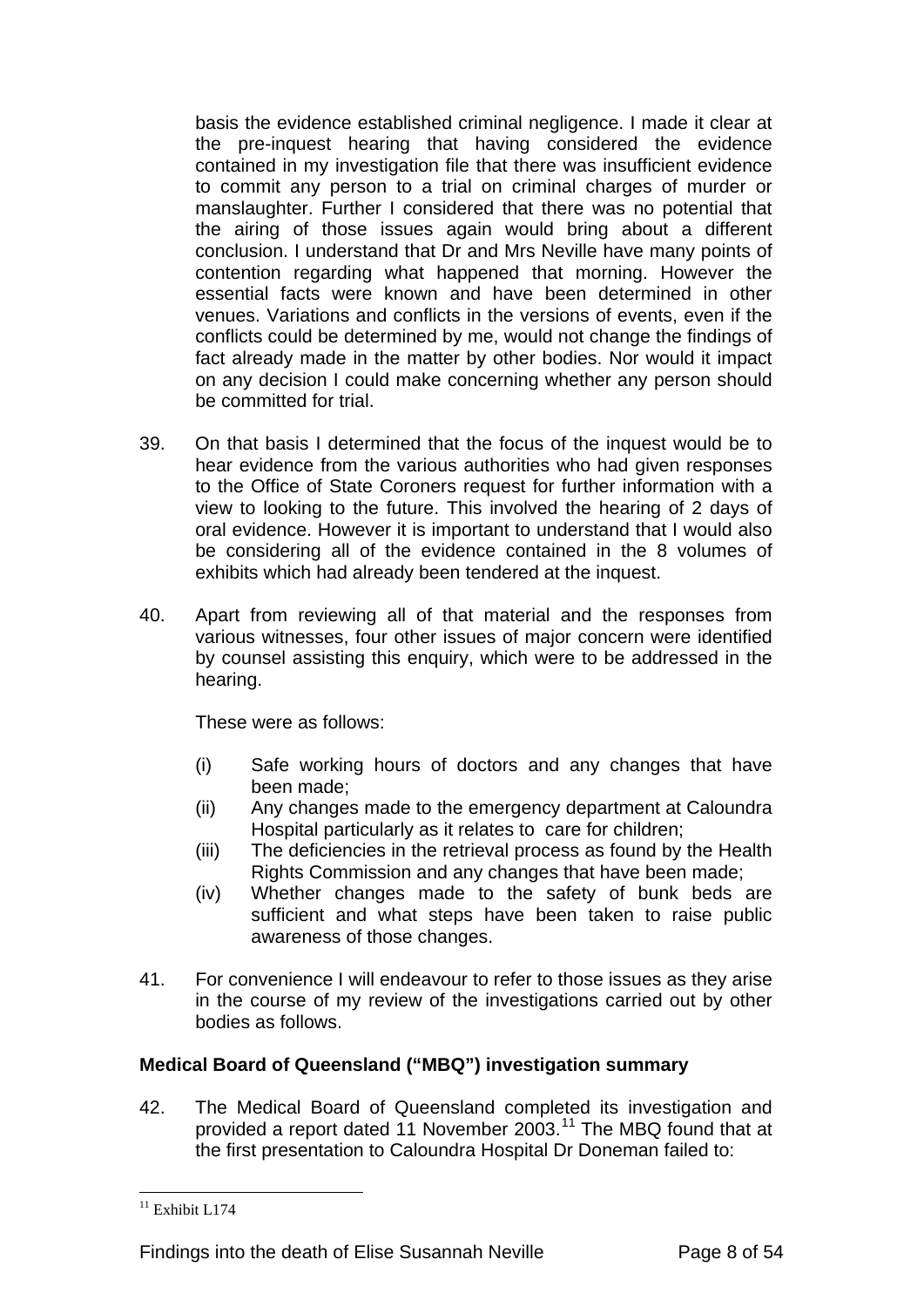- (i) properly examine Elise;
- (ii) suspect that Elise's symptoms were a possible sign of significant head injury and
- (iii) refer Elise for specialist treatment.
- 43. As a result the MBQ concluded that Dr Doneman's management of Elise at this time constituted unsatisfactory professional conduct as defined in the *Health Practitioners (Professional Standards) Act 1999.* The MBQ resolved to refer the disciplinary matter to the Health Practitioners Tribunal.
- 44. The MBQ concluded that there was no evidence of unsatisfactory professional conduct in relation to Dr Doneman's treatment of Elise at the time of her second presentation.

| <b>Issues Raised</b>                                                                                            | <b>Findings Made</b>                                                                                                                                                                                                                                                                                                                                                                                                                           |
|-----------------------------------------------------------------------------------------------------------------|------------------------------------------------------------------------------------------------------------------------------------------------------------------------------------------------------------------------------------------------------------------------------------------------------------------------------------------------------------------------------------------------------------------------------------------------|
| <b>First attendance</b>                                                                                         |                                                                                                                                                                                                                                                                                                                                                                                                                                                |
| Dr Doneman failed to carry<br>out a complete GCS test.                                                          | Dr Doneman did not assess Elise's GCS<br>Further, his observation<br>properly.<br>that<br>Elises's eyes were closed when he entered<br>the room should have alerted an experienced<br>practitioner to the possibility of a decrease in<br>further<br>conscious<br>warranting<br>state<br>observations.                                                                                                                                         |
| failed<br>Dr<br>Doneman<br>to<br>Elise's<br>palpate<br>skull<br>to<br>possible<br>ascertain<br>any<br>fracture. | Dr Doneman did not adequately examine<br>Elise's head<br>and did<br>not<br>perform<br>a a<br>comprehensive neurological examination and<br>therefore was not in a position to make a<br>decision as to whether Elise had suffered a<br>significant head injury. The indicators of a<br>possible significant injury were present and<br>Elise should have at the very least, been<br>admitted for neurological observation.                     |
| failed<br>Dr<br>Doneman<br>to<br>examine Elise's ears.                                                          | Dr Doneman's belief that Elise did not have<br><b>CSF</b><br>fluid<br>behind<br>her<br>any<br>was<br>ear<br>unreasonable in circumstances where he had<br>not examined her. It is standard practice to<br>examine the ears of a patient who has<br>suffered a head injury. However, it is not<br>possible to determine the likelihood of blood<br>being present in Elise's ear at the time of her<br>first presentation at Caloundra Hospital. |
| Level of consciousness.                                                                                         | Dr Doneman placed too much emphasis on                                                                                                                                                                                                                                                                                                                                                                                                         |

45. In the course of its report the MBQ analysed the evidence and made a number of findings, which are summarised below.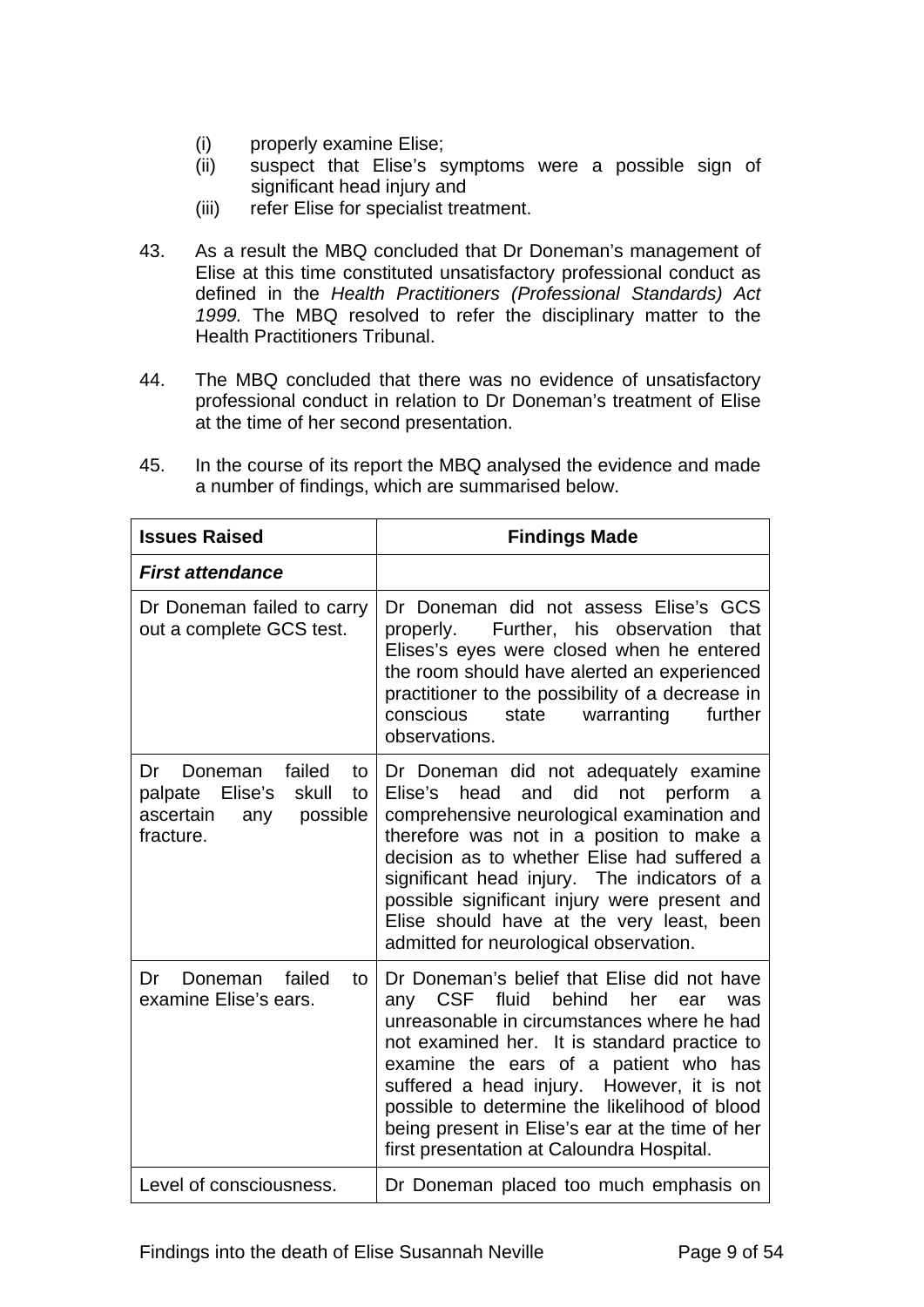|                                                                                                                                                                                                                                                               | the fact that Elise had not lost consciousness<br>when considering the possibility of<br>an<br>extradural haematoma. At the very least, he<br>should have taken into account his relative<br>inexperience and consulted with a<br>more<br>senior colleague.<br>It is accepted<br>that<br>diagnosing an extradural haematoma it is<br>very difficult.                                                                                                                                                                          |
|---------------------------------------------------------------------------------------------------------------------------------------------------------------------------------------------------------------------------------------------------------------|-------------------------------------------------------------------------------------------------------------------------------------------------------------------------------------------------------------------------------------------------------------------------------------------------------------------------------------------------------------------------------------------------------------------------------------------------------------------------------------------------------------------------------|
| Entry in medical records<br>that "sleepy and poorly<br>compliant".                                                                                                                                                                                            | Poor compliance and sleepiness are an early<br>manifestation of the effects of an extradural<br>haematoma and at least the possibility of this<br>diagnosis should have been contemplated by<br>Dr Doneman and it was unreasonable for him<br>not to have been suspicious.                                                                                                                                                                                                                                                    |
| Entry in medical records<br>that "unable to fully assess<br>0f<br>because<br>non<br>compliance".                                                                                                                                                              | It was unreasonable for Dr Doneman not to<br>contact a more senior colleague, such as Dr<br>Tilleard, about Elise's condition. Dr Tilleard<br>indicated that if Dr Doneman had telephoned<br>him and presented these symptoms to him<br>over the telephone, he would not have<br>advised Dr Doneman to send Elise home and<br>would have recommended a CT scan. It was<br>unreasonable that Dr Doneman did not<br>contact a more senior colleague to confirm<br>his own thoughts on the matter or to get a<br>second opinion. |
| Mrs Neville said she told Dr<br>Elise's<br>Doneman<br>that<br>behaviour<br>during<br>the<br>examination<br>was<br>not<br>normal for her<br>and Dr<br>Doneman admitted that he<br>may have said something<br>like "it's late, she's had a<br>disturbed night". | Elise fulfilled all the criteria that Dr Doneman<br>himself stated he would view as suspicious in<br>relation to head injury protocols.                                                                                                                                                                                                                                                                                                                                                                                       |
| Doneman's<br>Dr<br>comment<br>that he did not consider<br>admitting Elise.                                                                                                                                                                                    | Dr Doneman's comment is not supported by<br>the nurses who both stated that he asked<br>them whether children were admitted to<br>Caloundra Hospital. The fact that he asked<br>this question of the nurses would indicate<br>that Elise's parents were pushing for him to<br>do so and therefore were not happy to take<br>Elise home as Dr Doneman stated.                                                                                                                                                                  |
| <b>Second presentation</b>                                                                                                                                                                                                                                    |                                                                                                                                                                                                                                                                                                                                                                                                                                                                                                                               |
| Delay in administration of                                                                                                                                                                                                                                    | The reason for this is unclear. Dr Doneman                                                                                                                                                                                                                                                                                                                                                                                                                                                                                    |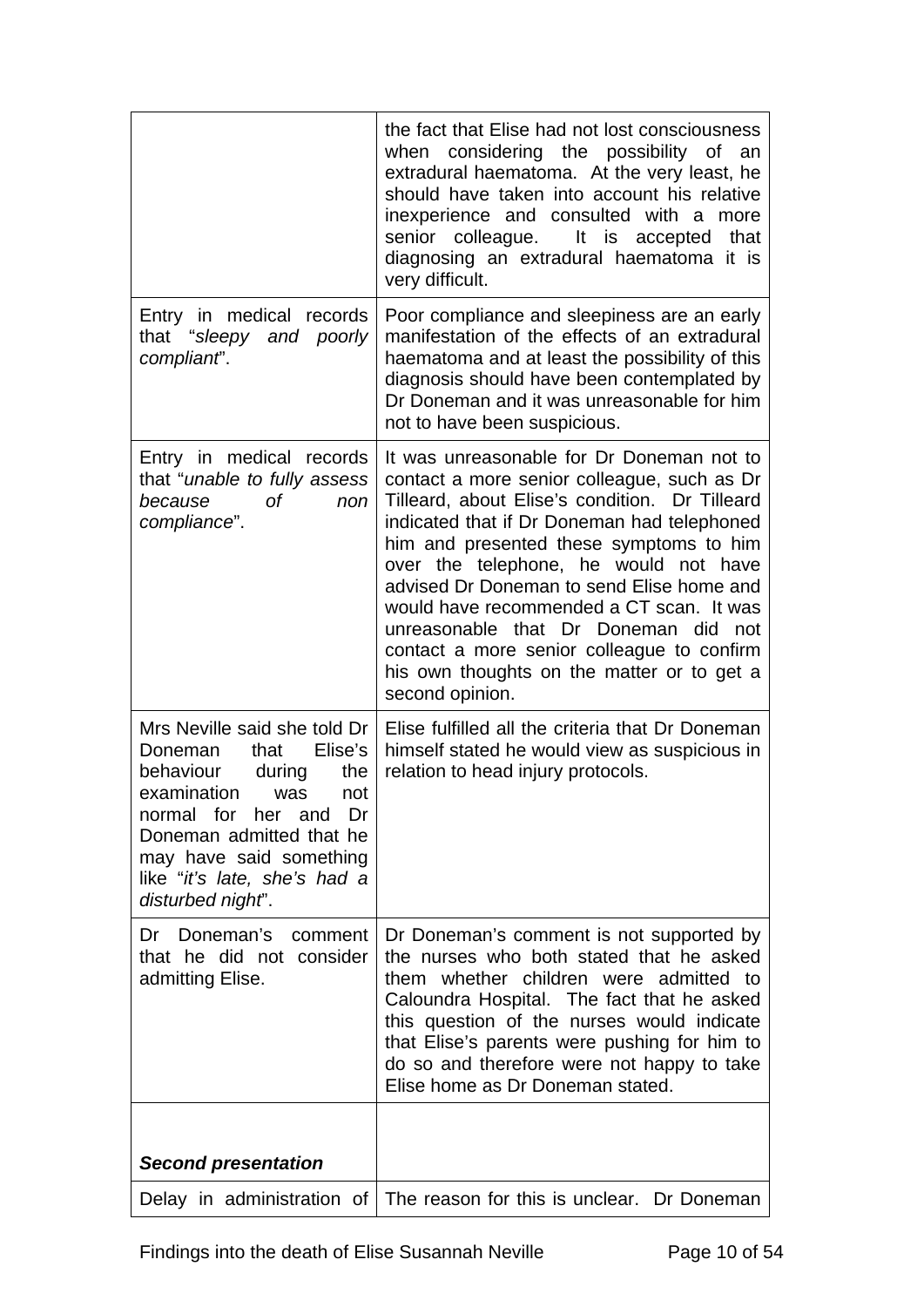| Mannitol. | spoke to Dr Tilleard at about 8am and the<br>Mannitol was not administered until 8.50am. |
|-----------|------------------------------------------------------------------------------------------|
|           | It is not possible to attribute this delay to Dr                                         |
|           | Doneman as other medical staff had come on                                               |
|           | duty and Dr Doneman was finishing his shift.                                             |

40. Dr and Mrs Neville complained to the Queensland Ombudsman Office about Dr Doneman's treatment of Elise and the subsequent investigation conducted by the Medical Board of Queensland.

The Ombudsman found that:

- (i) In the original letter of complaint by Dr and Mrs Neville to the MBQ, they sought that Dr Doneman be immediately suspended and that the MBQ seek to have him deregistered. The MBQ did not take interim action to suspend or impose conditions on Dr Doneman's registration as it did not reasonably believe the doctor posed "an imminent threat to the well-being of vulnerable persons …". The Ombudsman formed the opinion that the reasons of the MBQ for not taking immediate action focussed on the decision not to suspend but did not satisfactorily address why it did not impose conditions. The Ombudsman concluded that the MBQ should have taken action to impose conditions on the registration of Dr Doneman at its meeting on 11 March 2003;<sup>[12](#page-11-0)</sup>
- (ii) There was a 10 month delay between the appointment of the initial investigator, on 27 August 2002 and the appointment of the second investigator, on 24 June 2003, during which time very few active steps were taken to advance the investigation. The factors which resulted in the delay included the referral of the complaint to the Health Rights Commission, the untimely resignation of the investigator on 06 June 2003 and the backlog of complaints as there were some 295 investigations on hand. Dr and Mrs Neville had been informed that the investigation would take approximately 6 months to complete.
- (iii) Dr and Mrs Neville also sought the deregistration of the Executive Director of Medical Services for the Sunshine Coast Health Service District. In an early report to the Director General, the Executive Director opined that the early management of Elise by Dr Doneman was reasonable.<sup>13</sup> The MBQ formed the view that the Executive Director's report was not the result of a substantial investigation and that any flaws demonstrated would not amount to unsatisfactory professional conduct. The Ombudsman expressed the opinion that the MBQ took a fairly narrow interpretation of its

<span id="page-11-1"></span><span id="page-11-0"></span><sup>&</sup>lt;sup>12</sup> *The Neville Report, p107*<br><sup>13</sup> Part of exhibit L67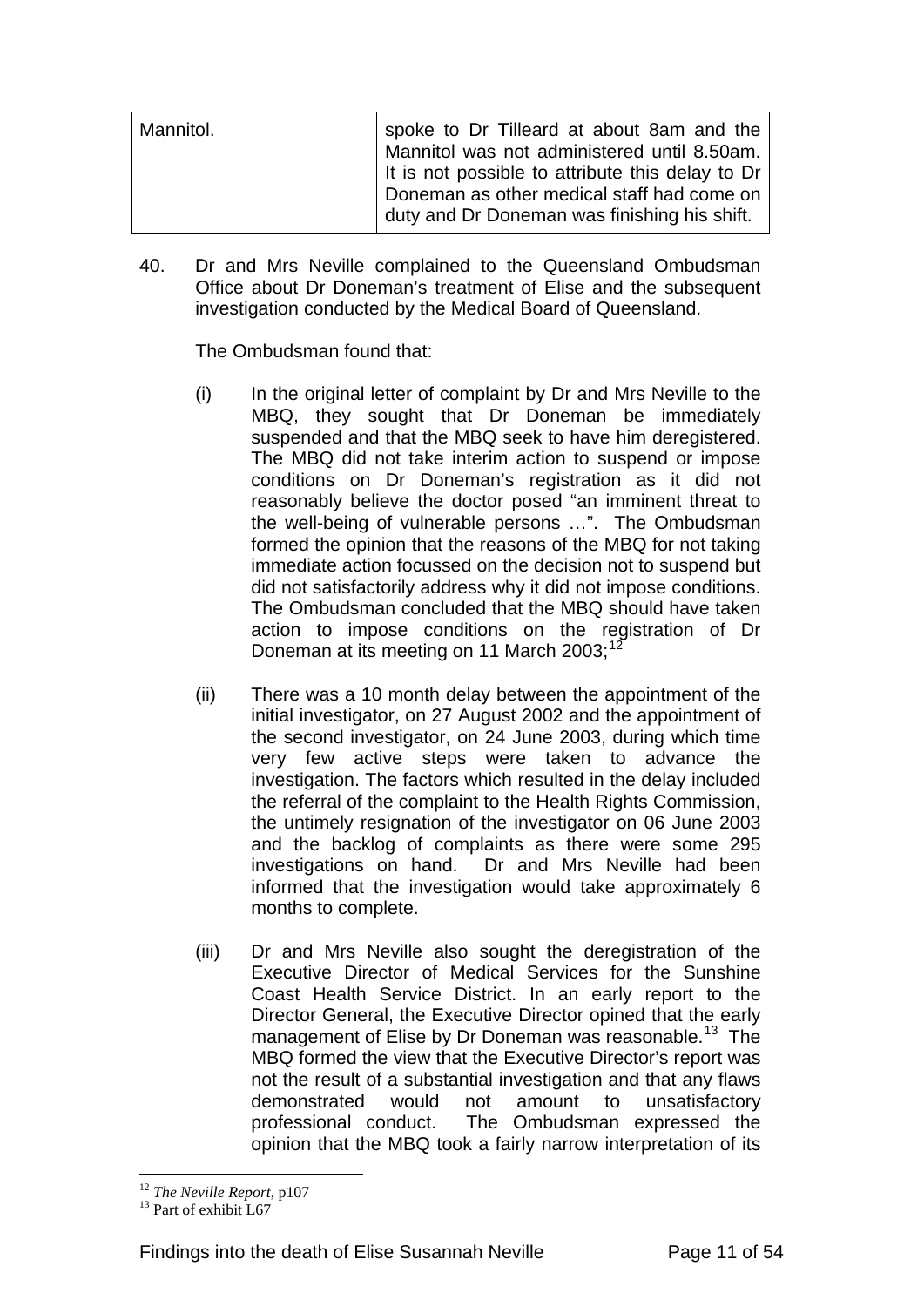investigative powers. The Ombudsman's main concern was that no agency investigated the "erroneous statements and opinions" in the Executive Director's report. The Ombudsman noted that amendments to the definition of "health service" in the legislation that will enable the Health Quality and Complaints Commission to investigate a complaint about a report of the kind prepared by the Executive Director.<sup>[14](#page-12-0)</sup>

#### **Findings of the Health Practitioner's Tribunal ("HPT")**

- 41. The MBQ referred the disciplinary proceedings relating to Dr Doneman to the Health Practitioners Tribunal (HPT) for hearing. The Tribunal was constituted by Her Honour Judge Richards, Dr Comerford, Dr Hirschfeld and Ms J Felton. On 08 November 2004 the HPT accepted a guilty plea by Dr Doneman and imposed an order that Dr Doneman was to work only in a supervised position for a total period of 12 months.
- 42. In reaching its decision<sup>15</sup>, the HPT found that Dr Doneman's treatment of Elise was deficient in a number of respects and considered the following facts:-
	- (i) Dr Doneman failed to:
		- (a) properly assess Elise's GCS;
		- (b) examine the external auditory canals and ear drums;
		- (c) ask Elise basic questions to ascertain her level of consciousness and understanding;
		- (d) conduct a full physical examination including a proper neurological and spinal assessment;
		- (e) assess the severity of Elise's headache;
		- (f) understand the signals that he observed and noted in his written notes as *very poor compliance, difficult to fully assess, not overly compliant and a reluctance to comply* as pointing to a potentially worsening head condition and
		- (g) did not give particular weight to the comments of Elise's parents as to her poor compliance and unusual behaviour.
	- (ii) the fact that Elise only opened her eyes after being spoken to and rocked on her chest, should have resulted in her GCS score being reduced and alerted an experienced practitioner to the possibility of a decreasing conscious state warranting further observation;
	- (iii) Dr Doneman should have at very least observed her in the Emergency Department for four hours or discussed her with a more senior practitioner and Dr Atkinson points out that she

<span id="page-12-0"></span><sup>&</sup>lt;sup>14</sup> The *Health Quality and Complaints Commission Act 2006* was subsequently enacted and s37 provides for this.

<span id="page-12-1"></span><sup>&</sup>lt;sup>15</sup> Exhibit L198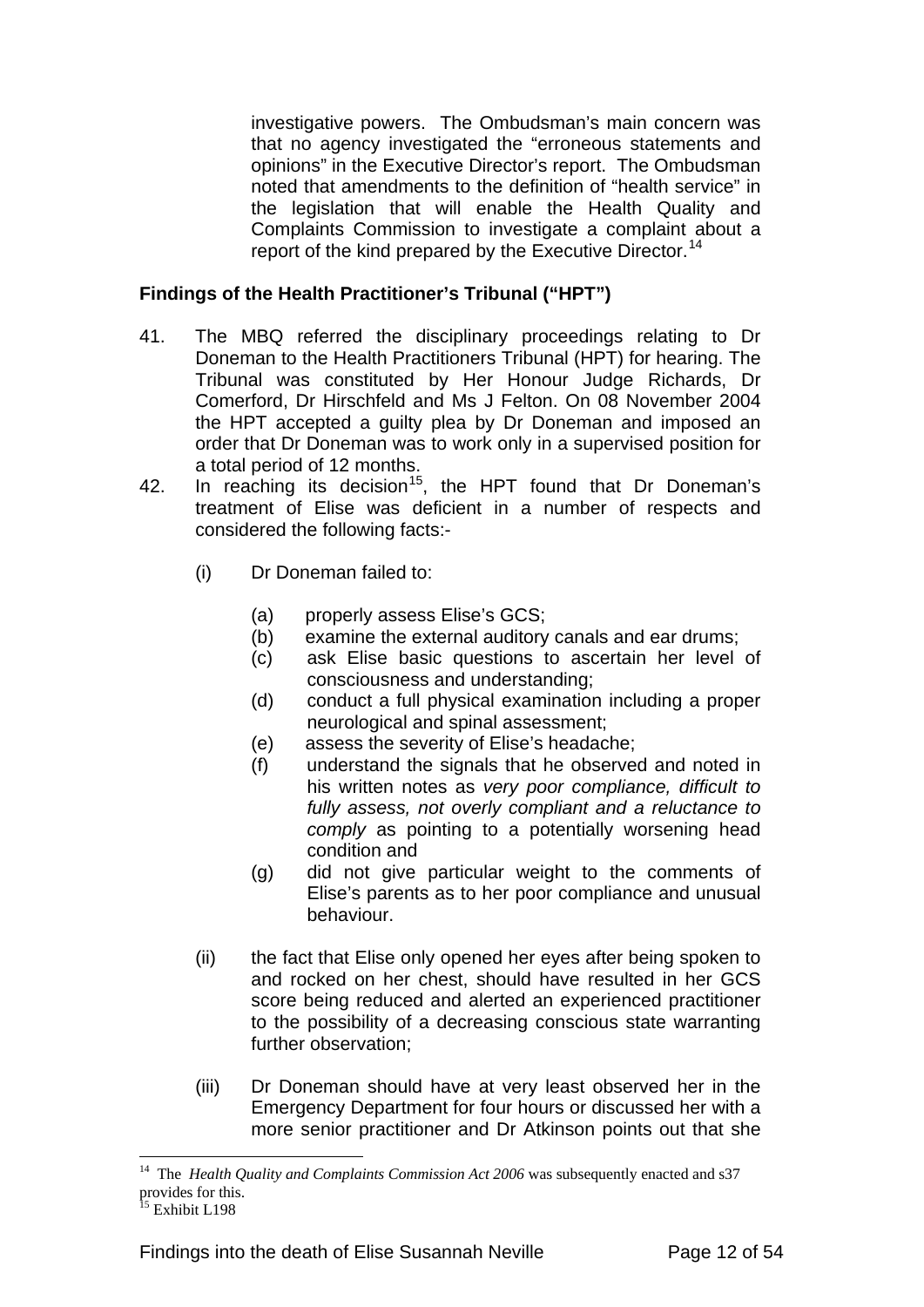should have been sent to the Nambour Hospital for a CT scan;

- (iv) the poor documentation and incomplete examination of Elise were of a lesser standard than might reasonably be expected from Dr Doneman as a Junior House Officer;
- (v) Dr Doneman's interpretation of the history and physical findings were based on limited examination and his lack of appreciation of Elise's parents concerns were wrong;
- (vi) the expert reports of Drs Atkinson and Cameron show that Elise's injury was not a common one and the fact that Dr Doneman was inexperienced was likely to have contributed to his decision to send her home; and
- (vii) Dr Doneman must have been fatigued by the hours he was working and must have had a reduced capacity to assess the situation when it presented itself.
- (viii) The Tribunal stated *"that it seems extraordinary in this day that anyone, let alone someone in a position of such responsibility should be asked to work such long hours and that if this tragedy leads to nothing else, it should lead to the abolition of such brutally long shift hours."*
- (ix) That it was a matter of concern that it was the policy not to allow children to be observed in the emergency department at Caloundra Hospital. It was understood this practice had been abandoned but this also contributed to the actions of Dr Doneman.

#### **Queensland Nursing Council ("QNC") investigation summary**

43. RN Beverly Duncan

A complaint was made by Dr and Mrs Neville about RN Duncan. The complaint was concerned with her competence and conduct, namely that RN Duncan:

- (i) displayed an uncaring attitude and unprofessional manner;
- (ii) failed to complete an appropriate triage assessment and
- (iii) fabricated her observations and recorded incorrect and misleading information on triage documentation.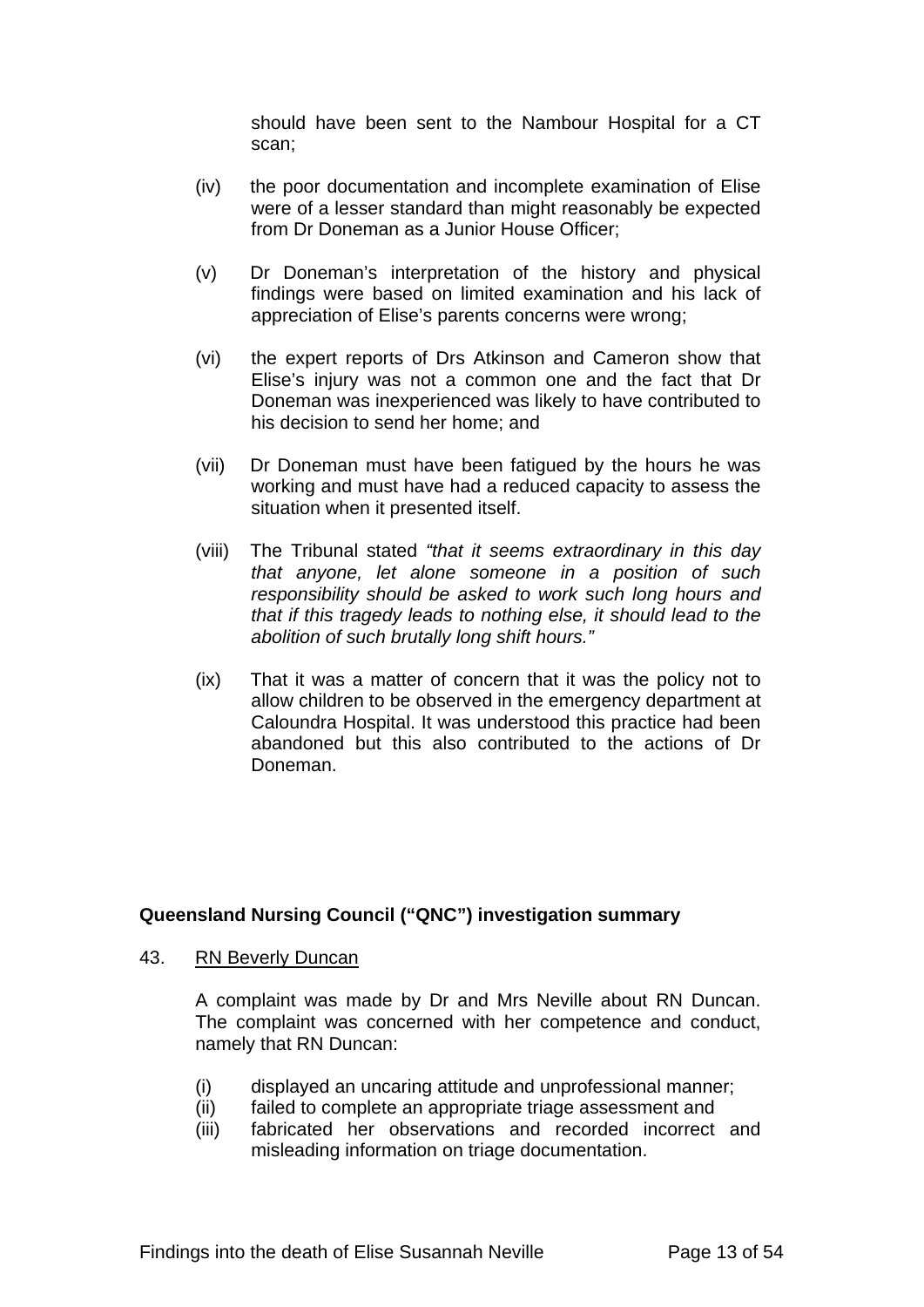44. In November 2003 an investigator for the QNC found sufficient evidence to warrant a finding that there were concerns regarding RN Duncan's competence.

In March 2004, the QNC resolved to:

- (i) await an investigation by the Coroner before making a determination as to what action, if any, should be taken against RN Duncan and;
- (ii) initiate an investigation in relation to RN Forbes.
- 45. At its monthly meeting in September 2004, the QNC decided that it held concerns regarding RN Duncan's triage assessment and her functioning as a member of a multidisciplinary team and decided that before preferring a charge against RN Duncan, it would convene a meeting to attempt to resolve the concerns raised by Dr and Mrs Neville. This meeting took place on 18 November 2005. RN Duncan entered into undertakings for re-education in triage assessment and functioning as a member of a multidisciplinary team. The re-education was to include a formative assessment component and RN Duncan was required to sit an oral exam before an expert panel. If a satisfactory outcome was not reached, a charge would be preferred against RN Duncan.
- 46. At its meeting of 02 November 2007, the QNC determined that RN Duncan's limited registration be cancelled and that she be granted a full and active licence. She had completed approved courses of education and an oral examination on 26 September 2007. The Coroner's office was subsequently advised by the QNC on 31 January 2008 that no charges were to be preferred against RN Duncan to the Nursing Tribunal because RN Duncan had met all of the conditions imposed upon her by her licence.

#### 47. RN Diane Forbes

- 48. In July 2004, the investigator completed her report in relation to the conduct of RN Forbes.
- 47. The QNC decided there was insufficient evidence to warrant taking disciplinary action against RN Forbes. In arriving at this decision, the QNC noted that the decision to investigate RN Forbes had been based on the understanding that she was in charge of the shift. However, the investigation revealed that the Caloundra Hospital had a policy which did not designate which nurse was in charge of the shift. In those circumstances and given that RN Forbes did not assess the patient, the QNC considered that there was no basis to question her competency.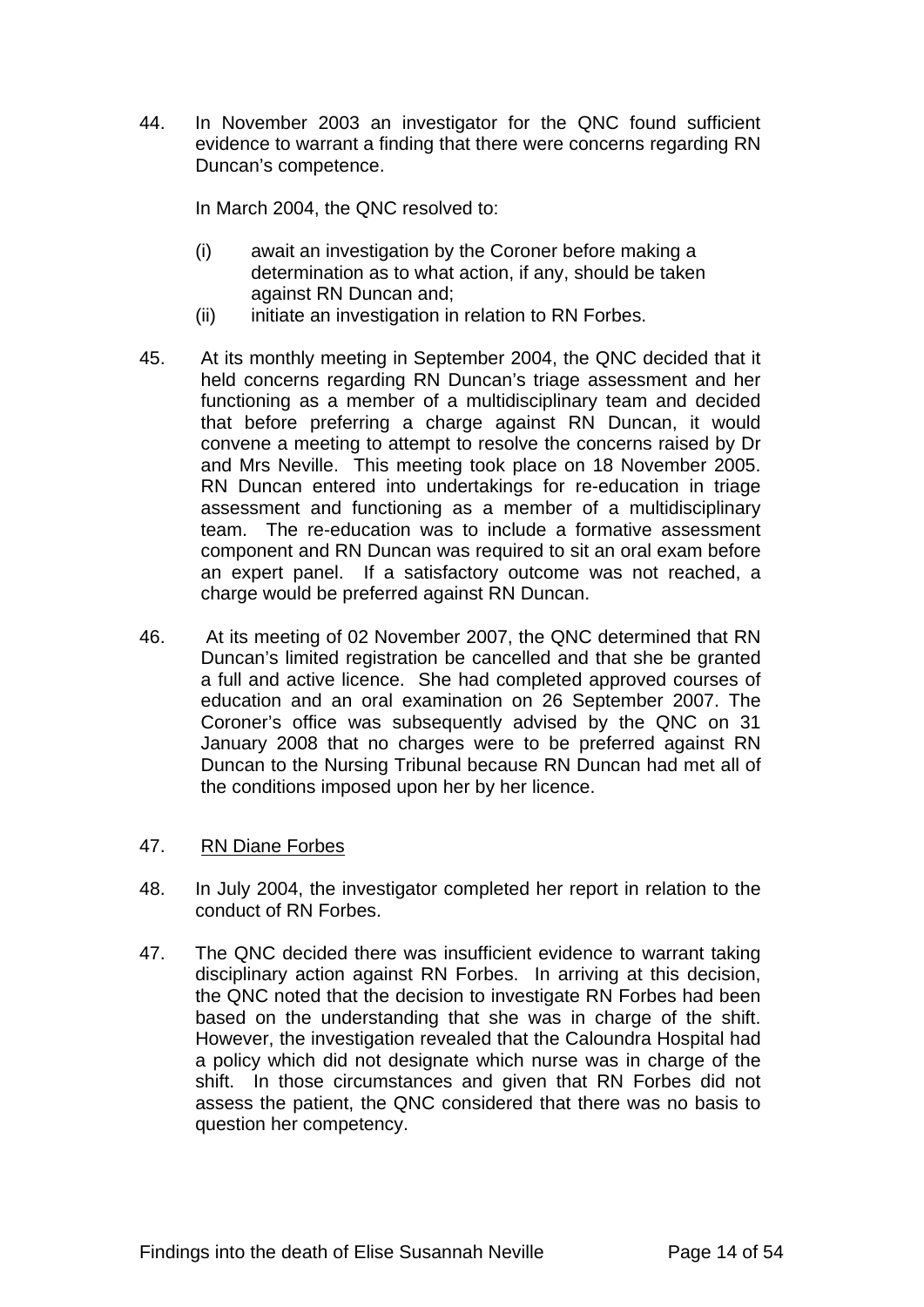- 48. Part of the complaint was that RN Forbes totally lacked empathy. The QNC was of the opinion that even if proven, this was not conduct that could give rise to any disciplinary action.
- 49. Dr and Mrs Neville made a complaint to the Queensland Ombudsman's Office that:

(i) there was a lengthy delay in the QNC finalising its investigation;

- (ii) the QNC failed to properly consider all relevant considerations when determining whether disciplinary action should be taken against the two Registered Nurses.
- 50. The Ombudsman found that:
	- (i) the QNC's investigation eventually dealt with both of the Neville's complaints that RN Duncan lacked competence and that she had deliberately fabricated records of Elise's presentation;
	- (ii) RN Duncan's statutory declaration was provided to the QNC in May 2005, more than 3 years after the incident and therefore, there was a real risk that RN Duncan's recollection of the events could have been impaired by such a lengthy delay;
	- (iii) the QNC did not refer the matter to the Nursing Tribunal for determination and therefore the Tribunal did not make findings of fact in relation to the different versions of RN Duncan and the Nevilles;
	- (iv) the only evidence to support QNC's decision that the Caloundra Hospital had a practice that did not designate which nurse was in charge of a shift, was a letter from Queensland Health's lawyers dated 21 May 2004 stating that RN Forbes had informed them that this was the case and
	- (v) QNC's investigator should have sought corroboration from Queensland Health for RN Forbes' assertion that she was not the nurse in charge.
	- (vi) Recommended that QNC cease its practice of delaying consideration of disciplinary action pending the completion of criminal or other proceedings (such as coronial proceedings).
- 51. In relation to the last finding it is the view of the Office of the State Coroner that disciplinary and investigatory bodies such as the Medical Board and the Queensland Nursing Council should carry out their statutory functions as quickly as possible and should not postpone taking action until other authorities have completed their investigations.<sup>[16](#page-15-0)</sup>

#### **Health Rights Commission investigation summary**

<span id="page-15-0"></span><sup>&</sup>lt;sup>16</sup> Findings of the State Coroner in the matter of Sabadina p31. See also the comments of the Honourable Geoffrey Davies at p314 in the *Queensland Public Hospitals Commission of Enquiry Report*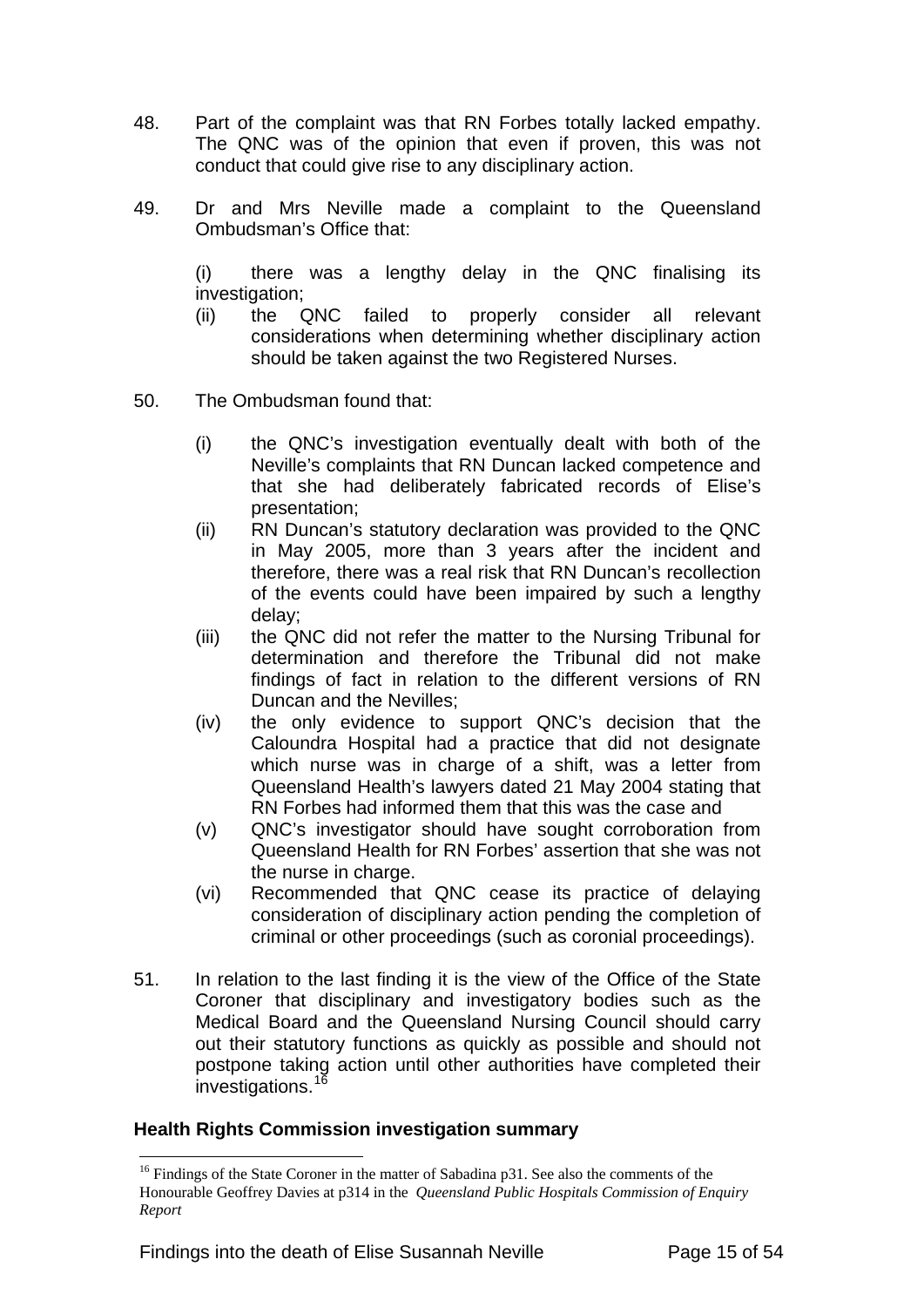- 52. Complaints from Dr and Mrs Neville were received by the HRC on 09 April 2002.The HRC provided a 3 page letter on 4 September 2003 This found there was no "non-admission of children policy" in existence at Caloundra Hospital and it did not include any adverse findings or recommendations. After numerous concerns were raised by Dr and Mrs Neville about the investigation and findings, the Commission agreed to conduct a review.
- 53. The HRC second investigation report was issued on 28 June 2004<br><sup>17</sup> The Ombudsman noted that the second report bore little The Ombudsman noted that the second report bore little resemblance to the earlier report and that the HRC now considered that "*Elise Neville's tragic death has highlighted significant systemic issues at Caloundra Hospital".[18](#page-16-1)*
- 54. A number of issues were raised by the HRC and a summary of the findings follows.

#### **Non - Care of Children**

- 55. At the time of Elise's admission, Dr and Mrs Neville were informed that a policy existed preventing the admission of children. The Commission initially found that in fact no such policy existed and that no consideration other than clinical should have prevented staff from keeping Elise from observation. On further consideration the Commission accepted that, even though there was no formal policy, there was a culture in existence of "non care for children" at Caloundra Hospital. For example, in their subsequent statements Dr Doneman, RN Forbes and RN Duncan appeared to be in no doubt that children generally were not kept for observation at Caloundra Hospital, let alone admitted.
- 56. The available data showed that in the seven months before 07 January 2002, only six children were admitted. Of these, five were admitted for inter-hospital transfer purposes after an average stay of three hours. Significantly, only one child was kept for observation, that child being sent home after one and a half hours in the Emergency Department.
- 57. There has been a dramatic change in practice following 15 January 2002. The low number of admissions prior to January 2002 suggests that, formal policies aside, it simply was not common or accepted practice to admit or keep children with a head injury at Caloundra Hospital. There was a lack of awareness, among at least some staff, of the Caloundra Hospital's capacity and obligation to provide an appropriate level of care for children who presented. The recommendations of the HRC investigation were:

<span id="page-16-0"></span> $17$  Exhibit G

<span id="page-16-1"></span> $18$  Exhibit G at p.5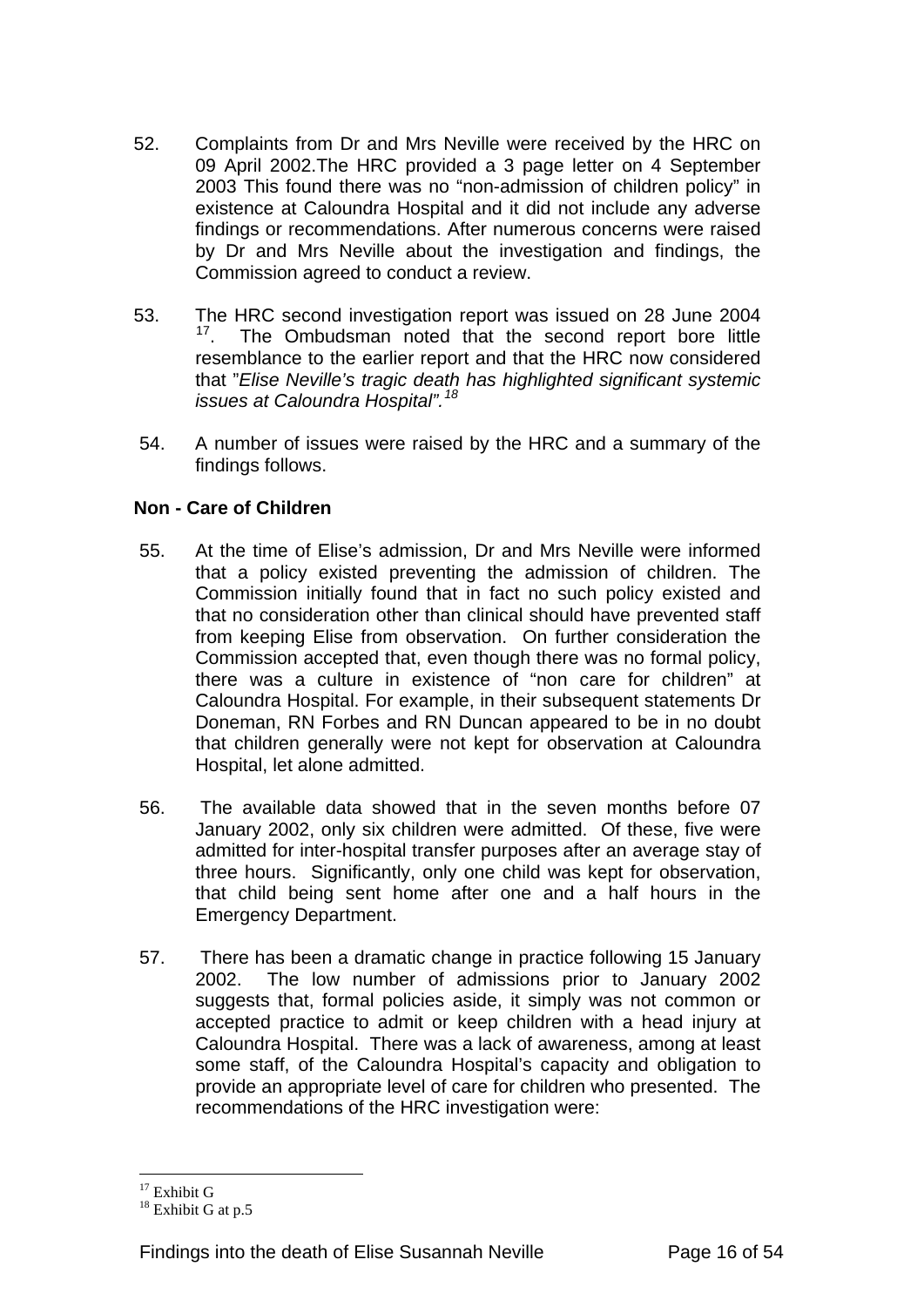- (i) the District Manager initiate appropriate action to bring about sustainable change, so that there is no doubt in anyone's mind as to the level of care that can and should be afforded to children at Caloundra Hospital;
- (ii) Queensland Health investigate the introduction of an accredited course that would assist staff in smaller hospitals to be proficient in the current practices of emergency care of children and
- (iii) Queensland Health undertake periodic auditing to monitor the effectiveness of the changes already introduced at Caloundra Hospital to ensure that changes are both effective and sustainable.
- 57. The Ombudsman considered that a practice had been allowed to develop among clinical staff at the Caloundra Hospital Emergency Department of refusing admission to children on the basis that Nambour Hospital was better resourced to deal with those patients. The management at Caloundra Hospital had not taken sufficient steps to make clear to clinical staff that there was no such policy.
- 58. The Ombudsman recommended that Queensland Health ensure formal admission policies existed in all public hospital Emergency Department and that all Emergency Department staff were adequately trained in the application of these policies prior to commencing in these departments. It has been noted that Caloundra Hospital has now developed a paediatric admission policy which will be referred to later.
- 59. One issue raised by Dr and Mrs Neville in submissions to me was that, on the basis that there existed no policy of non-admission of children at Caloundra Hospital, this was further evidence which would support the bringing of criminal charges against Dr Doneman and nursing staff on the basis this was simply a fabrication by nursing staff acceded to meekly by Dr Doneman so that they could have a peaceful night.
- 60. I think it can be accepted that there was no official QH policy of not admitting children. However the evidence does clearly point to a practice/culture of non-admission of children. From a staff perspective it was tantamount to a policy. In an early document which forms part of the extensive paper trail in this case, the District Manager in a facsimile of 15 January 2002 referred to the fact that "it is currently not the District's policy to admit children at Caloundra for observation." In my view there is ample evidence that allows me to conclude and agree with the findings of the Commission and the Ombudsman on this point.

#### **Head Injury forms**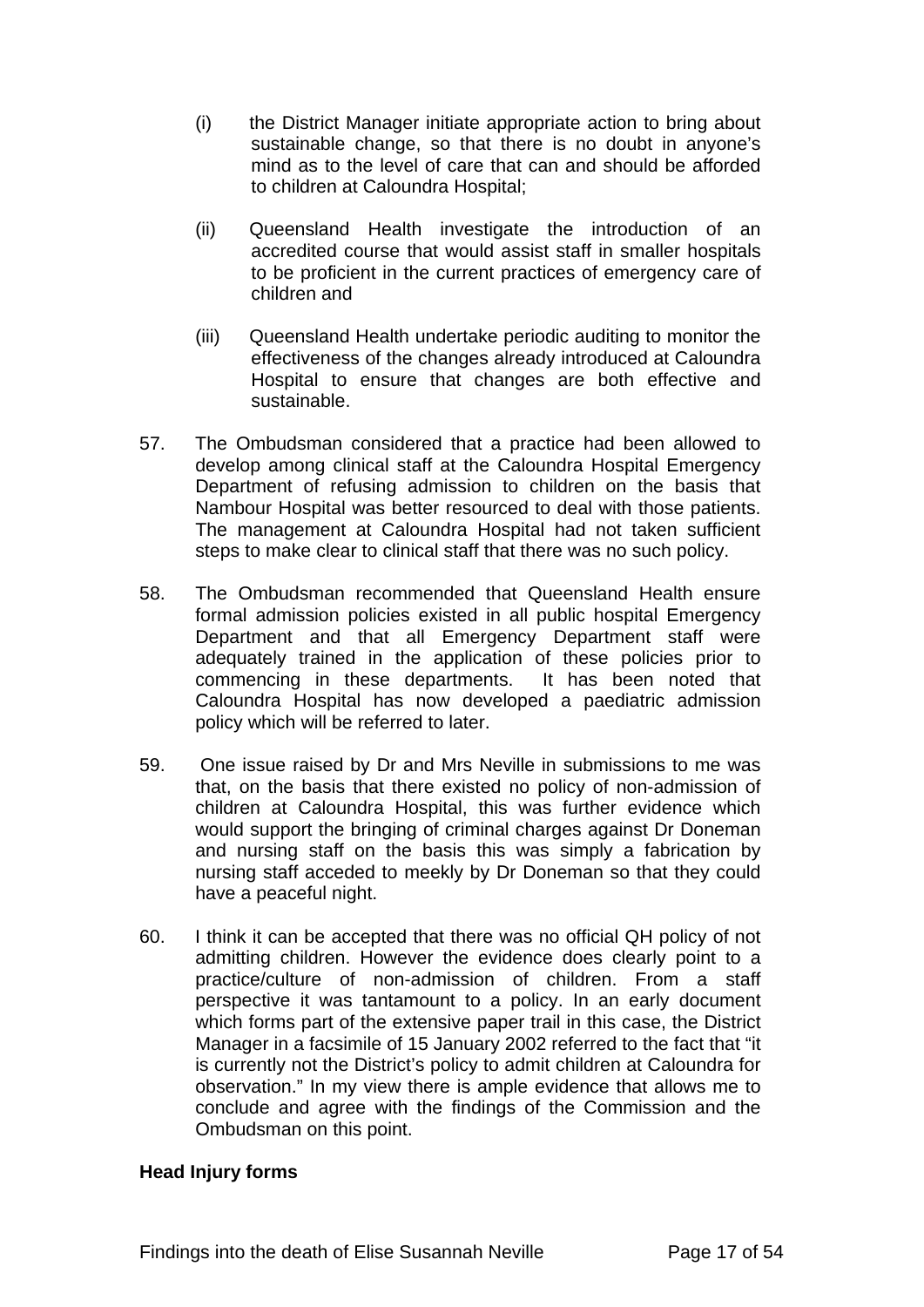- 61. Dr and Mrs Neville were not given a "head injury information form". A copy of the current form was provided to the then Commissioner to check its adequacy. There were concerns raised about the adequacy of that form. This form was compared with a number of similar forms from other Emergency Departments that see children. The other forms all advised parents to check every one to two hours if the child can be aroused. No such advice appeared on Caloundra Hospital's head injury form.
- 62. A new form has since been developed and it includes appropriate information consistent with the standard of other health services forms. The Commission stated that the Caloundra Hospital should ensure that all staff are familiar with the form and that they are readily available and provided.

#### **Limited Medical notes**

- 63. Limited medical notes were made of Elise's second presentation at the Caloundra Hospital. The Commission found that documentation for clinical staff is now covered in continuing medical education sessions. The district's *Handbook for Medical Officers* was revised in December 2003, to include a section on documentation and is provided to all commencing medical staff as part of their orientation.
- 64. A nursing documentation project was also instigated to increase staff awareness of documentation standards and procedures. The education sessions are undertaken twice per year. Regular documentation audits are carried out on a 6 monthly basis. The Ombudsman found that the documentation relating to both of Elise's presentation was inadequate but did not make any additional recommendations about this issue. The efforts made by QH and the hospital to address that issue is considered by me to be appropriate.

#### **Intubation and Administration of Mannitol**

- 65. There were concerns raised about the length of time it took to intubate Elise and to administer mannitol. A resolution of those issues was made more difficult by the limited medical notes.
- 66. The Commission stated that the intubation of children can be problematic in itself and can require a higher level of medical skill than would be expected of a relatively junior doctor.
- 67. This raised the question as to whether the Caloundra Hospital should have available a doctor on a 24 hour roster, who is suitably skilled in the intubation of children. The Commission was advised that the district has at all times a medical superintendent on call. The medical staff who participate in the medical superintendent on call roster are senior medical officers who are suitably skilled in the intubation of children.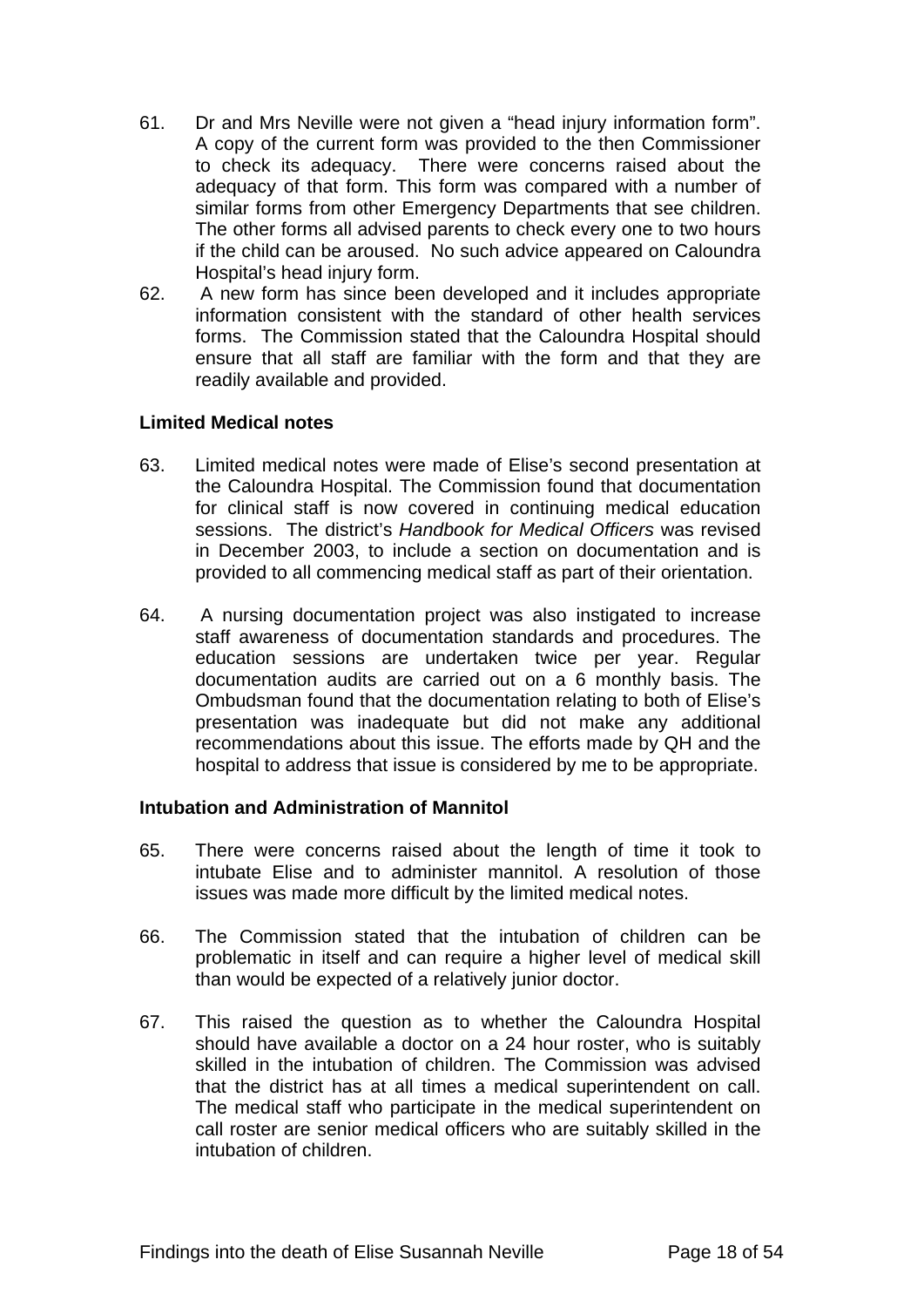- 68. Concerns were also raised about the delay in the administration of Mannitol. This is a medication given to reduce brain swelling and elevated intracranial pressure. The Hospital records, limited as they are, indicate that QAS were with Elise at 07.32, departed at 07.40 and presented at Caloundra Hospital at 7.45am. Her Glasgow Coma Score, as recorded by the QAS officers and then on admission was 3 (the lowest possible). Intubation was completed by 8.20am and mannitol was not commenced until 8.45am.
- 69. The HRC found that there are no notes in the clinical record relevant to the decisions made other than noting the timelines as such. The Commission investigation found that the medical staff involved in the decision to administer mannitol could not recall the details of any discussion held and therefore the Commission determined that it is was not possible to take that matter any further. The Commission found that it was unable to say whether the administration of mannitol took place within a reasonable timeframe or not.
- 70. The Commission was able to confirm that Dr Bryant, a neurosurgical registrar at Royal Children's Hospital was contacted by Caloundra Hospital and spoke to staff on 2 occasions after Elise arrived. Dr Bryant does not make any reference to those conversations in his statement dated 1 May 2002.<sup>[19](#page-19-0)</sup>
- 71. However there is the evidence of Dr Neville which says that it took 60 minutes from the time of the second presentation for mannitol to be administered. That is supported by the documented timeline referred to above,
- 72. Elise's neurological condition at the second presentation was clearly very serious. In the Neurological Guidelines it is stated that where there is a deteriorating head injury in a country hospital, and after consulting with a neurosurgeon the next step is to administer mannitol and frusemide. If there is to be a transfer to a neurosurgery unit within 2 hours then this should be adminsistered along with intubation. If the transfer is to take longer than 2 hours and a burrhole exploration or craniectomy is to take place, again mannitol and frusemide should be administered whilst that was all being prepared for.
- 73. Clinically it is plainly obvious that the sooner these agents are administered the better. Even if it can be said that intubation of children can be problematic for junior doctors and they did the best they could that day, there still was a delay in commencing the intubation. There clearly was an unacceptable delay in the introduction of mannitol and there seems to be no explanation provided as to why that may be. One possibility surmised by the Commission was that it was simply overlooked in the heat of the

<span id="page-19-0"></span><sup>&</sup>lt;sup>19</sup> Exhibit C3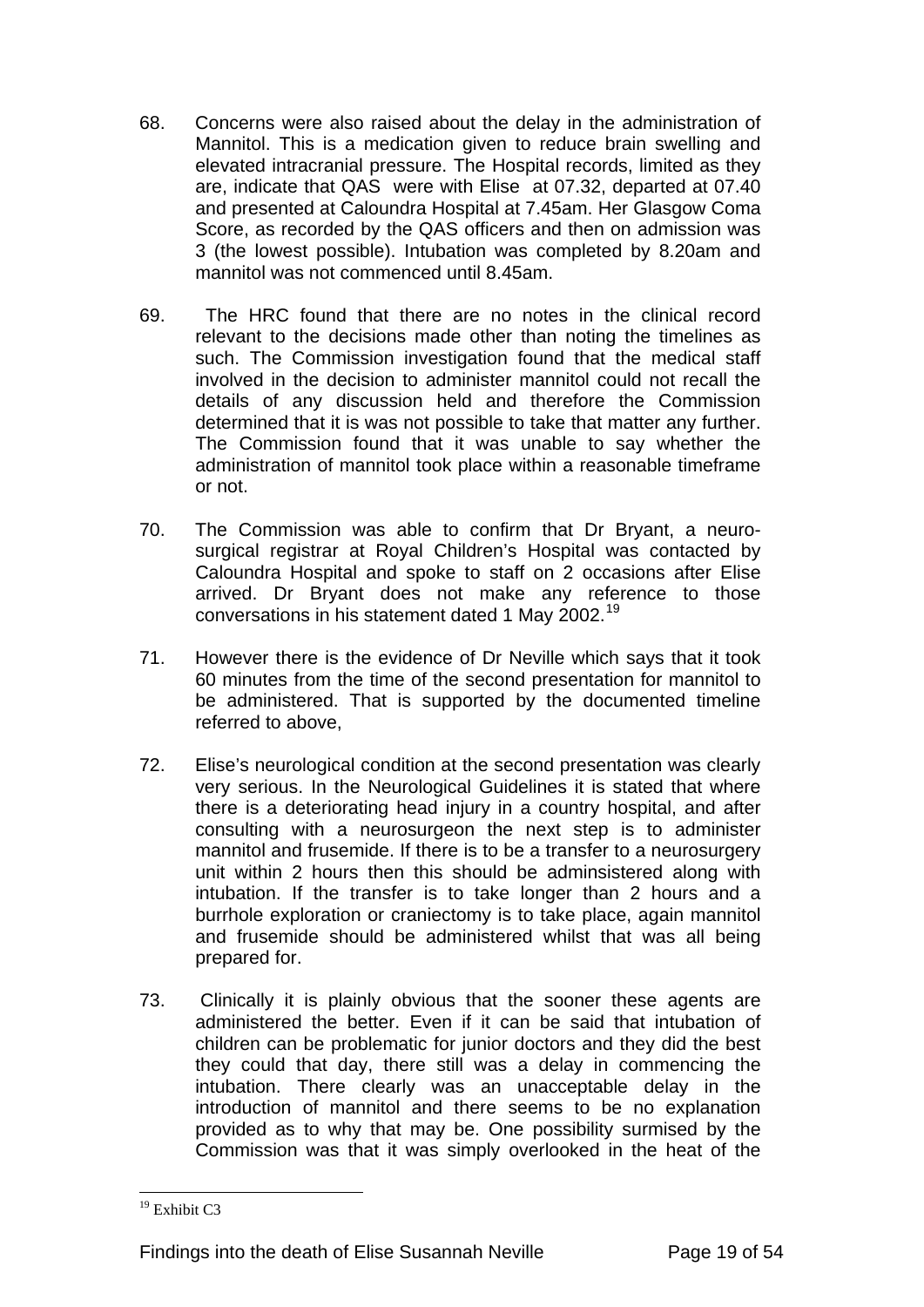moment. The alternative was there was a conscious decision to delay mannitol until after intubation, but even then a delay in an essential component of emergency treatment has an unexplained delay of a further 25 minutes.

74. I find that for whatever reason the delay to administer mannitol was unreasonable.

#### **Burr Hole procedures**

- 75. Elise's parents have questioned why doctors at Caloundra Hospital did not perform a "Burr Holes" procedure on Elise to relieve her intra-cranial pressure. Dr Michael Bryant, a neurosurgical registrar at Royal Children's Hospital was contacted by staff at Caloundra Hospital at least twice following Elise's second presentation and he was asked whether a burr holes procedure should be attempted at Caloundra Hospital. He advised that Elise should be transferred as soon as possible for "definitive treatment".The Commission found that, the decision not to proceed with a Burr Holes procedure at Caloundra Hospital was appropriate.
- 76. In relation to this issue I considered further evidence from Dr Marianne Vonau, the Director of Neurosurgery at Royal Children's Hospital, Brisbane who provided a statement<sup>[20](#page-20-0)</sup> and gave evidence. Dr Neville also provided the court with some further medical literature on the subject. $21$
- 77. Queensland has neurosurgical centres situated in Townsville, the Gold Coast and two units in Brisbane. In a state the size of Queensland, QH's position is that it is not possible to have general surgeons capable of undertaking complex neurosurgery routinely available in other regional centres.
- 78. The guidelines produced by the Neurosurgical Society of Australasia provide that for management of intracranial haemorrhage it is recommended that there be either rapid transfer under intensive care to a neurosurgical centre, or should the transfer time be greater than two hours there should be an on the spot operation with neurosurgical support.
- 79. Although a burr hole procedure may in many cases be an appropriate procedure, Dr Vonau's opinion is that it has limitations and in some cases a craniotomy (which is a much more complex procedure) may be the preferred option. Dr Vonau said that there is a paucity of general surgeons being able to perform emergency neurosurgery. She said that some of these issues have been

<sup>20</sup> Exhibit M4

<span id="page-20-1"></span><span id="page-20-0"></span><sup>21</sup> Treatment of extradural haemorrhage in Queensland, *Emergency Medicine Australasia (2007) 19, 325-332* and *The Management of Acute Neurotrauma in rural and remote locations,* a set of guidelines by the Royal Australasian College of Surgeons.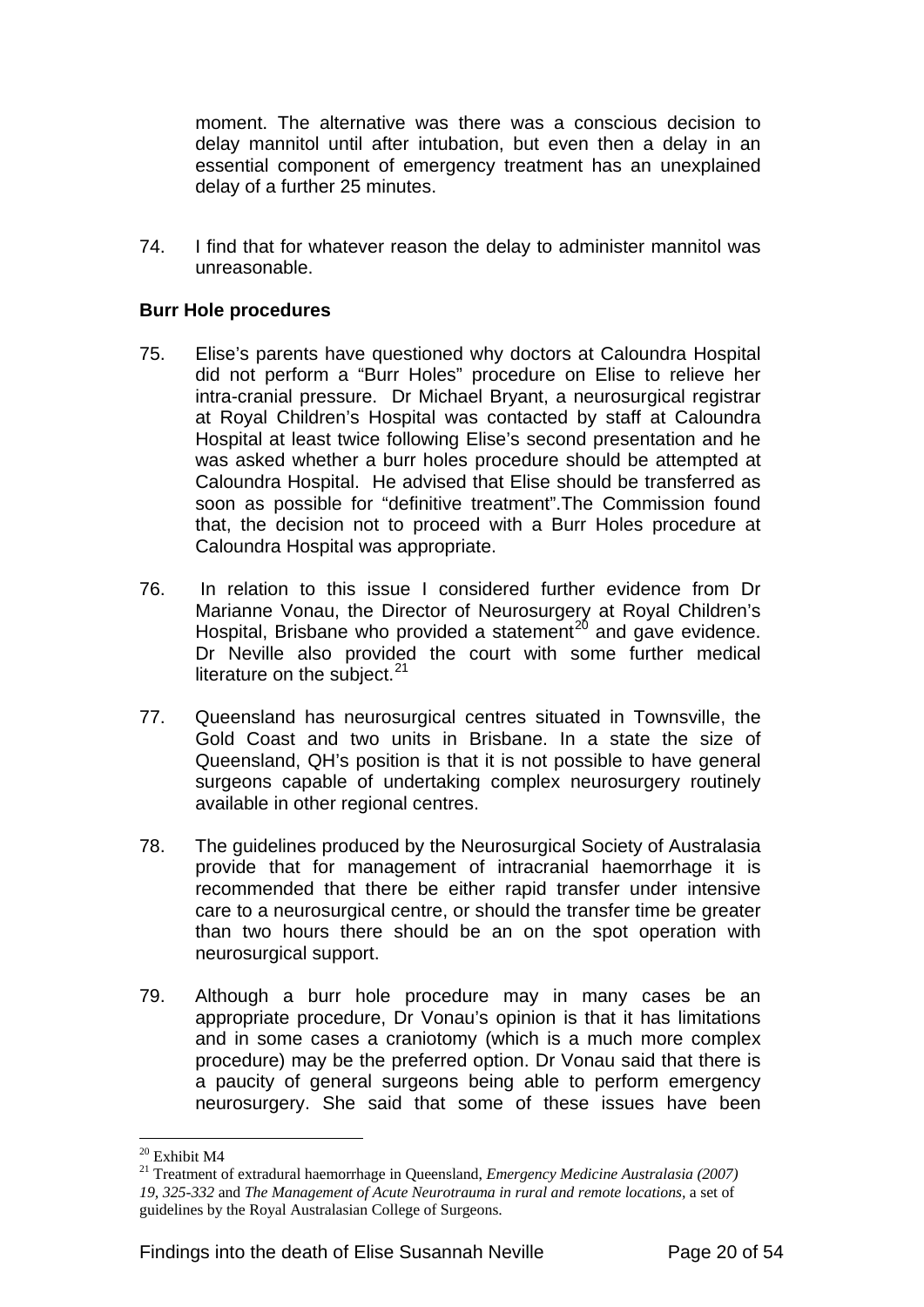reviewed by the Rural Surgeons Group to try and train general surgeons to cover such areas as emergency neurosurgery and vascular surgery. There were issues concerning a reluctance to perform such procedures because of the skill set required; maintaining the skills where the procedures may be infrequently required; litigation fears; the transient nature of the population of rural surgeons amongst the main concerns. To assist, Dr Vonau has offered to and has run Neurotrauma Workshops to teach emergency neurosurgery to general surgeons.

- 80. Ultimately treatment at a neurosurgical unit in a timely manner is optimal. She stated that part of the issue is identifying a diagnosis and identifying when a person is deteriorating neurologically. In a case such as Caloundra it would be viable to transport to Brisbane provided there was the diagnosis, and the communication and getting transport organised efficiently to avoid delays.
- 81. Of course those very issues were critical in Elise's case. There was a failure to properly assess her and ultimately to observe her. There was a failure to diagnose the cause of her deteriorating neurological condition. This was the principal cause of her death. Then there were delays that occurred at the second presentation in intubation and the administering of mannitol, compounded even further by delays in the retrieval process. It is clear that Elise was given very little chance of survival because of all of these factors and there were failures at many levels.
- 82. Dr Vonau agreed that putting resources into training staff to make the diagnosis was important but the better option was to get definitive care in a neurosurgical centre rather than embarking on emergency procedures. She said there were some plans to set up a major hospital on the Sunshine Coast which may include a neurosurgical unit and which would resolve some of those issues for the Sunshine Coast area. The problems of course would still apply if a similar situation occurred in other rural and remote areas so what more can be done to provide a better service still needs to be looked at.
- 83. There were other methods of giving assistance to regional centres faced with a similar scenario which involved the use of technology to link emergency surgeons to neurosurgeons or for that matter other specialist surgeons which Dr Vonau also considered would be the next best option.
- 84. Dr Vonau also noted the benefit of a CT Scan to assist in a diagnosis and I will refer to that issue when discussing the Caloundra Hospital in particular. She also said, and this is confirmed in the Guidelines, that in the absence of a CT scan an x-ray of the skull could be taken and if there is a fracture in the tempo parietal region there is a good chance there would be an underlying haematoma. In Elise's case this is specifically what was found at the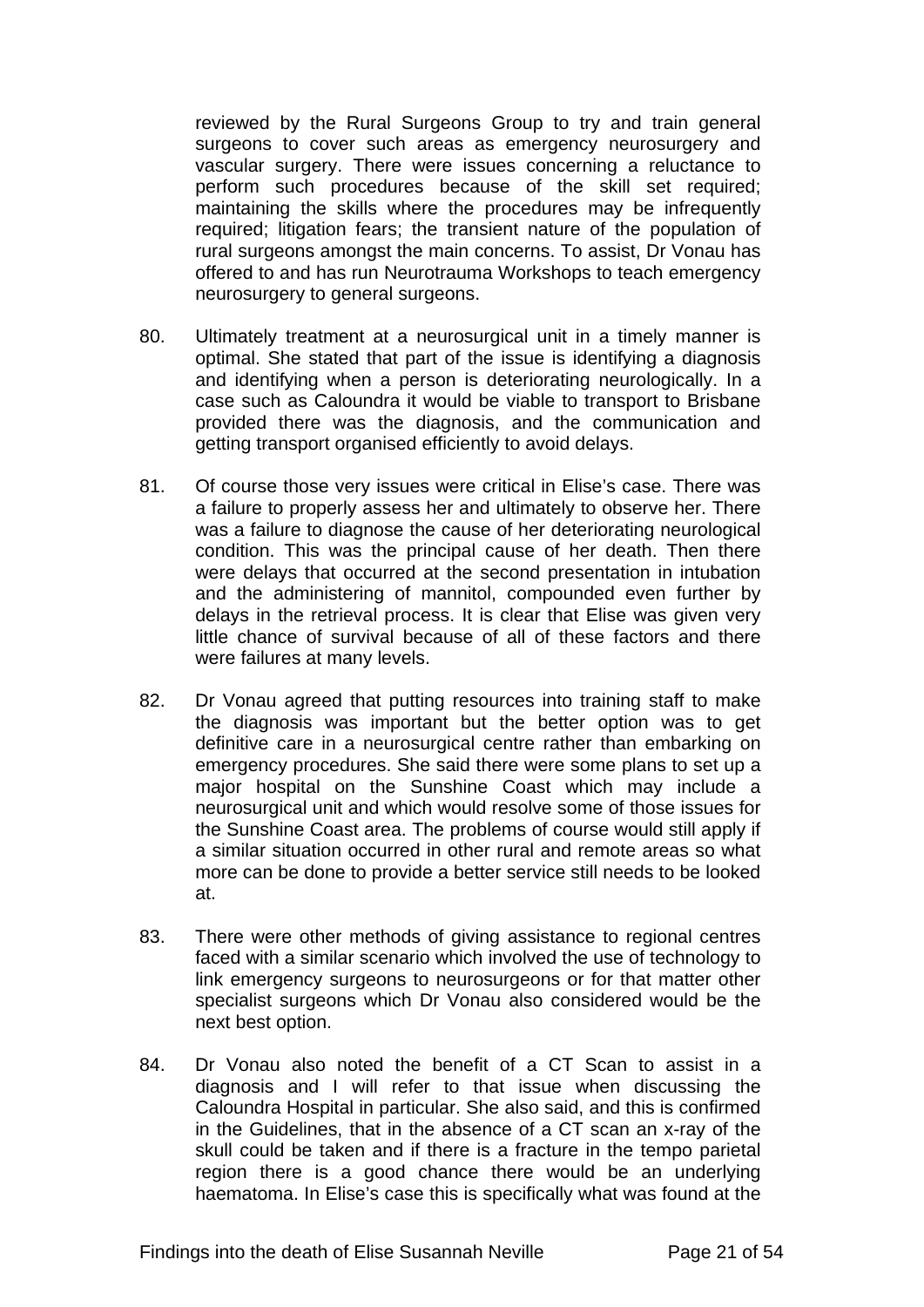Royal Brisbane Hospital.<sup>[22](#page-22-0)</sup> An x-ray was not conducted on Elise and there was, and still is no CT scanner at Caloundra Hospital.

- 85. I also heard from Dr Priestly and Dr Rashford on this issue. They both agree with Dr Vonau that there would not be any role for burr hole procedures at Caloundra Hospital and an expedient transfer to Brisbane is the best option.
- 86. The decision to perform a burr hole procedure is clearly a complex one. There are difficult clinical decisions to be made. General surgeons who may be more readily found at larger provincial hospitals are not necessarily trained in the procedure. A CT scan would be necessary. A burr hole procedure may not be the most effective procedure and more complex neurosurgery may be required. Whilst all those decisions are being made time may be lost in the transfer of the patient to a neurosurgical unit. In any event it is unlikely that a patient will be able to access a neurosurgical unit in the recommended two hourswindow of opportunity. Of course the sooner the patient can be treated the better. At best it is a procedure that would need to be performed by a surgeon as distinct from a registrar or senior medical officer who is stationed in some other remoter area.
- 87. I find that it would not be reasonable to expect that Caloundra or for that matter Nambour Hospital as it was then set up in 2002 had the capacity to perform such a complex emergency procedure.
- 88. However more can be done. For cases where it simply is not possible to transfer patients to major hospitals in time for emergency neurosurgery or vascular surgery then if possible that surgery should be performed on the spot. The issue is what needs to be done to allow for that to occur. The type of work being done by Dr Vonau in training general surgeons in such procedures should be given some appropriate resources. A range of options and processes needs to be evaluated. The use of the telemedicine links may also prove useful.
- 89. I will recommend that Queensland Health conduct a review of the capacity of rural or remote hospital facilities or regions to perform such procedures, and to identify what would be required to allow such medical procedures to take place. I am not saying that all remote, rural or even larger regional facilities should have the capacity to perform such procedures but there does appear to be some potential for a better service to be provided and rather than this being reviewed in an ad hoc fashion it should be more comprehensively investigated and reported upon.

#### **Retrieval Issues**

<span id="page-22-0"></span><sup>22</sup> Exhibit C3, statement of Dr Bryant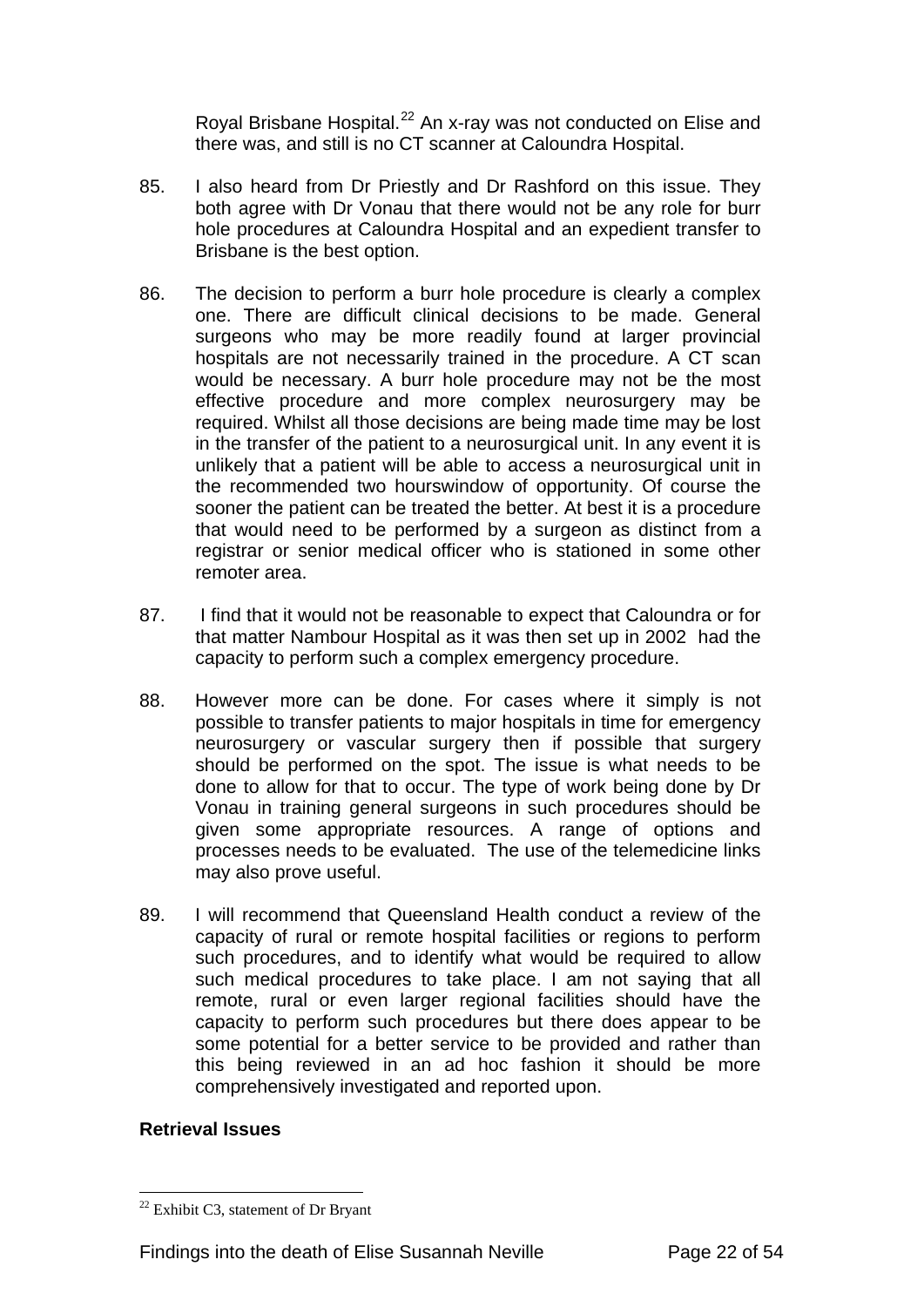- 90. Concerns were raised with the time taken to transport Elise to the Royal Children's Hospital. It took approximately two and a quarter hours from the time Elise presented at Caloundra Hospital the second time, until her arrival at Royal Children's Hospital.
- 91. It was considered by the HRC that the medical consultant responsible for the decision to air vac Elise to the Royal Children's Hospital was well experienced in retrievals and based the decision on individual experience and local knowledge.
- 92. An independent opinion regarding Elise's retrieval was obtained from Dr Manning, Director, Medical Retrieval Unit, New South Wales' Ambulance Service and he was neither critical of the decision to use air transport over road transport nor the time taken to transport Elise to the Royal Caloundra Hospital. However, Dr Manning did believe that there was potential to save time with a different "parallel" system of coordination. There appeared to have been a linear and sequential system when ideally the systems in place should enable those responsible for providing treatment to focus solely on clinical needs, leaving decisions regarding the components of the retrieval process to be made simultaneously by another agent. The Ombudsman pointed out that Dr Manning had opined that this different system could afford significant time savings.
- 93. Dr Manning also commented that at the time of the assessment by the ambulance officers, Elise was in urgent need of onward retrieval and transfer to a tertiary centre. Onward retrieval and transport coordination could have been commenced at this time. Therefore, the Health Rights Commission found that clearly the system of retrieval afforded to Elise was not optimal. This perhaps is an understatement. It was simply unacceptable.
- 94. The Commission found that if there had been a better retrieval system, there may have been a better response. It found that the helicopter service should have been on line sooner. While helicopter retrieval was available on a 24 hour basis, the pilot commenced his shift at 9am, and another pilot was available on an "on call" basis from 5pm until 9am. Since Elise's retrieval, the helicopter service has changed its shifts to ensure that a pilot is on site from 8am.
- 95. The Health Rights Commission also found that there should have been more formal processes for decision making and coordination of the retrieval. A conclusion was drawn that the retrieval process could have taken less time under a system similar to that of New South Wales.
- 96. The Health Rights Commission recommended that Dr Manning's advice and recommendations be taken into account in the current review of Queensland's retrieval/transfer system, namely:-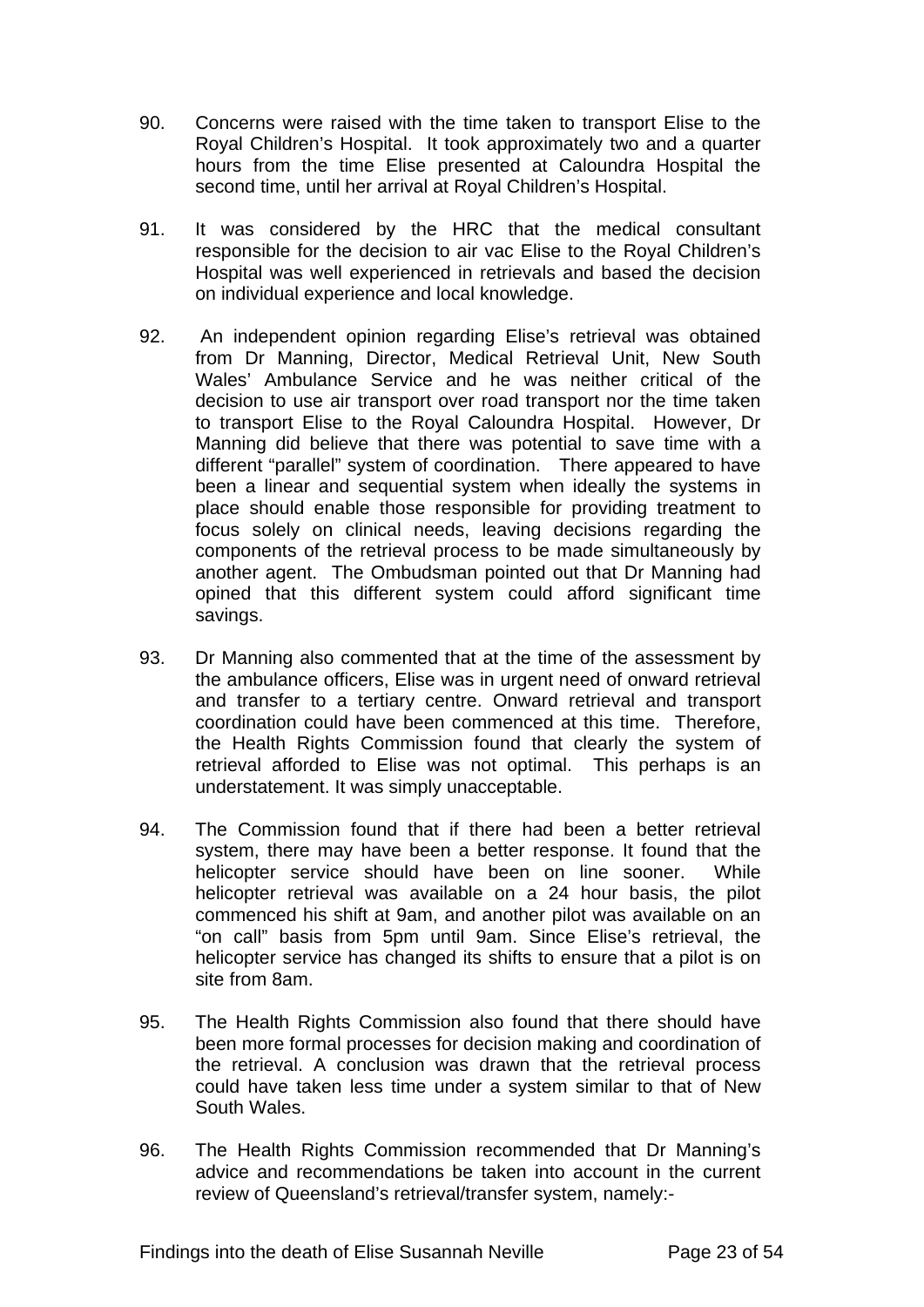- (i) an evidence based process be undertaken to objectively determine the most appropriate transport vehicle and retrieval team to undertake missions between various hospitals matched against clinical urgency and time of day;
- (ii) consideration be given to the applicability and suitability of the NSW protocols and procedures
- (iii) and that a State or regionalized retrieval coordination system be instituted.
- 97. In relation to recommendation (i), Queensland Health provided the following information to the Ombudsman. In July 2003, the Qld Emergency Medical System Advisory Committee (QEMSAC), which involves Queensland Health and the Department of Emergency Services commenced a review of the system of clinical coordination and operational aspects of aeromedical services in Queensland. The aim was to provide a more coordinated and consistent approach to clinical coordination for aeromedical services in Queensland. There have been 3 separate independent reviews which have impacted on the aeromedical retrieval system in Queensland (the Elcock Review, the Cornish Review and the Wilson Review) and have made wide-ranging recommendations.
- 98. Further, Queensland now has a joint-agency (Queensland Health & Queensland Ambulance Service) single point clinical coordination centre in Brisbane (known as the QCC:QEMS Coordination Centre). This commenced on 02 August 2004 and is co-located with the Queensland Ambulance Service with the responsibility of providing coordination of patient transport needs across the southern and central health zones. The effect of this is to separate the role of clinical coordination from the provision of direct patient care.
- 99. A similar QCC was established in Townsville on 16 January 2006 and provides for similar arrangements for northern Queensland from Mackay to the Torres Strait. The functions of the QCCs are to improve advice on clinical care; coordinate the transfer of patients between facilities; and to determine the transport needs on clinical grounds.
- 100. The abovementioned system provides that if an initial assessment by the medical officer responsible for the care of the patient is made to transport the critically ill patient by air, then the responsible medical officer activates the Clinical Coordination Network. Contact is made with the clinical coordinator at the QCC for clinical coordination.
- 101. The clinical coordinators at the QCC in Brisbane are senior Queensland Health medical consultants experienced in retrievals and their role is to provide clinical advice and to assess individual clinical needs against total resource availability and demand in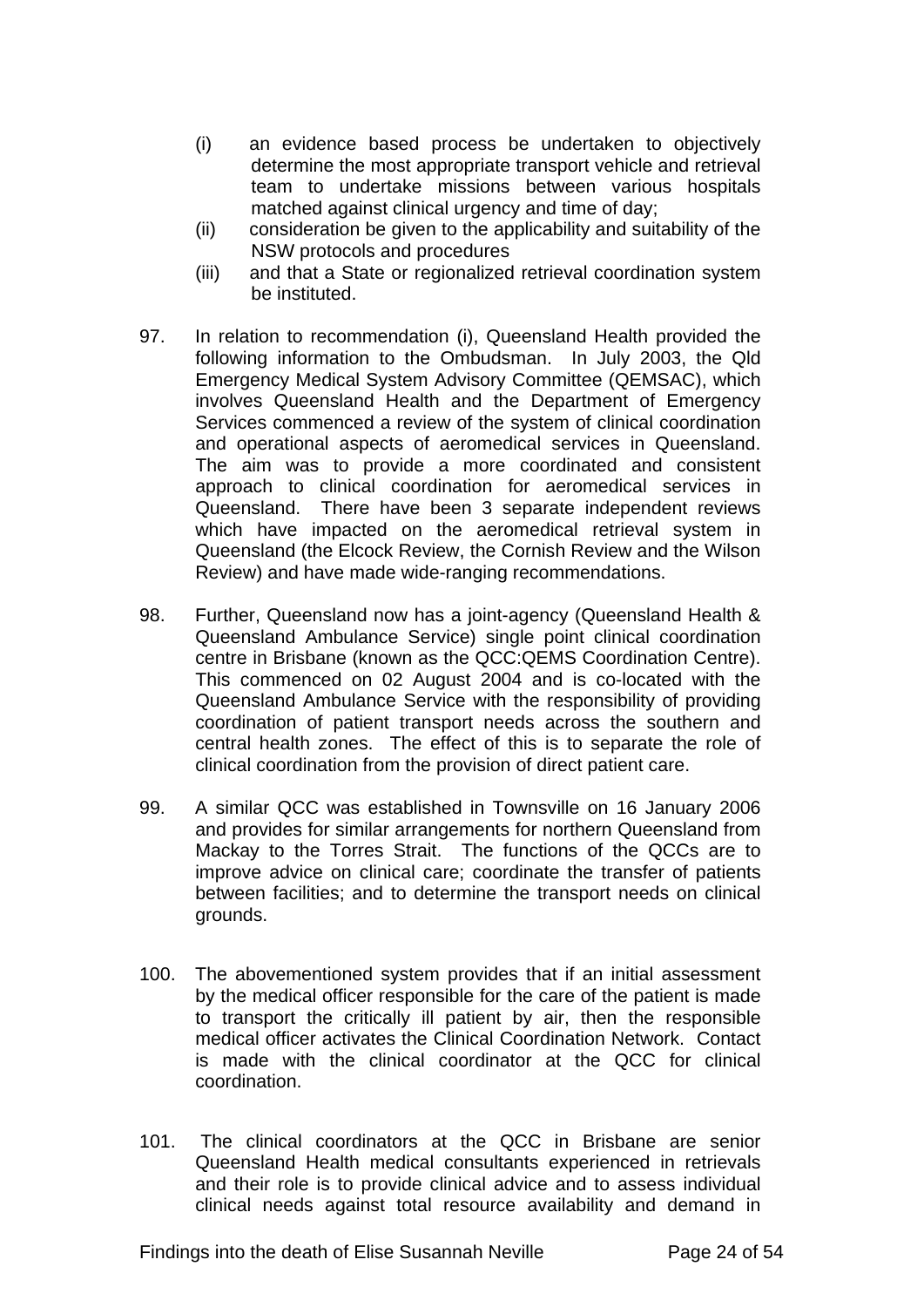collaboration with the responsible medical officer, the QAS desk and the Aeromedical desk both co-located with the clinical coordinator at the QCC. The Queensland Ambulance Service has the capacity to know where all transport (road and aeromedical aircraft) is at any one time and its availability and capability.

- 102. The Ombudsman concluded that the system changes implemented have provided Queensland with a more efficient and better coordinated clinical transport service. A recommendation was made that Queensland Health conduct periodic systems evaluations of retrieval services as planned. Queensland Health has responded that a formal review will be undertaken at 6 monthly intervals and that the Clinical Coordination and Retrieval Oversight Committee has been established.
- 103. In relation to recommendation (ii), Queensland Health informed the Ombudsman that the principles of the New South Wales protocol were reviewed during the development of the QCCs and are being further evaluated in the current Queensland Trauma Plan Project.
- 104. In relation to recommendation (iii), Queensland Health informed the Ombudsman that an ongoing quality system review process is provided through a Clinical Coordination and Patient Retrieval System Oversight Committee which meets quarterly under the Chairmanship of the Chief Health Officer.
- 105. There was a delay in dispatching a retrieval team from Nambour Hospital to Caloundra Hospital. Concern was expressed by Nambour Hospital at the time it took Queensland Ambulance Service to collect the retrieval team. There was a conflict between the Queensland Ambulance Service and Nambour Hospital as to how many requests were made for retrieval. The Nambour Hospital staff members advised that two separate calls were made to Queensland Ambulance Service whilst the Queensland Ambulance Service records one call having been made at 8.13am. Queensland Ambulance Service audio tapes, which may have shed some light on the issue, are no longer available. The usual procedure is to keep audio tapes of all incoming calls for six months. The Ombudsman was unable to obtain sufficient evidence to explain the discrepancy in recorded times. The Ombudsman considered that one thing that was clear was that an error occurred in one organization or the other. The Ombudsman therefore recommended that the QAS prepare a set of indicators to prompt staff when to archive audio tapes. These might include complaints or inquiries about time delays and general inquiries by investigation organisations.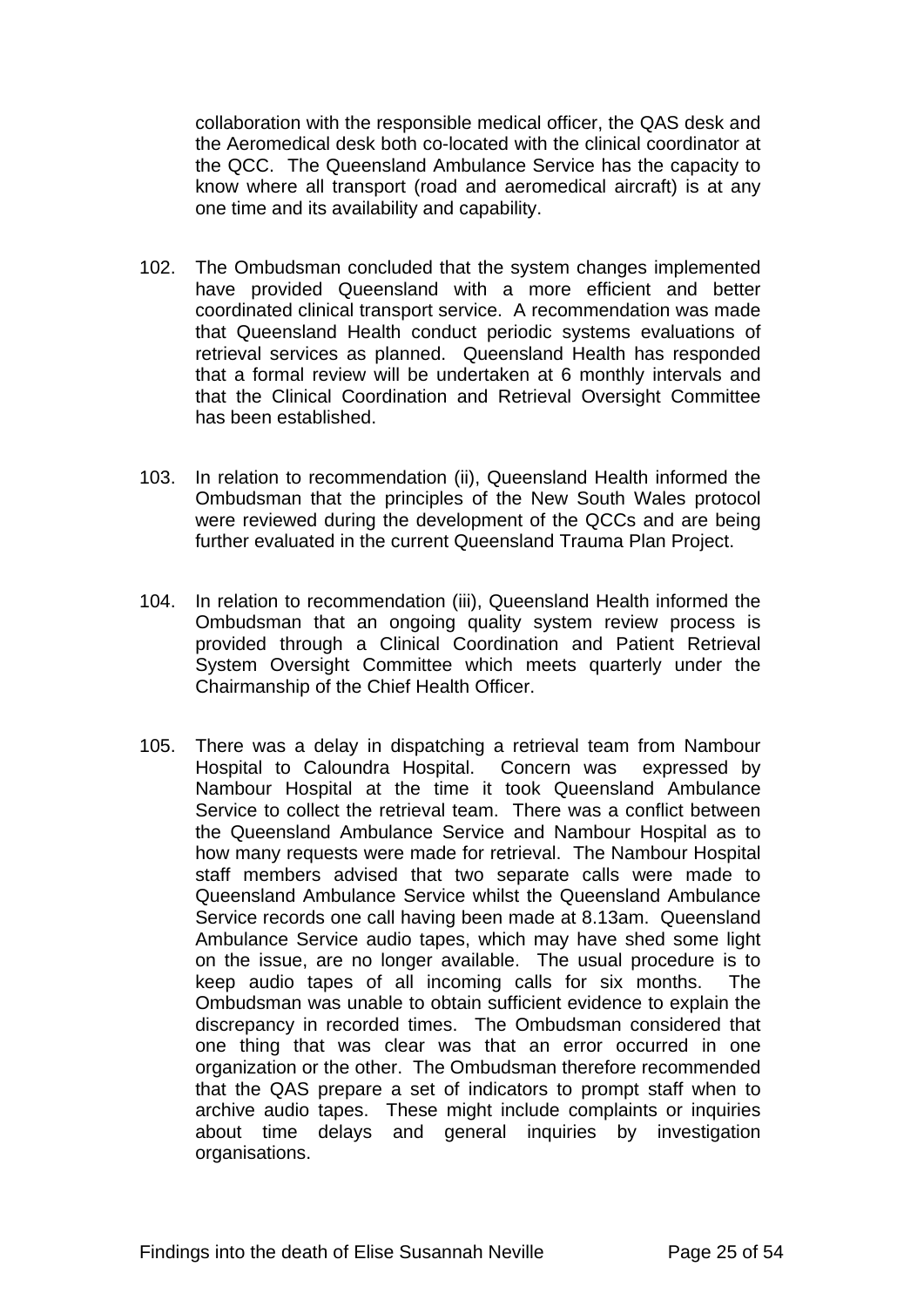- 106. Dr Stephen Rashford is a specialist emergency physician and the Medical Director for Queensland Ambulance Service (QAS). He is also the Senior Staff Specialist and Principal Medical Coordinator with the Queensland Emergency Medical System (QEMS) Coordination Centre in Brisbane. He was asked by the Office of the State Coroner to address two issues;
	- (i) the procedures that are in place for storing, archiving and destruction of audio-data;
	- (ii) the enhancements to QEMS aeromedical and patient retrieval services since Elise's death.
- 107. I do not intend to repeat all that Dr Rashford has said in his response<sup>23</sup> or in his evidence. It reflects the systems and reforms which were considered by the Ombudsman and I agree that the changes have provided Queensland with a more efficient and coordinated clinical retrieval and transport operation. Dr Rashford impressed me with his knowledge and practical dedication to the system in place and efforts to further improve the system so that better clinical outcomes for patients may occur. I was impressed with the benefits of the Telemedicine trial conducted between Townsville and Palm Island which has been rolled out to a number of other sites and which he hopes to roll out to up to 50 sites over the next 12 months.
- 108. On the issue of the use of burr holes procedures he explained it can be a difficult decision to make and the decision to decide to retrieve back to a major centre or perform the operation has to be made on a case by case basis. In relation to the neurosurgical Guidelines he stated that unless someone was near one of the major centres it would be difficult to meet the 2 hour window of opportunity suggested in the guidelines wherever in the state you might be.
- 109. On the issue of what would be the preferred option if a similar event occurred in Caloundra he would think that there would not be any role for burr hole procedures and the best option would be an expedient transfer. Burr holes can provide some limited relief, as was explained by Dr Vonau, but valuable time may be wasted in intensive care performing such a procedure when retrieval to a major centre could have been taking place.
- 110. His description of the retrieval process and advice given whilst that was occurring is clearly a much better coordinated system than what existed at the time of Elise's death. It was noted that at the present time there is no Queensland Health funding for medical crewing of retrieval teams for aircraft. Intensive care paramedics staff the helicopter and he is satisfied with the tremendous work his staff provides, however he would prefer that a medical officer was

<span id="page-26-0"></span> $\overline{a}$  $23$  Exhibit 14A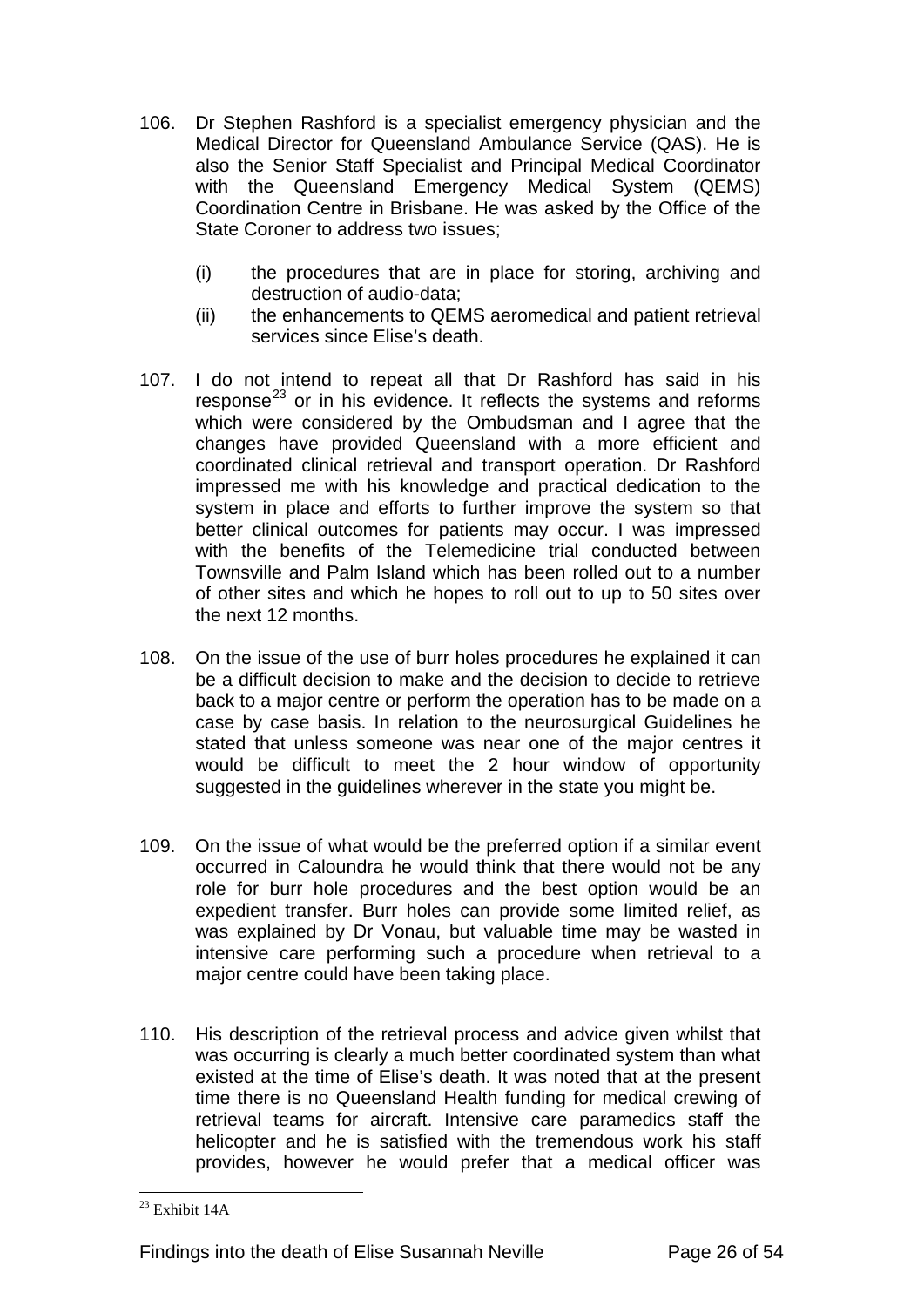available. I would agree and will recommend that QH proceed with that proposal in the next 12 months as indicated was now being discussed within QH.

- 111. On the Sunshine Coast there was a problem with the pilot not being immediately available to proceed to fly as he was on call and was an hour away from his base. A new base has been built with crew quarters and whilst they were not truly available 24 for hours of the day he said they were heading towards that quickly and were taking delivery of a new helicopter in a few weeks. That helicopter had single pilot Instrument Flight Rules thereby freeing a pilot to roster more properly and allowing a 24 hour coverage. He said it was very likely that this would occur within months. To put that beyond any doubt one of my recommendations will be that this occur.
- 112. One issue which arose in evidence was that of the retention of voice data with the most recent Standard Operating Procedure providing for this to be stored for a period of 2 years or longer in exceptional circumstances, such as sentinel events, coronial or other investigations. Dr Rashford was asked if that period could be lengthened. He undertook to reply to the Coroner.
- 113. I have since received advice that at the present time the quality of data does deteriorate over time and QAS is examining alternative means of storing audio-data. However if circumstances necessitate the storage for a longer period the data can be transferred to a WAV file and stored electronically. All clinical cases are now subject to a clinical audit and/or review and in that manner QAS is better able to identify such cases and attend to transfer to such electronic storage. I am satisfied that this process adequately addresses the voice data retention issue.

#### **Doctors' working hours-findings by the Ombudsman**

- 114. Dr Doneman had been working his  $20<sup>th</sup>$  hour of a 24 hour shift when he initially examined Elise. The Ombudsman looked into the history of the issue concerning the culture of excessive hours worked by doctors, particularly junior doctors.
- 115. In late 1997, the Australian Medical Association engaged consultants to conduct studies in a number of public hospitals to identify the underlying cultural and organisational systems that contributed to junior doctors' work practices, current rostering practices and hours of work. The case studies were conducted in 7 public hospitals in 4 States, namely Queensland, New South Wales, Victoria & South Australia. The case studies revealed that 70% of junior doctors had worked in excess of 50 hrs/week, 40% had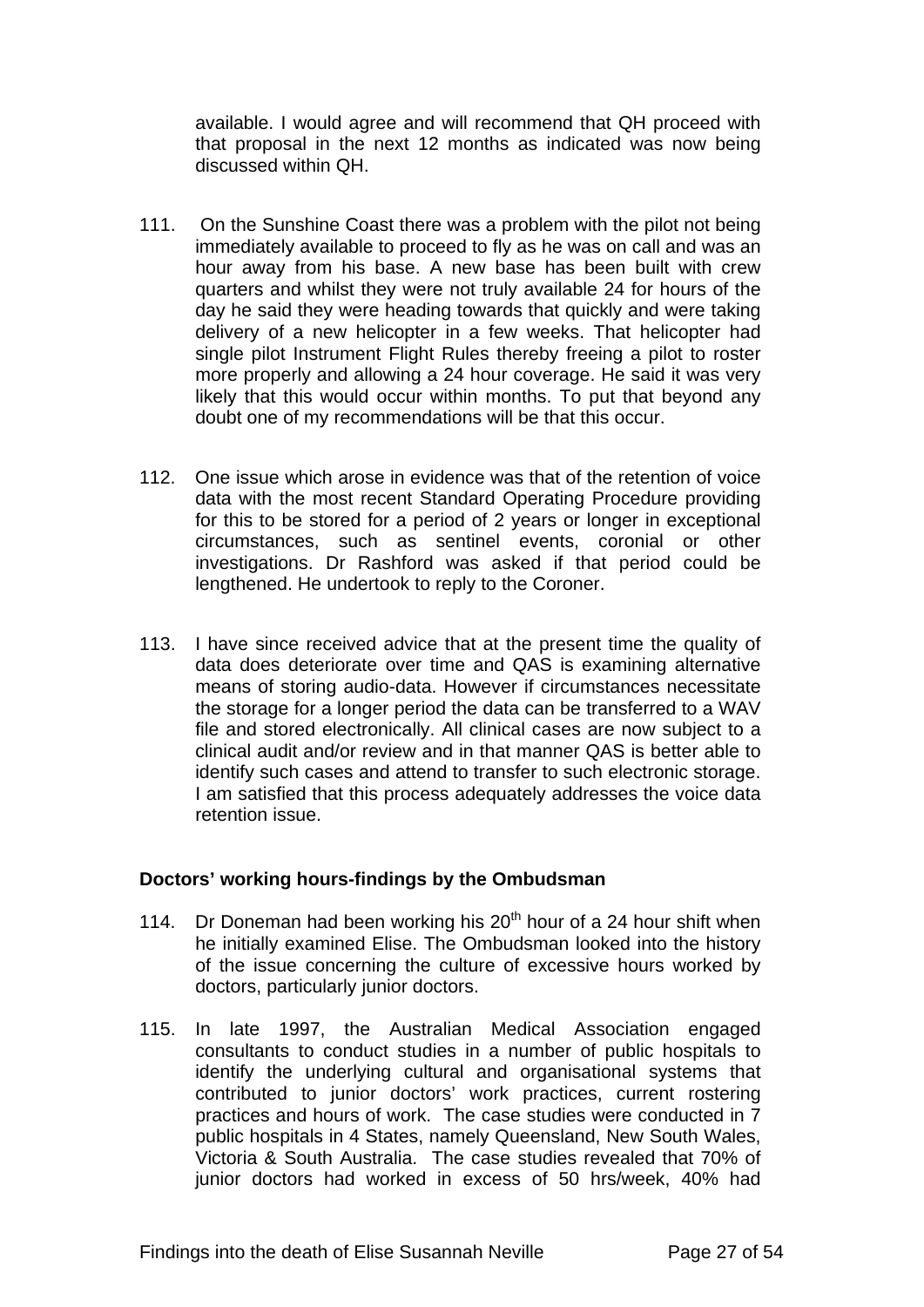worked in excess of 60 hrs/week, just over 15% worked in excess of 70 hrs/week and 5% worked more than 80 hrs/week.

- 116. Following on from this study, in March 1999, the Federal Council of the AMA adopted the *National Code of Practice - Hours of Work, Shiftwork and Rostering for Hospital Doctors* to provide guidance on how to eliminate or minimise risks arising from the hazards associated with shift work and extended working hours. This Code was never endorsed or applied by Queensland Health. The Australian Council for Safety and Quality in Health Care (ACSQHC) was established in January 2000 by Health Ministers to lead national efforts to improve the safety and quality of health care. The Council set up the Safe Staffing Taskforce to lead its work on safe staffing. In addressing the problem, the biggest issue for the health system will be the available supply of health professionals to fill additional shifts, given the chronic under-supply of doctors.
- 117. Dr Buckland, the then Director-General of Queensland Health advised the Queensland Ombudsman that he considered the issue of safe working hours for doctors to be a professional standards issue as opposed to an industrial relations issue. The Medical Board of Queensland agreed that the issue was consistent with both its legislative functions and strategic direction and that it was appropriate for it to establish a standard, rather than a standard being developed by any one employer, professional association or college. The Executive Director of the Medical Board of Queensland had informed the Ombudsman that work is underway on a draft Discussion Paper and that would invite submissions from interested persons and organizations.
- 118. The Ombudsman found that the issue of fixing a maximum number of hours for clinicians is fraught with difficulty at a time when a shortage of qualified practitioners is forcing temporary closures of hospital Emergency Departments. A ceiling on hours may exacerbate those difficulties. Nevertheless, he considered that the risk to public health and safety of taking no action to mitigate the dangers of unsafe working hours to be unacceptable. He recommended that Queensland Health:
	- (i) determine, as quickly as possible, an interim standard on safe working hours for doctors in public hospitals pending finalisation and implementation of any standard being developed by the Medical Board of Queensland; and
	- (ii) progressively implement the management practices aimed at alleviating the ill-effects of excessive working hours, recommended in the Australian Medical Association Safe Hours Campaign and Risk Management Strategies.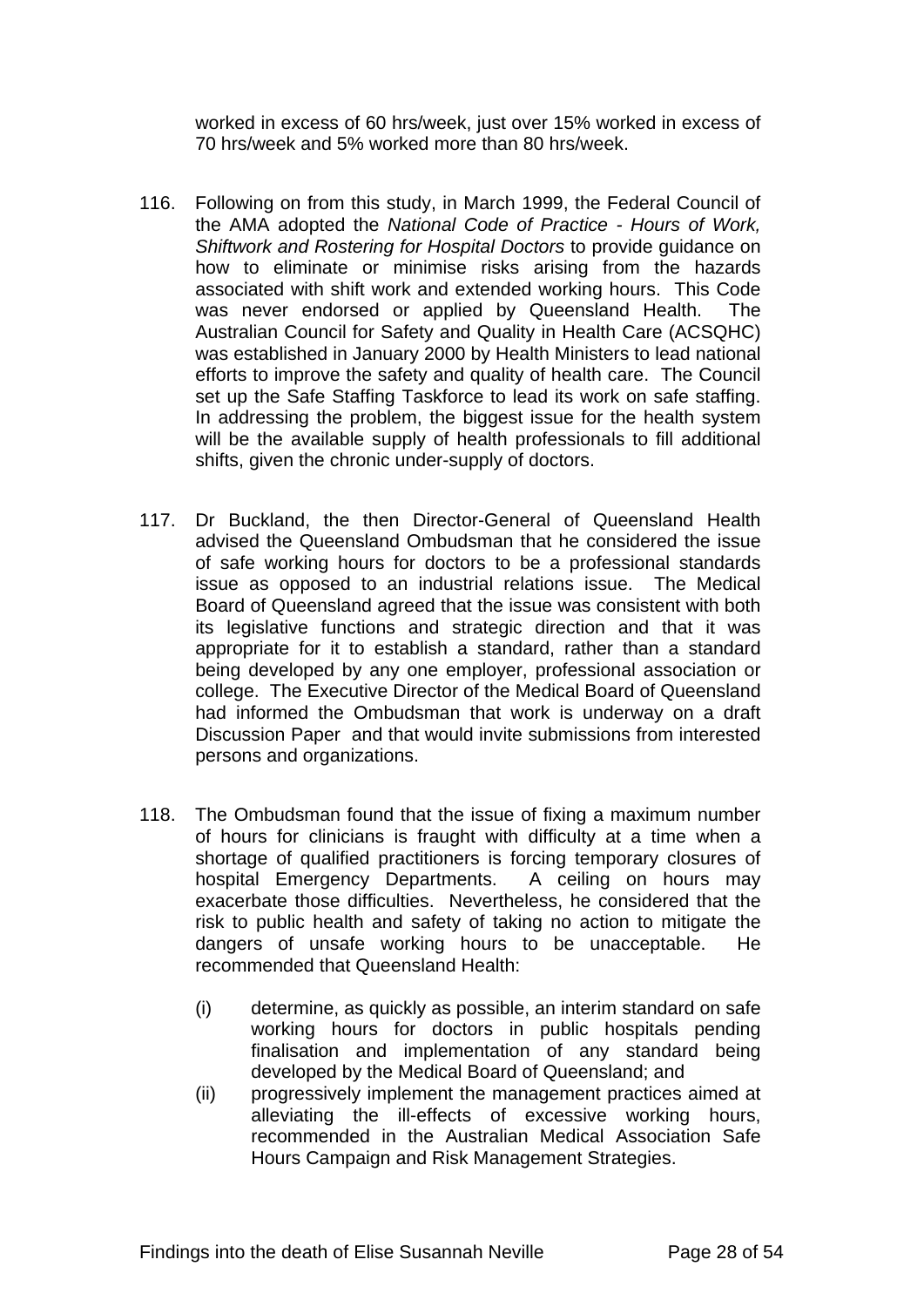119. Queensland Health responded that the Medical Board of Queensland was preparing a discussion paper in relation to doctor's hours of work and managing fatigue risks. Further, Queensland Health is developing an Alert Doctors Strategy which is a multiproject work program that aims to address the risks associated with medical officer fatigue in Queensland Health. The Director General has approved that the University of South Australia's Centre for Sleep Research be given sole provider status to tender to partner with Queensland Health in the implementation of the Strategy. It will be guided by the Centre's latest research in relation to managing fatigue risks in a health care environment.

#### **Response to the Coroner**

- 120. The Office of the State Coroner requested that the AMA, the MBQ and QH provide a response on the issue of doctors' hours and what has happened since those recommendations were made by the Ombudsman.
- 121. There is no question that the question of doctors working hours is complex and not simply a matter of presenting a fixed set number of hours beyond which a doctor should not work. At the same time, it is absolutely clear that if there are still doctors working the type of hours and in similar circumstances as happened on this particular morning then this is unacceptable and could not meet with community expectations. There is a growing body of research literature which reveals the negative impacts of work-related fatigue of employee and public safety.<sup>[24](#page-29-0)</sup> Common sense would support a similar conclusion. It would seem that until this tragic death it was not a matter high on the agenda within QH despite the concerns expressed by such bodies as the AMA back in 1999 for a start.
- 122. In submissions received from Dr Neville he stressed that although he accepted that reasonable working hours are a very important issue for doctors and their patients, there was no real evidence that fatigue in fact played a part in the decision making of Dr Doneman. In deed, as Dr Neville points out, Dr Doneman specifically clarified with the investigator from the MBQ that he "*did not believe at the time of the consultation that he was tired."[25](#page-29-1)*
- 123. I accept that this may be the case and that the extent to which fatigue played a part has not been assessed or tested in a rigorous and objective sense. Realistically it would be almost impossible to do so now.
- 124. The Health Practitioner's Tribunal considered that Dr Doneman must have been fatigued by the hours he was working and this must have

 $\overline{a}$  $24$  See Safe Hours report 205 p17

<span id="page-29-1"></span><span id="page-29-0"></span> $25$  Exhibit L168 top of page 17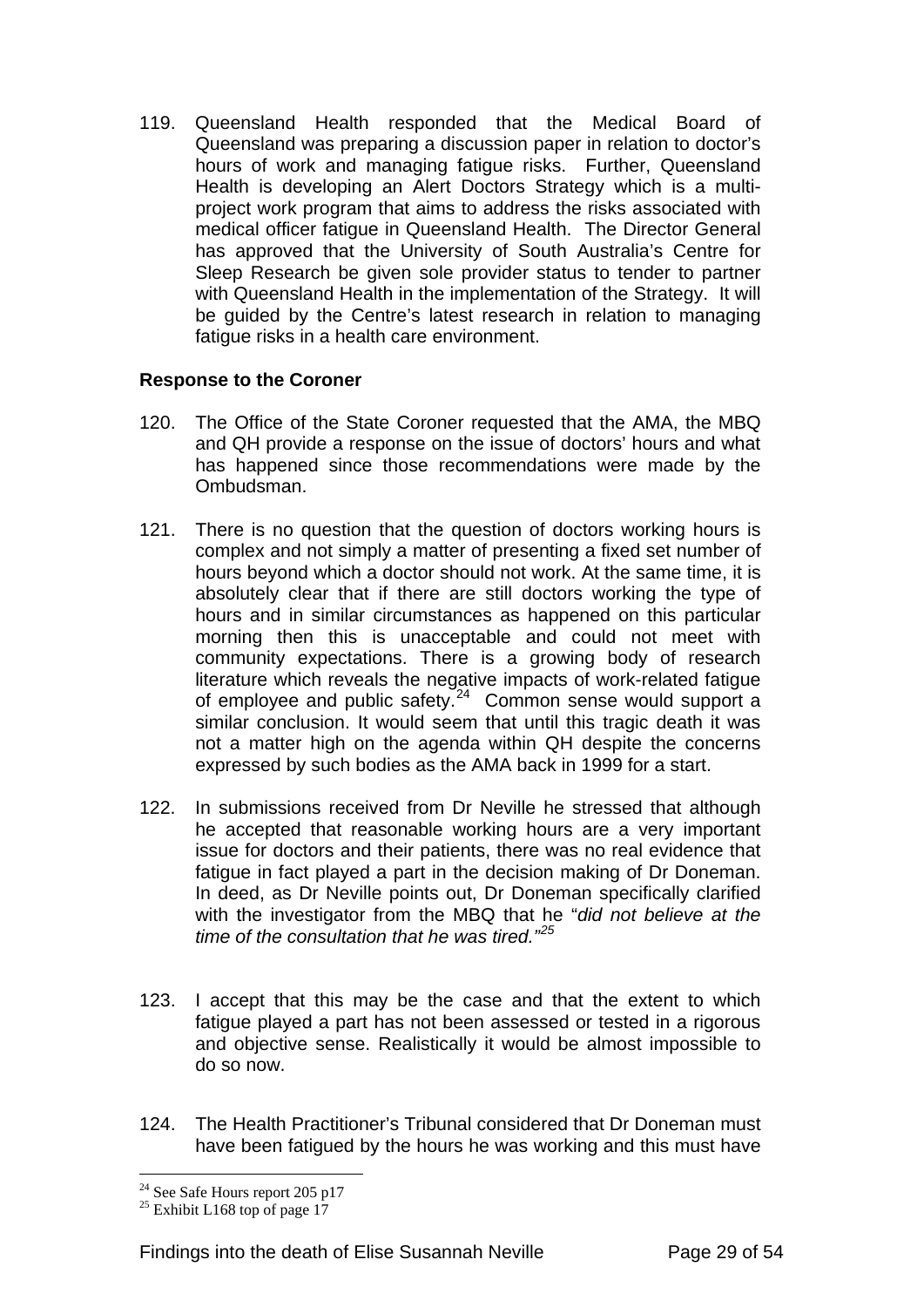contributed to his ability to manage Elise's condition and in his lack of attention to detail. The Tribunal also said that this, amongst other mitigating factors, still did not excuse his behaviour. That is a conclusion which has a firm scientific basis. Fatigue must have played some part.

- 125. The issue was properly given some attention by the Ombudsman and it is a matter of significant public interest. It needs to be addressed.
- 126. I do not intend to set out in any detail why long hours and fatigue have an adverse impact on patient care. This is well set out in the various reports and studies that have been relied upon in the Ombudsman's report and by the AMA. Nor is it possible for this inquest to adopt a particular solution. This inquest was not about finding the appropriate solution. That really is for the key players to determine. What this inquest can examine is what progress has been made by the key players on this issue and what more needs to be done.
- 127. Dr Ross Cartmill was the immediate past president of the AMAQ and he provided a statement and gave evidence. After the comments made by the Health Practitioners Tribunal, the AMAQ and the Salaried Doctors Queensland initiated a Safe Hours of Work Campaign. In 2005 a Risk Assessment Audit was conducted. There was a very low response from the respondents to the survey and it was accepted by him that this did place some limitations on the validity of the data collected. There was some conjecture that the low response was somewhat connected to the culture of junior doctors (and senior doctors) to work long hours and the possible risk to their professional life from trainers and colleges and hospital administrators. There is no evidence that there was direct discouragement to not reply but I accept that the culture which exists is part of the impediment to reform. Subsequently the Safe Hours Report 2005 was published.<sup>[26](#page-30-0)</sup>
- 128. What the survey and report suggested was that there has been and continued to be a concern that junior staff were working hours which put them in the significant or high risk categories.The basic premise of the report adopted the AMA National Code of Practice that;
	- (i) No doctor should be required to work when fatigued
	- (ii) A doctor who is fatigued should be relieved immediately
	- (iii) No doctor should work a shift of more than 12 hours and in emergent situations up to 16 hours

<span id="page-30-0"></span><sup>26</sup> See Exhibit C3, ASMOF?AMA Qld- Safe Hours Report 2005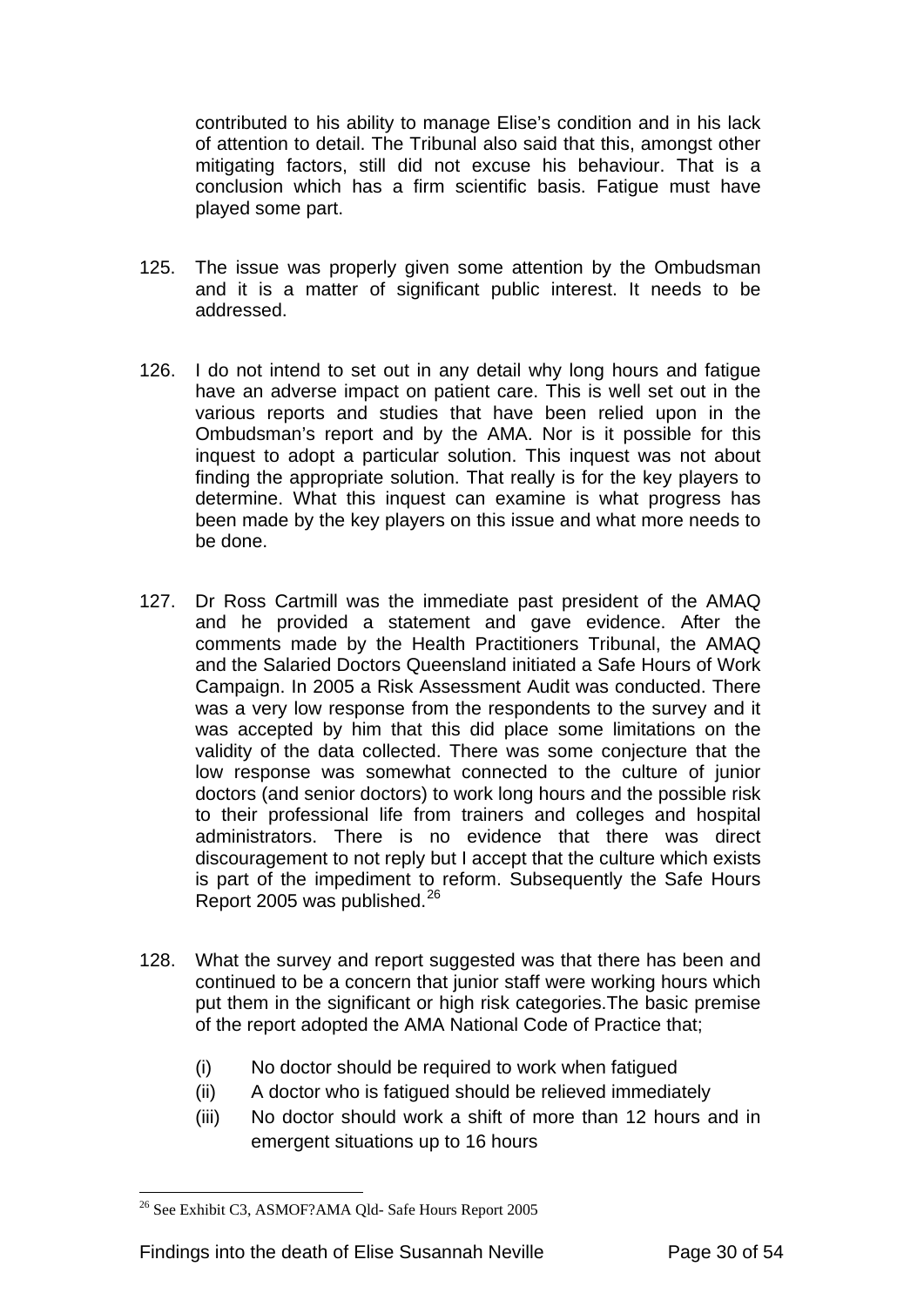(iv) That a period of on call should be followed by a non clinical shift

- (v) That each District have a fatigue relief management mechanism which does not place additional pressures on other staff.
- 129. The report followed the familiar risk assessment methods adopted by workplace health and safety legislation to identify risks and implement control measures to minimise, control or eliminate the risks. It identified that hospital medical practice sometimes required extended hours to be worked for service provision and continuity of care. Unpredictable surges in demand also contribute to longer shifts being worked. On call arrangements also can lead to fatigue.
- 130. The Safe Hours report recommended that QH develops a Safe Hours Work policy in accordance with the AMA Code of Practice. The report noted that QH approached the MBQ to address the issue.
- 131. Since 2005, Dr Cartmill was of the view that QH have worked quite hard in recent years to address the issue of doctor fatigue and safe hours. By July 2008 hospitals were expected to have developed a policy to address the issue. He stated that there has been a completely different attitude since 2002 to the issue by QH.
- 132. He agreed that there had to be some flexibility. He also noted the pressures that the colleges of specialties have in balancing the demands for shorter training programs to bring specialists through earlier and the reduced time for training that would occur in the event of inflexible working hours and consequent shorter shifts.
- 133. Susan Maree Le Boutillier is the Acting Director of the Medical Workforce Advice and Coordination Unit of QH. She provided a response<sup>27</sup> on behalf of QH and gave evidence. I think that it can be said her enthusiasm for her project is and will be of considerable assistance to the furthering of fatigue and safe work hours issues within QH. I was impressed with her personal commitment and I can only hope that this is reciprocated organisationally. There are still reports being expressed anecdotally in the media which suggest there is still some way to go.  $28$
- 134. Ms Le Boutillier stated that QH was committed to implementing an Alert Doctor's Strategy as part of the negotiations that took place in

 $\overline{a}$  $27$  Exhibits C10 & C10A

<span id="page-31-1"></span><span id="page-31-0"></span><sup>&</sup>lt;sup>28</sup> I here refer to comments made to ABC talkback radio ABC 612 the day after the closing of evidence and incorporating an interview with Dr Wakefield on the issue. A number of comments were made which indicated long hours were still occurring. Source: Media Monitors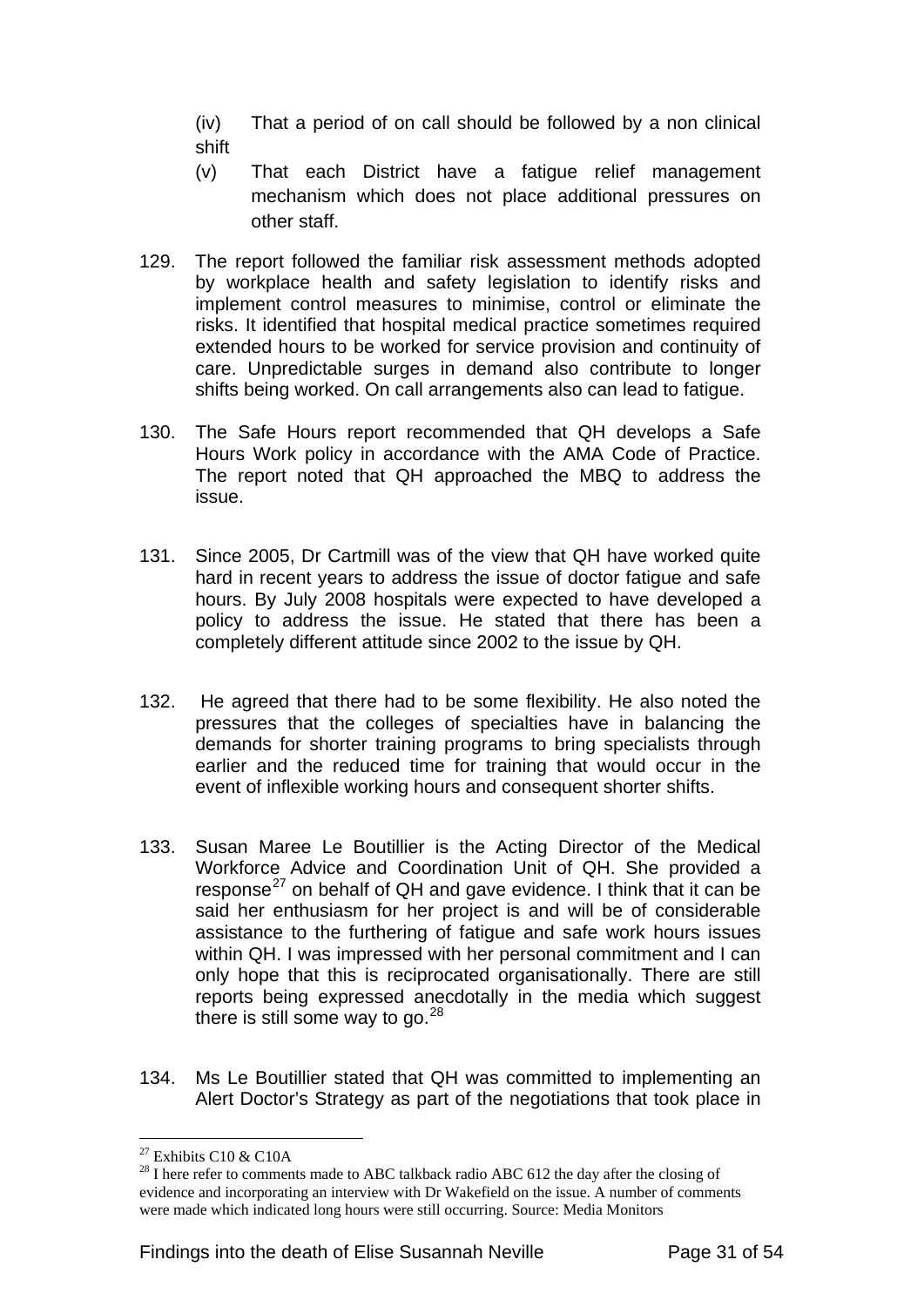the *Medical Officers'(Queensland Health Certified Agreement (No 1) 2005*. She reported that interim arrangements had been made to address the issues in the Interim Cumulative Hours Procedures-Medical Officers to manage fatigue risks from doctors working long hours, including when recalled to work or providing telephone advice whilst on call.

- 135. She stated that there is a whole range of activities and strategies being adopted to deliver a risk management program. The program looks at beyond long working hours, recognising that fatigue can arise in a number of situations, including long hours, on call arrangements and shift breaks. The interim policy which was set up by QH specifically wished to address the circumstances where a doctor was engaged in 16 hours of work, continuous or cumulative within a 24 hour period. However she said that focusing solely on hours of work does not make patients safe because there may be a whole range of factors that can contribute to fatigue.
- 136. She said that from 1 July 2008 a Medical Fatigue Risk Management policy is in place. This policy will have districts develop local fatigue risk management systems and local workplace protocols which are adopted by each district taking into account district issues. The intent is for this to be far more sophisticated than the original interim continuous hours policy, which will continue to be a guide. A review was to take place six months later (that is by the end of 2008) with a view that every health district is to have a fatigue risk management system in place by 1 July 2009.
- 137. In relation to reporting of fatigue related adverse events she said that the work force at QH is being educated on the whole issue of fatigue and to report incidents.
- 138. Ms Le Boutillier also expressed the view that there had been a significant degree of cooperation with the AMAQ and the AMA Council and Doctors in Training nationally. This was confirmed by Dr Cartmill. The policy has been introduced with the assistance of the Centre for Sleep Research.
- 139. She agreed there whilst there is a culture amongst some doctors to not be involved there is also a strong group of champions within the profession who are challenging that culture, and that has seen considerable success.
- 140. I asked her if the intent of the policy was that it would no longer be possible for a doctor such as Dr Doneman to be on call or active duty for a 24 hour period. She stated that the intent was to prevent it occurring as much as they possibly can but in certain circumstances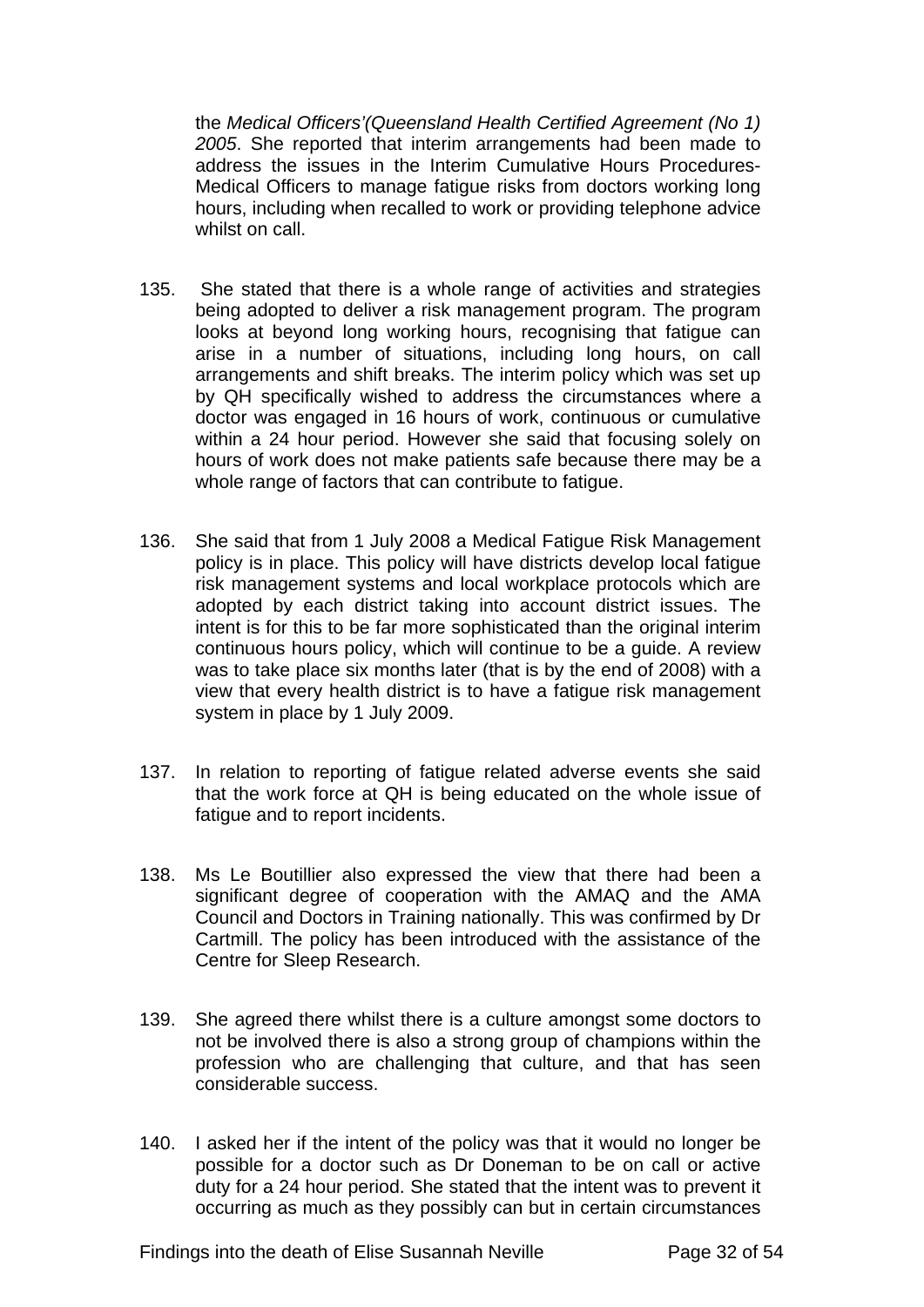it could occur. However with the policy in place she felt that there would have been other triggers that looked at whether someone higher up at the hospital facility could look at a replacement. Further there would be procedures in place around needing to check with more senior colleagues at other centres as to a proposed course of treatment and to control as much as possible the risk of fatigue related errors occurring.

- 141. The Medical Board of Queensland was also requested to respond and Kaye Denise Pulsford, the Executive Director provided a short report and gave evidence. In 2004 the MBQ had agreed to a request from the Director General of QH to develop a standard relating to safe working hours for doctors. The development of a standard by the MBQ was of importance, not just in relation to QH medical staff, but more generally across the private hospital and private doctors sectors where it was known that there were similar problems.
- 142. In February 2007 a discussion paper was finally released by the MBQ requesting submissions. Thirteen (13) submissions were received in July 2007 and a committee was formed to analyse the submissions and evaluate relevant literature. Ms Pulsford said that the next step was to be the development of a position paper for further consultation with stakeholders later in 2008.
- 143. It is clear that the Medical Board has, for whatever reason, not addressed in an expedient or comprehensive manner the important challenge that this very significant public health issue has raised. There has apparently been some resource issues within the MBQ which impacted on it. Apparently some of those issues have been addressed through a restructure but very much more needs to be done across the various sectors both private and public to debate this issue and to come to a resolution. It is understood that this is not a simple issue. There are varying issues identified by the Board which need consideration although it would seem those issues would not have caught anyone by surprise as they are common features in the issues identified within QH and the AMA.
- 144. There does seem to be some confusion as to which body is to take the lead role. To date it has been the AMA and QH but if the MBQ has the overriding function to address this issue in a meaningful way then it should do so with much more expediency than has been shown to date. I will recommend accordingly.

#### **Issues concerning Caloundra Hospital/Sunshine Health Districtoverview of the Ombudsman's Report and response by Queensland Health**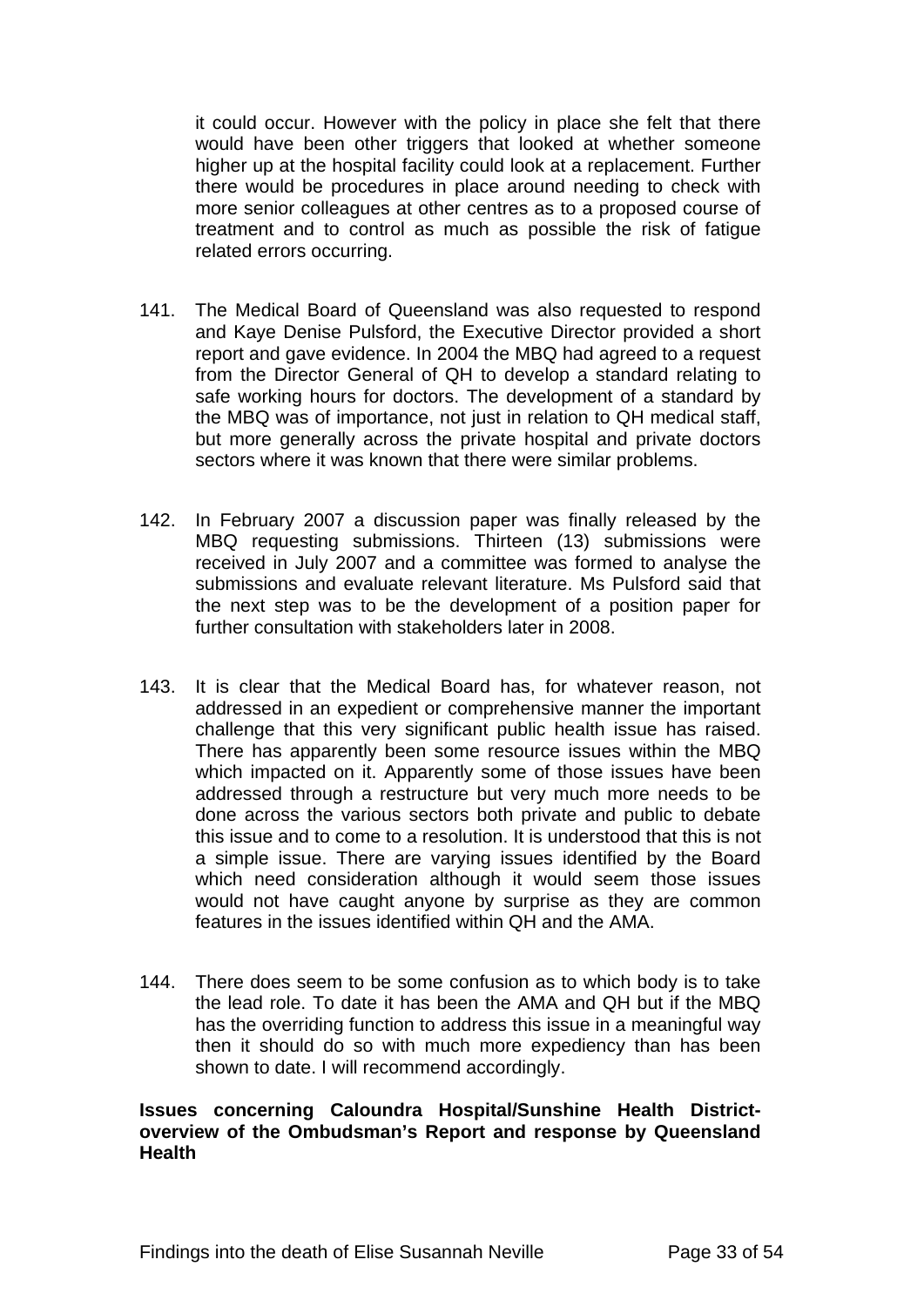- 145. In 2001, a report entitled *Review of the Emergency Services (DEM), Sunshine Coast Health Service District* (the DEM report) was prepared by the former medical superintendent at the Nambour Hospital as a result of concerns raised that the Service was not meeting reasonable and accepted performance standards. The Ombudsman reported that the existence of this report came to light in December 2005 as a result of an article published in the *Sunday Mail.* The report recommended that:
	- (i) Caloundra Hospital appoint 5 Principal House Officers (PHOs) to staff the Emergency Department at all times; and
	- (ii) the Emergency Department PHOs not have responsibility for inpatients at Caloundra Hospital during normal working hours.
- 146. The Ombudsman sought a response from QH as to what action had been taken.QH stated that recruitment processes commenced in October 2001 and the medical officers had all commenced by 11 March 2002. All 5 appointments were made at the level of PHO and the current coverage for the Caloundra Hospital Emergency Department provided for two specialists, two senior medical Officers and the 5 PHOs.
- 147. QH stated that while there may not be ideal staffing levels in all Queensland Health's Emergency Departments there is support available through the following initiatives:
	- (i) The Clinical Coordination Centres which are manned 24 hrs a day, 7 days a week by a specialist in emergency medicine, who are able to give telephone advice regarding patient management as well as coordinate patient movement if required;
	- (ii) The Clinicians Knowledge Network (CKN) which was introduced in 2001 and is accessible in every Emergency Department and provides on-line access to a system of data bases, including clinical protocols for hundreds of emergency conditions, as well as dozens or emergency texts and journals;
	- (iii) Improvements in the orientation of medical staff and standards of supervision and monitoring of junior medical staff through the accreditations processes of the Medical Board of Queensland and the Colleges and
	- (iv) 6 monthly strategic meetings attended by representatives from the Queensland Health hospitals where problems can be aired and possible strategies discussed.
- 148. In December 2001 the Australian College of Emergency Medicine (ACEM) published a policy document which aimed to establish standards for the provision of services to children who attend EDs in Australia. The Ombudsman recommended Queensland Health adopt and implement the following aspects of the December 2001 policy document: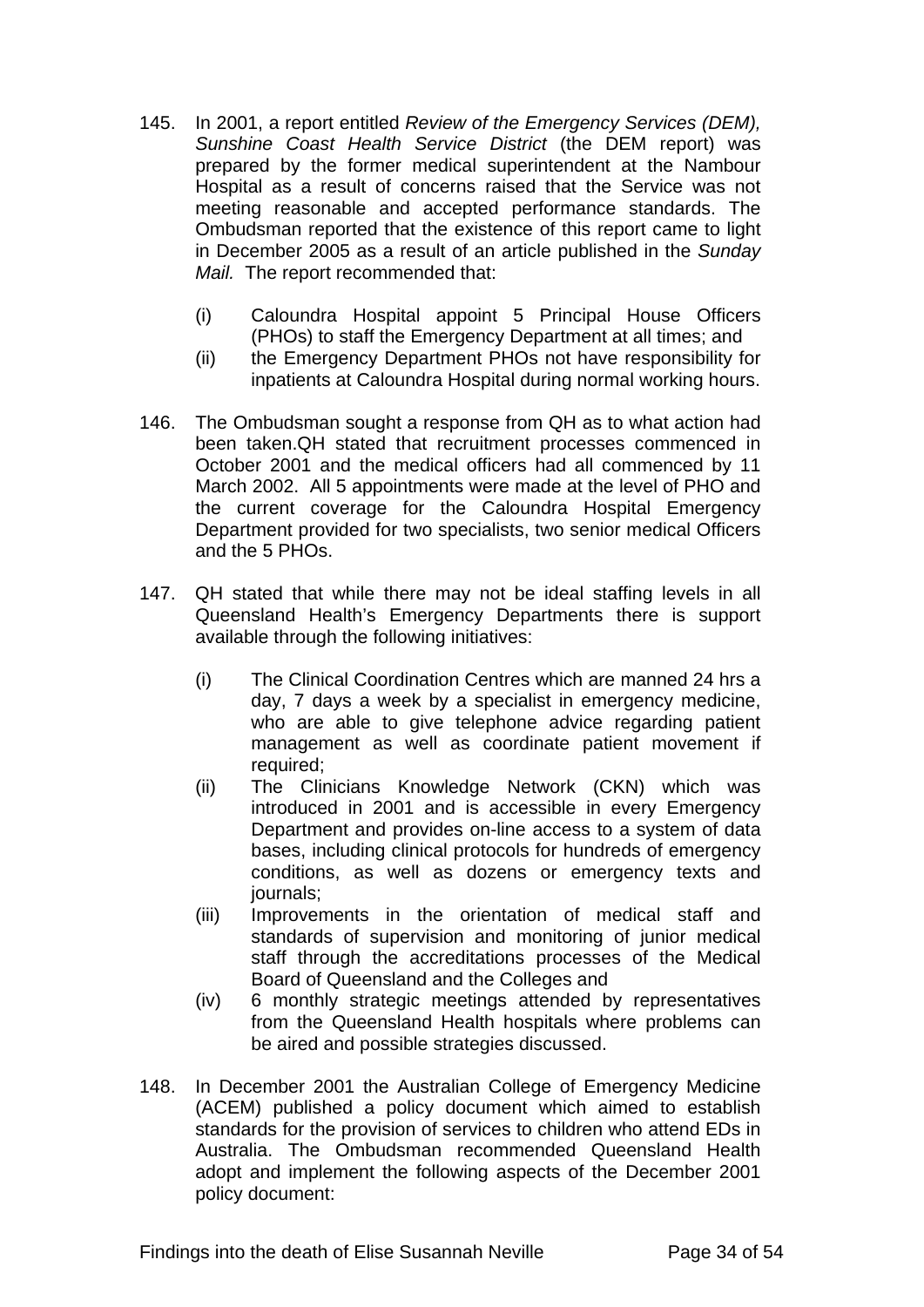- (i) written protocols regarding the treatment of the specific conditions listed in the ACEM policy be available in all Queensland Health Emergency Departments at all times;
- (i) the protocols stipulate the kinds of medical condition where consultation must occur with a senior doctor;
- (ii) an audit be undertaken of the CKN accessibility and the ease of use for clinicians in Emergency Departments;
- (iii) all junior medical staff be involved in an ongoing learning program in paediatric emergency medicine.
- 149. In response to an enquiry by the Ombudsman as to what changes had been made to ensure 24 hour experienced medical coverage, Queensland Health advised that a Fellow of the ACEM commenced full time at the Caloundra Hospital in June 2005 and PHOs are now rostered for a series of overlapping shifts to provide continuous coverage. SMO coverage was provided by a rostered and rostered on-call combination. The Ombudsman noted that while the Emergency Department now appears to be staffed by more experienced medical officers the new rostering regime does not address the inherent dangers associated with extended working hours.
- 150. On the issue raised as to whether nurses at Caloundra Hospital had been provided with an accredited emergency care for children course QH replied that of the 16.8 nursing FTE currently employed in the Caloundra Hospital Emergency Department, 13 have completed a recognised paediatric program within the last 12 months. A number of staff have also received other qualifications that contain a paediatric component.
- 151. The Ombudsman was unsure whether the training provided to the Caloundra Hospital Emergency Department nursing staff was commensurate with the standard of training provided to Emergency Department nursing staff in comparable hospitals. Queensland Health responded that the Director of Nursing of the Sunshine Coast District was undertaking a review of education and staff development services being provided for nurses. The review was to include an assessment of the paediatric qualifications and training provided to nursing staff in the Emergency Department. Further, a position of Director Education, Staff Development and Research had recently been created in the district to promote and maintain education and staff development standards for nurses. Recruitment was under way for a District Director of EM to coordinate the provision of emergency services across the District. The Ombudsman had no further recommendations to make.
- 152. Dr Priestley is now the Director of Emergency Medicine for the Sunshine Coast district. He provided a statement addressing 13 issues identified by and set out in a letter to Queensland Health at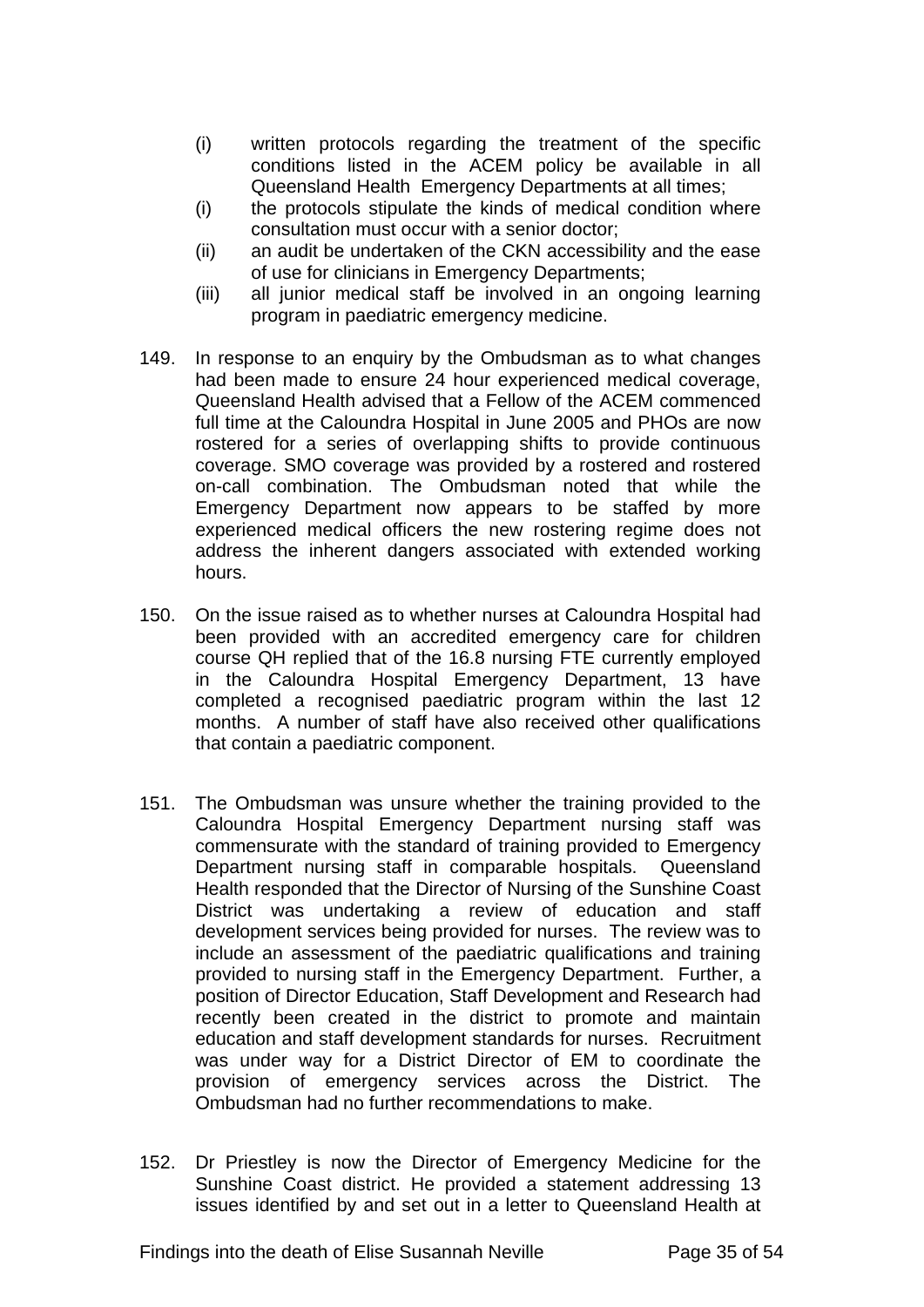the request of the Office of the State Coroner.<sup>[29](#page-36-0)</sup> He also gave evidence at the inquest and elaborated on what was considered the more important in so far as this inquest was concerned.

- 153. In relation to the admission of children a *Paediatric Admission-Caloundra Health Service* was introduced in July 2002 and revised in July 2007. Processes were put in place to ensure existing and new staff are aware of them. Essentially the policy is to restrict paediatric patients to short term observation only and no paediatric patients are admitted to the Emergency ward. Any particularly concerning cases are referred to Nambour or Royal Brisbane Hospitals. For an admission for observation it is one which involves four to six hours non-interventional observation. An 8 bed observation ward was under construction which may provide some further capacity but it was not expected to substantially alter the criteria for children.
- 154. Dr Priestly stated that there is a greater consistency of senior staff and an improvement in the qualifications of nursing staff in dealing with emergency paediatric cases.
- 155. On the issue of policies and procedures in dealing with paediatric head injuries there is a state policy. This involves the seeking of advice from neurological staff in Brisbane or paediatric staff in Nambour. Staff have access to a software which provides useful information as to the assessment and management of paediatric head injuries.
- 156. Paediatric Life Support courses have been conducted targeting junior medical officers and nursing staff who may become involved in the care of very unwell children and it would appear there has been appropriate uptake in training opportunities. The courses available in 2008 were set out in his statement and again they appear comprehensive enough.
- 157. Dr Priestley considered that his appointment as a District Director and the appointment of a District Senior Emergency Nurse was evidence of an organisational intention to foster important links between Caloundra Hospital and Nambour so that junior doctors can seek assistance with more senior Nambour staff including the Nambour Emergency Department Clinical Coordinator.
- 158. Although Dr Rashford spoke enthusiastically about the trial of telemedicine links on various sites throughout the state, Dr Priestley was not aware of any planning to provide a telemedicine link to

<span id="page-36-0"></span> $\overline{a}$  $29$  Exhibit C14.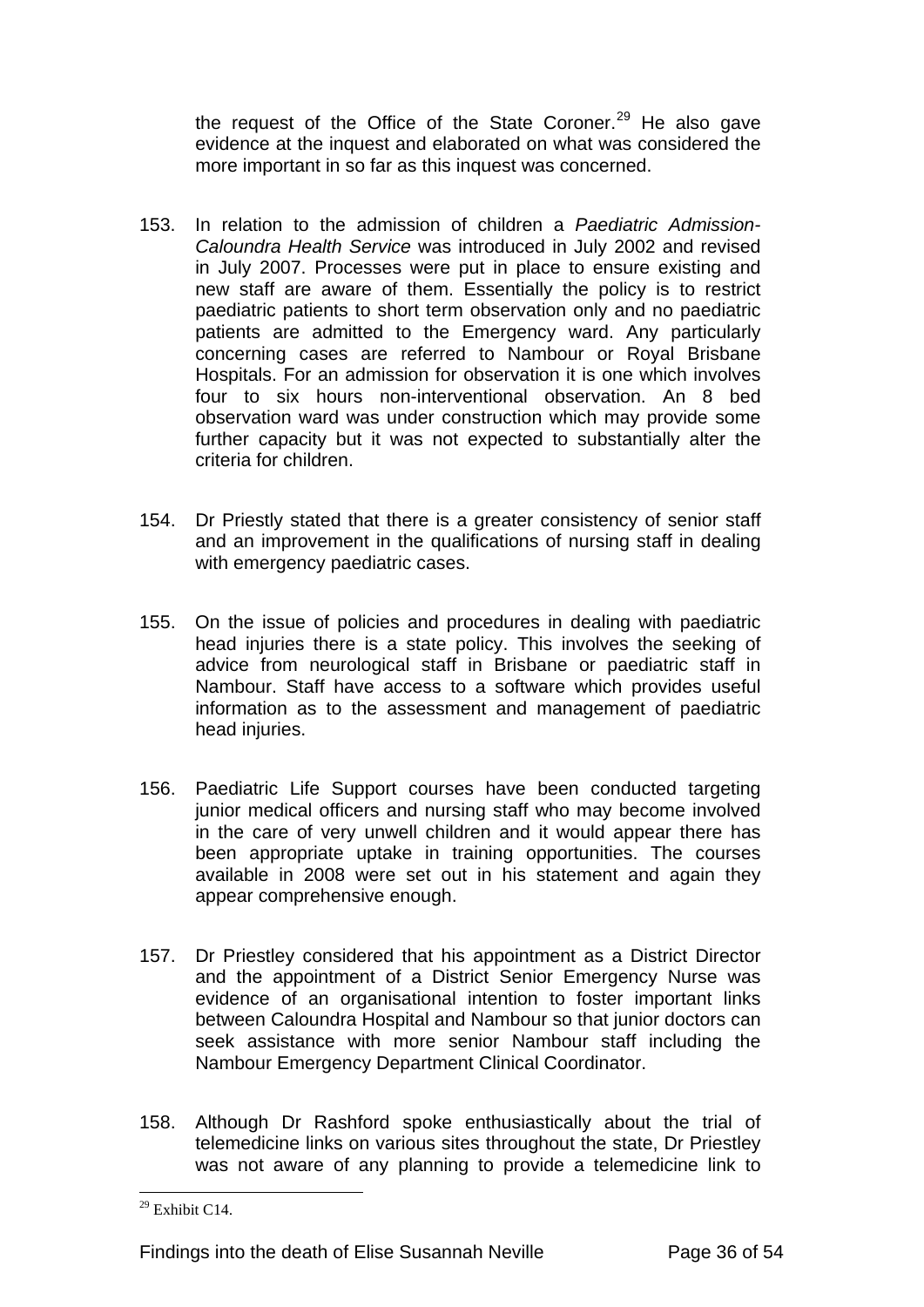assist in real time emergency care of children at Caloundra Hospital. This had been a recommendation of the Health Rights Commission. Dr Priestly said he personally believed that they were better off in investing in highly qualified staff. He said that there was always a senior medical officer available at Caloundra and one available by telephone in Nambour.

- 159. Although it would have to be said that having highly qualified staff on the ground must be the best option, the telemedicine project does have some obvious benefits for a whole range of reasons. It would be my recommendation that the telemedicine project be expanded to cover the areas of the state where it could provide real benefits. I would expect that as part of any implementation program there would be a review of which Hospitals have perceived gaps in their treatment options so that they can be included. If that review establishes that there would be benefits to Caloundra then it should be included. I agree with Dr Priestley that this should not negate the need to have qualified medical staff on the ground but I note his comments that Caloundra Hospital, as shared by many other EDs around the state has trouble in recruiting best quality junior medical officers. If that is the case then the telemedicine link may be used as a backup when there are problems.
- 160. I consider that many of the deficiencies existing in 2002 have been addressed. Dr Priestley said that his experience with the QCC retrieval service over the last 2 years had been effective in moving acutely unwell patients which exceeded the capabilities of Caloundra Hospital.
- 161. Dr Priestley was continuing to give his attention to ensuring that investigations could take place on site including having sufficient numbers of senior medical staff and specialist emergency physicians available and he has made a request for a half to one FTE senior medical officer to fill the gap. I will recommend that his request be approved.
- 162. Dr Priestley also saw the need for CT Scanner. Approval has been given for one to be in place by August 2009 and he was reasonably confident. To be abundantly clear I will also make a recommendation that this be progressed.

#### **Open Disclosure issues**

163. At the time of Elise's death, Queensland Health did not have any policies, practice or procedure describing how to progress open disclosure of adverse clinical events. The Ombudsman concluded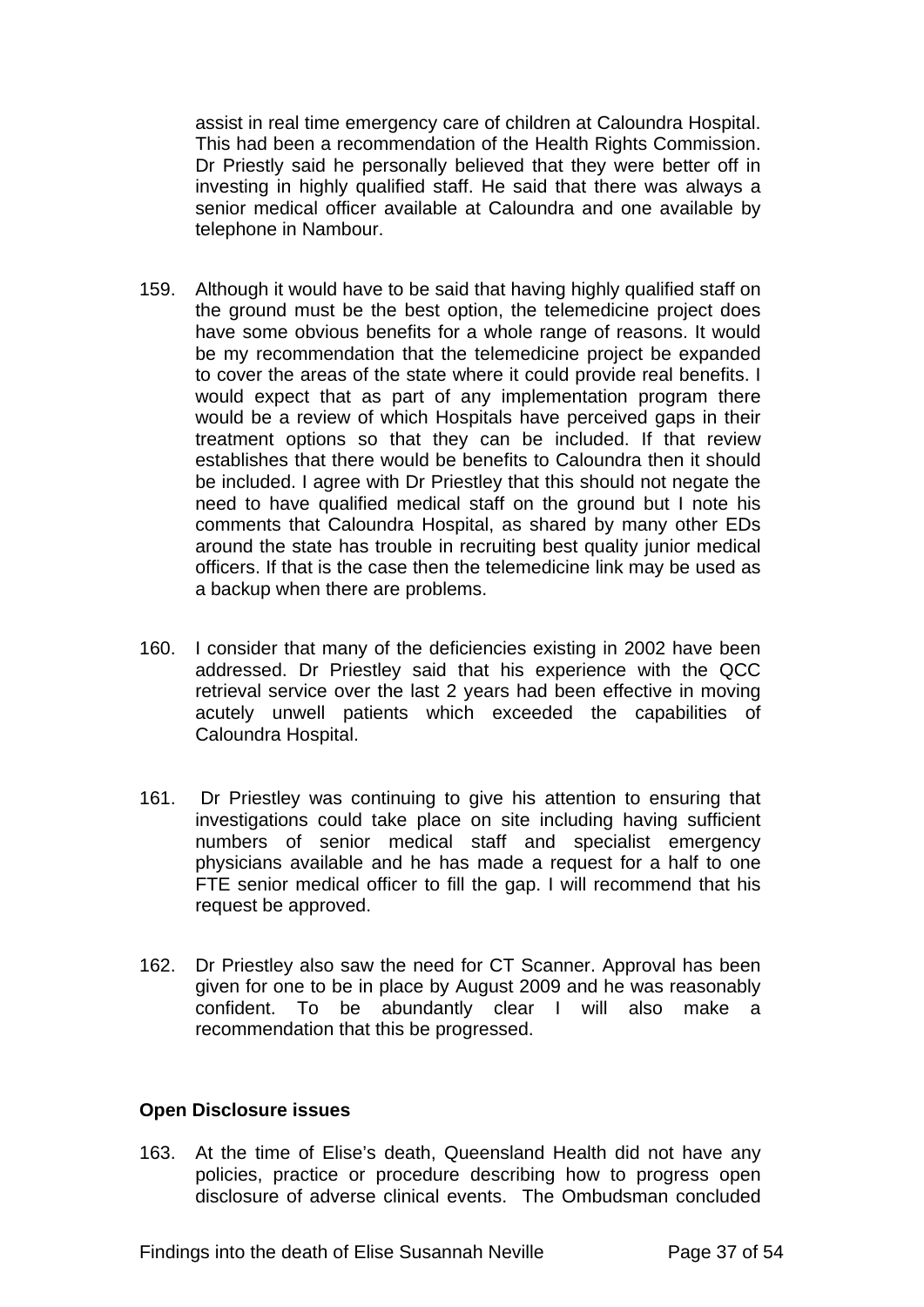that Queensland Health failed to engage in a process of open disclosure with the Dr and Mrs Neville following Elise's death.

- 164. In July 2003, the ACSQHC introduced a national *Open Disclosure Standard* which promotes a clear and consistent approach by Australian hospitals to open communication with patients and their nominated support person following an adverse event.
- 165. Queensland Health advised the Ombudsman that a structured piloting plan of the *Open Disclosure Standard was* currently under development by the Safety Improvement Unit, Patient Safety Centre. Seven of Queensland Health's health service districts were pilot sites participating in the national pilot. The Patient Safety Centre commenced its open disclosure training program in March 2006 with training offered to a number of clinicians (medical, nursing and allied health) in the pilot sites for open disclosure.
- 166. The Ombudsman recommended that Queensland Health expedite the implementation of the national pilot program on open disclosure in Queensland's public hospitals.
- 167. In January 2002 there was no State-wide endorsed approach to incident management and to root cause analysis in Queensland Hospitals. In June 2004, Queensland Health introduced an *Incident Management Policy* which defines incidents and outlines the processes and management of incidents and identifies ten sentinel events types as requiring investigation.
- 168. The final report of the QHSR noted that the effectiveness of the policy had been hindered by the lack of a comprehensive information system for incident reporting; the lack of tools for incident analysis; limited training for staff in analysis techniques and limited resources in the districts to set up training and maintain systems. Queensland Health's Patient Safety Centre took upon addressing these issues.
- 169. Queensland Health developed a web-based electronic incident reporting system (PRIME) which aims to facilitate the reporting and management of clinical incidents including sentinel events and near misses and enables the analysis of incident trends. Implementation and use of PRIME by the Queensland Health Districts was not mandatory and the Ombudsman was informed that only 64% of the State had fully completed implementation of the system at that time.
- 170. The Queensland Health PSC has developed a 2 day root cause analysis training program that was rolled out across Health Service Districts in mid 2005. The Ombudsman was informed that it was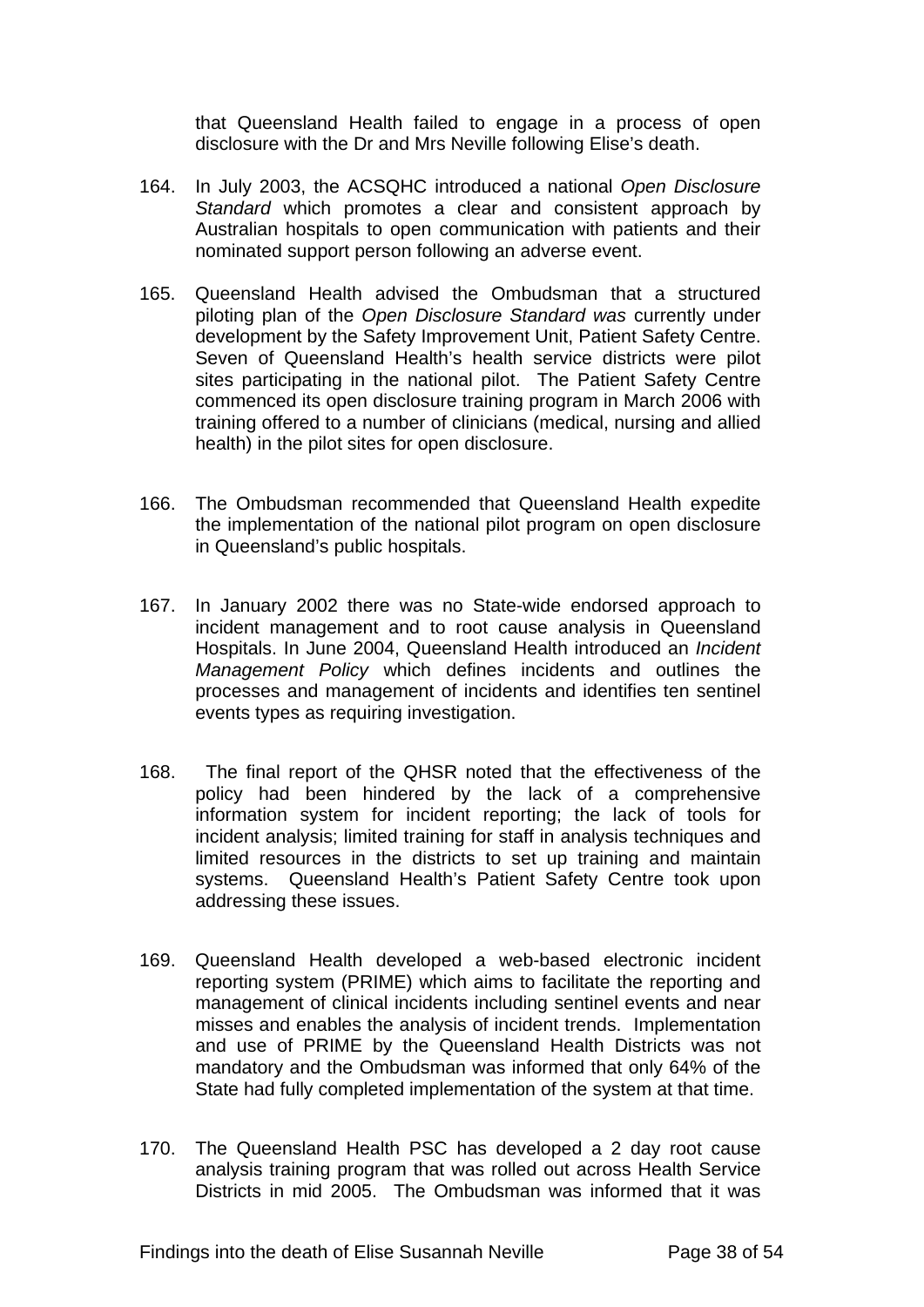expected that all 37 Health Service Districts would have a broad base of staff trained in root cause analysis by August 2006 and that a formal training package and resource material had been developed.

- 171. The Sunshine Coast district (SCHSD) implemented its Clinical Incidents Policy in May 2005. A Caloundra Health Service Mortality and Review Committed has been established to review, investigate and follow-up serious adverse events for adults and children.
- 172. Dr John Wakefield is the Senior Director of the Patient Safety Centre. He advised that the first Queensland Health report on critical incidents and sentinel events was published in April  $2007<sup>30</sup>$  $2007<sup>30</sup>$  $2007<sup>30</sup>$  He further advised that since 2005 PRIME had been implemented across 19 of the 20 health districts. The exception was The Prince Charles Hospital which used PRIME for sentinel event reporting and another reporting system for incident reporting.
- 173. Dr Wakefield was asked what would be the likely response now if Elise's tragic circumstances occurred again. There are two initial decisions to be made. If there was a suspicion that it came within the definition of a "blameworthy act"<sup>31</sup>then the matter would be referred to police or disciplinary authorities. On the basis that it was not considered in that category then a Root Cause Analysis would be commence that would pick up the wide range of system issues that came to light. In addition open disclosure would occur very early with the family, expressing sorrow for what happened and committing to a process of finding out why it happened. There would still be other external investigations including coronial and the Medical Board.
- 174. It was also noted that the Sentinel Event list applicable in Queensland included "death or permanent loss of function unrelated to the natural course of the underlying condition." This is a category which is not a national sentinel event definition and he said would represent some 90% of the reported sentinel events. An updated version of the Incident management Standard had just been published to commence from 1 July 2008.[32](#page-39-2) The standard looks at not just the expectation of the health care provider or clinician but also incorporates the expectation of the family and patient.

<span id="page-39-0"></span><sup>30</sup> Part of Exhibit C 20: *Patient Safety: From Learning to Action, First Queensland Health Report on Clinical Incidents and Sentinel Events.* 

<span id="page-39-1"></span> $31$  This is defined as a purposefully unsafe act, an act involving alcohol or illicit substance abuse by provider, patient abuse or criminal act

<span id="page-39-2"></span><sup>32</sup> Exhibit M5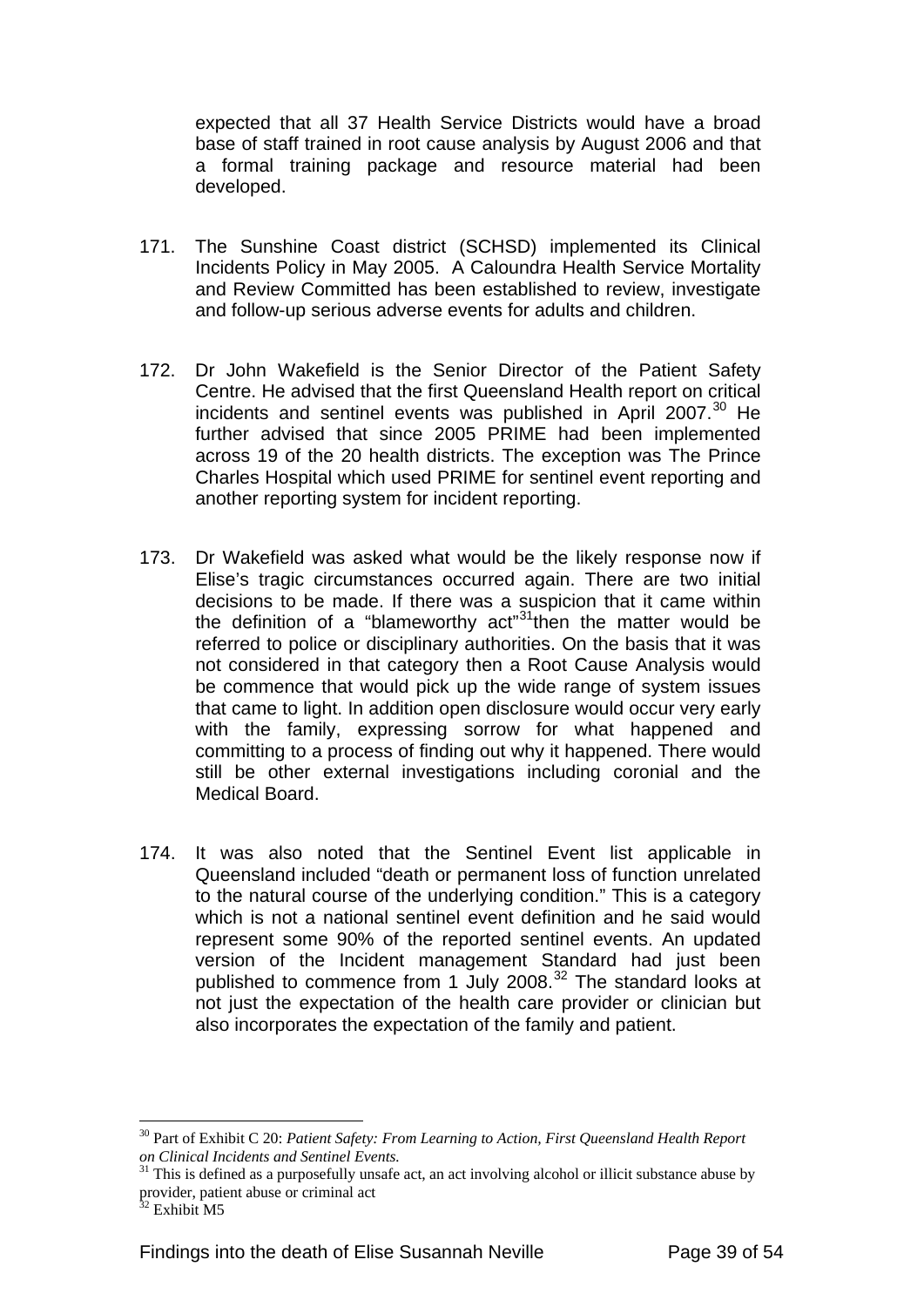- 175. There has been extensive training of staff and employment of patient safety officers in all the districts which he says has brought about a significant shift in the understanding and managing such events. He stated that open disclosure occurred at the earliest opportunity and required senior staff and the treating doctor to sit down with the family and have a discussion about the adverse outcome. The Root Cause Analysis commenced some days later and may involve further discussions with the family or it may include the information already obtained in earlier discussions. Contact with the family was an important component.
- 176. Dr Neville asked a few questions about reporting these events and the extent to which they are reliant on decisions by clinicians and any bias they may have in deciding whether an event was an unexpected outcome. Dr Wakefield referred to a number of backup mechanisms that may capture such events but conceded that the system was not without risk. It was to be noted that it was not just doctors involved in the reporting process but all clinicians treating the patient who can include nurses, pharmacists, therapists or other health professionals.
- 177. It has to be said that from the perspective and experience of coroners that there has been a very significant improvement in the reporting and disclosure of adverse events. It is important that we do not simply accept the progress that has been made and stop there. Further improvements can be made but there is evidence of considerable progress and it would seem that at a policy level and at a resource level there is a commitment to the open disclosure process within Queensland Health. I have no recommendations to make on this issue.

#### **Office of Fair Trading investigation summary**

- 178. Elise's death resulted from injuries sustained in a fall from a bunk bed, whilst sleeping. The top bunk did not have a railing around it and it did not comply with the then non-mandatory Australian Standard. The Ombudsman stated that to his knowledge it would appear to be the only reported death of this kind in Australia. The Ombudsman had knowledge of two other deaths but both of these children died as a result of being trapped by the head. The Office of Fair Trading was able to find 4 fatalities in the period 1 July 2000 to 1 August 2007, all of which were strangulation deaths.
- 179. The Queensland Injury Surveillance Unit recently provided the Coroner with updated figures for the 9 years from 1999 to 2007. QISU data is collected from hospital Emergency Departments representing approximately one quarter of the state population. The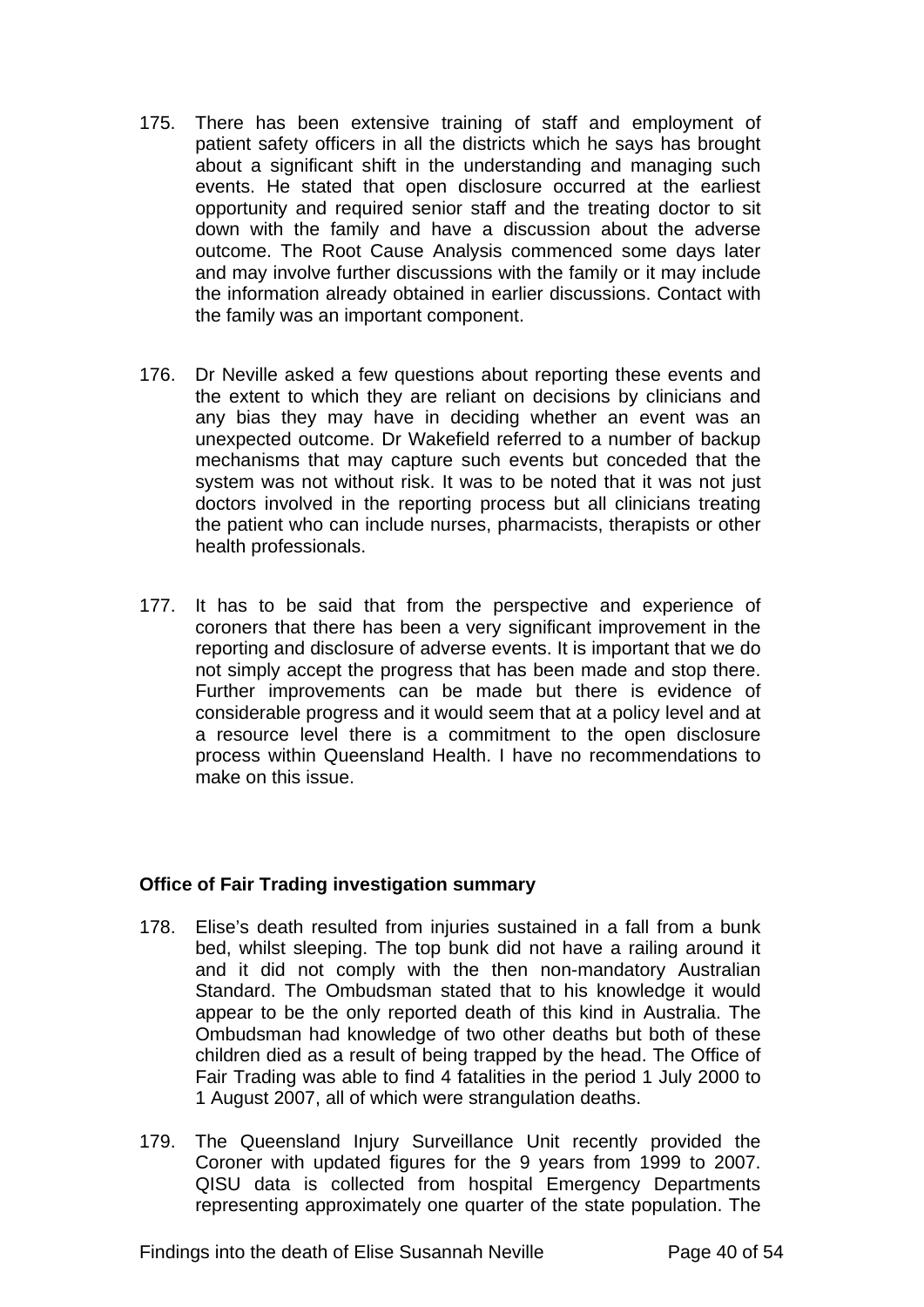data is indicative only and as Dr Neville pointed out may not have captured Elise's death (Caloundra not being a reporting hospital and Elise was admitted to the neurosurgical ward at Royal Children not the ED). The data also does not capture hospitals in the South and North Coast holiday areas where there is likely to be a greater number of bunk beds.

- 180. The data showed there were 1020 bunk bed related injuries representing 113 injury presentations per year. By applying a simple mathematical reasoning the QISU estimated that there are 450 bunk bed related injury presentations to ED's annually in Queensland.
- 181. Their figures showed that 98% were for children 14 years or younger and the peak age brackets being from 1-9. This data is similar to other data and gives explanation to the reason why warning labels limited the age to children under the age of 9.The predominant injury mechanism was from high falls from the top bunk. In relation to serious injuries there were 10 skull fractures, 3 intracranial bleeds, 5 nerve/spinal injuries and 1 abdominal injury. This of course only relates to the data captured by the unit and is representational of only a quarter of the state.
- 182. There are many limitations in the data collection for injuries. At best the QISU data captures between 20 and 25 %. As the Gold Coast and Sunshine Coast districts are not captured, Dr Neville may very well be right when he says this data may underestimate the true picture in the commercial holiday rental market. More comprehensive data does need to be collected.
- 183. AS/NZS 4220(the Standard) covering bunk beds was introduced in August 1994 but was not mandatory. The Ministerial Council for Consumer Affairs (MCCA) agreed to make the standard mandatory on 2 May 2002 but due to procedural difficulties this occurred on 1 November 2002. The decision to make the standard mandatory was made before Elise's death.
- 184. The standard provides that bunk beds must have a guard rail fitted to all four sides of the upper bunk with the top rail at least 160mm above the top of the mattress and the guardrail was to have safe gaps so it does not present as a head entrapment hazard. A review of the standard was completed in 2003 and it was relevantly updated to:
	- (i) provide for a warning that children under the age of 9 should not use an upper bunk; and
	- (ii) require the warning to be visible on all bunk beds.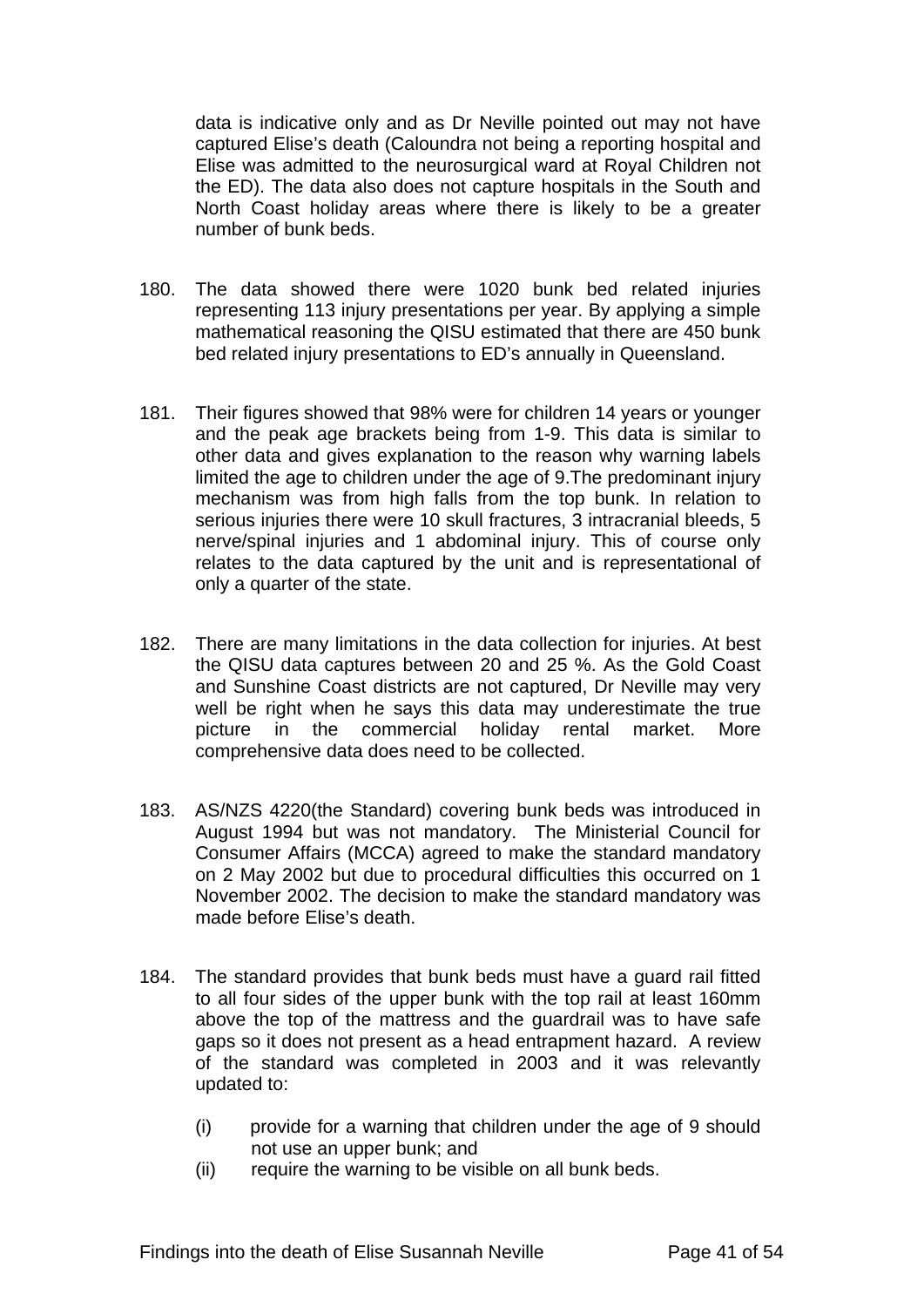- 184. Dr and Mrs Neville remain concerned with this as Elise was 10 years and three months of age, and they feel that the reference to 9 years of age wrongly reassures parents that it is safe for children over 9 years of age to use an upper bunk.
- 185. Mr David Alexander Strachan is the head of Product Safety at the Office of Fair Trading and is the chair of the Australian Standards Committee for nursery furniture. He has been the person principally involved in the issues surrounding the bunk bed standard. He provided the response to the Coroner as to the implementation and progress of the OFT to the Ombudsman's recommendations<sup>33</sup> and gave evidence at the inquest. He stated that bunk bed safety was a very important issue for the OFT and other departments of a similar nature in other states, hence the introduction of the mandatory standard.
- 186. Mr Strachan advised the court that warning labels are a second best safety intervention and the best option is to design safety into the product. He agrees that placing an age warning label on the product may give some users a false sense of security. The standard was under review. He suggested that if a warning label is to be used then it should provide a warning that it may be not suitable for any age or not for children. The data still shows a significant proportion of injuries in the age 10 to14 categories. I recommend that the warning label issue be reviewed by the relevant authorities as soon as possible and consider whether there should be changes in the warning label stating that top bunk beds are dangerous and are not suitable for any age group or at the very least increasing the age categories to up to age 14.
- 187. Since the introduction of the mandatory safety standards in November 2002, the following initiatives were reported to the Ombudsman as having been undertaken by the Office of Fair Trading to raise awareness about bunk bed safety:
	- (i) a consumer guide and industry compliance guide was published about bunk bed safety;
	- (ii) the industry compliance guide was mailed out to 60 manufacturers and retailers;
	- (iii) press releases were issued prior to peak holiday periods urging consumers to check with unit managers that any bunk beds used are safe;
	- (iv) contact had been made with the Unit Owners Association, Queensland Resident Accommodation Managers Association, Insurance Council of Australia, REIQ and

<span id="page-42-0"></span> $\overline{a}$ <sup>33</sup> ExhibitC15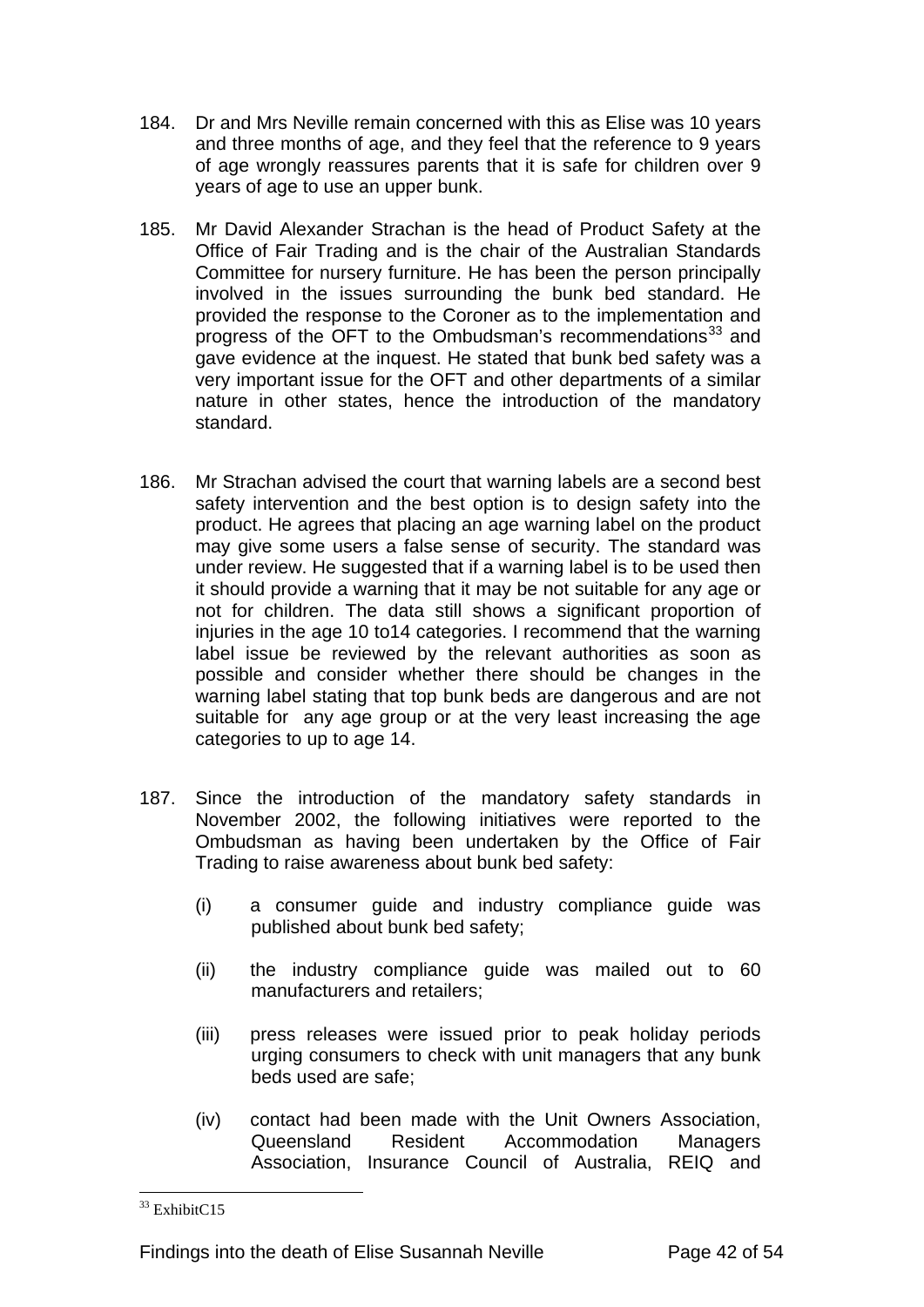restricted letting agents with information on the mandatory standards;

- (v) compliance checks in the retail sector have been carried out at least every 12 months to ensure suppliers remain aware of their obligations;
- (vi) information re bunk bed safety has been provided on the OFT website and
- (vii) An article was published in Trade Smart which has an audience of over 40,000 traders.
- 189. The Ombudsman's Office recommended that further strategies be implemented to raise awareness of the changes to mandatory safe standards for bunk beds and that a working party be set up to consider the feasibility of establishing and promoting government funded programmes focussing on removing unsafe bunk beds from private residences. In response to this recommendation, the Coroner was advised that a working party has been formed and met on 21 September 2007. It was planned that:
	- (i) OFT's "Summer Safety Campaign" for 2007 would highlight the issue of bunk beds in accommodation facilities which may be non compliant;
	- (ii) by Christmas 2007, operators of holiday retail accommodation would be directly emailed advising of the availability of complying bunk beds;
	- (iii) a dot point bunk bed safety flyer would be prepared;
	- (iv) research would be continued into the feasibility of removing bunk beds from consumer homes, focussing on those consumers who are most at risk and
	- (v) the working party would meet again before the end of 2007.
- 190. The OFT stated that injury data suggests that 96% of injuries occur in the domestic environment. The control of goods and services after they have been supplied, fall outside the jurisdiction of Office of Fair Trading and into the area of domestic responsibility. The OFT reported that, the feasibility of promoting a government funded programme focussed on removing "unsafe" bunk beds from private residences presents many obstacles for the OFT. The cost to consumers who may have non compliant bunk beds in their homes, to remove and replace them, as well as the operational difficulties concerning the collection and destruction of such large, bulky items, was considered to be problematic.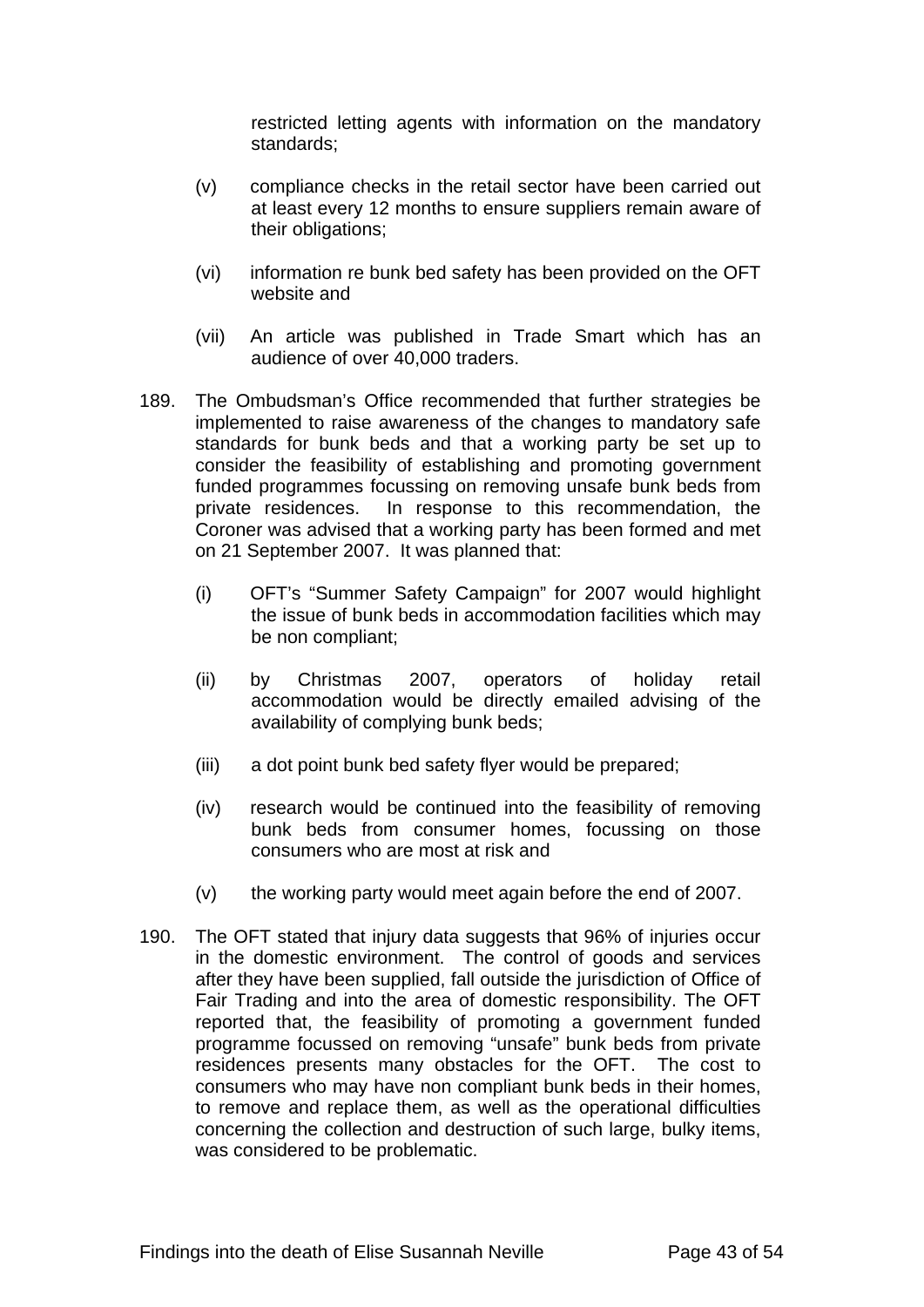- 191. That may very well be the case but the OFT needs to make a decision as to whether it is going to move in that direction and tell the public on what basis that decision has been made. The information about the issues identified by the working party were set out in Mr Strahan's statement dated the 26 October 2007 but there seems to have been little that has followed on from there. I recommend that the working party complete its deliberations as soon as possible and the outcome be made public.
- 192. At the very least it would seem that if a program to remove unsafe bunk beds from the domestic market is considered not feasible, the types of awareness campaigns that have been conducted in the commercial and holiday sectors should be extended to suitable campaigns directed the domestic market.
- 193. I recommend that the OFT within 6 months conduct awareness campaigns of directed towards the domestic market concerning the standard for bunk beds and the risks and dangers associated with non-compliant beds particularly for children.
- 194. Bunk beds supplied prior to 01 November 2002 are not caught by the mandatory standard and therefore a large number of non compliant bunk beds remain in service in commercial environments, including holiday units, resorts and school camps.
- 195. The Ombudsman recommended that all Queensland Government agencies that own, manage or fund establishments that use bunk beds ensure they comply with the standard. The OFT stated that it would assist Government agencies in implementing the standard. That hardly could be considered controversial and it would be expected that this has largely occurred. To be certain I recommend that all bunk beds used in Queensland Government agency owned, managed or funded establishments comply with the standard.
- 196. It should be noted that the mandatory standard applies to all bunk beds supplied in trade and commerce but legal advice was that bunk beds used in holiday rental units fell outside the scope of the standard. It has no retrospective compliance to beds in use either domestically or commercially.
- 197. The Ombudsman's Office recommended that the Office of Fair Trading prepare a regulatory impact statement (RIS) to extend the bunk bed mandatory safety standard to the commercial environment to be completed for implementation within 3 years. The Minister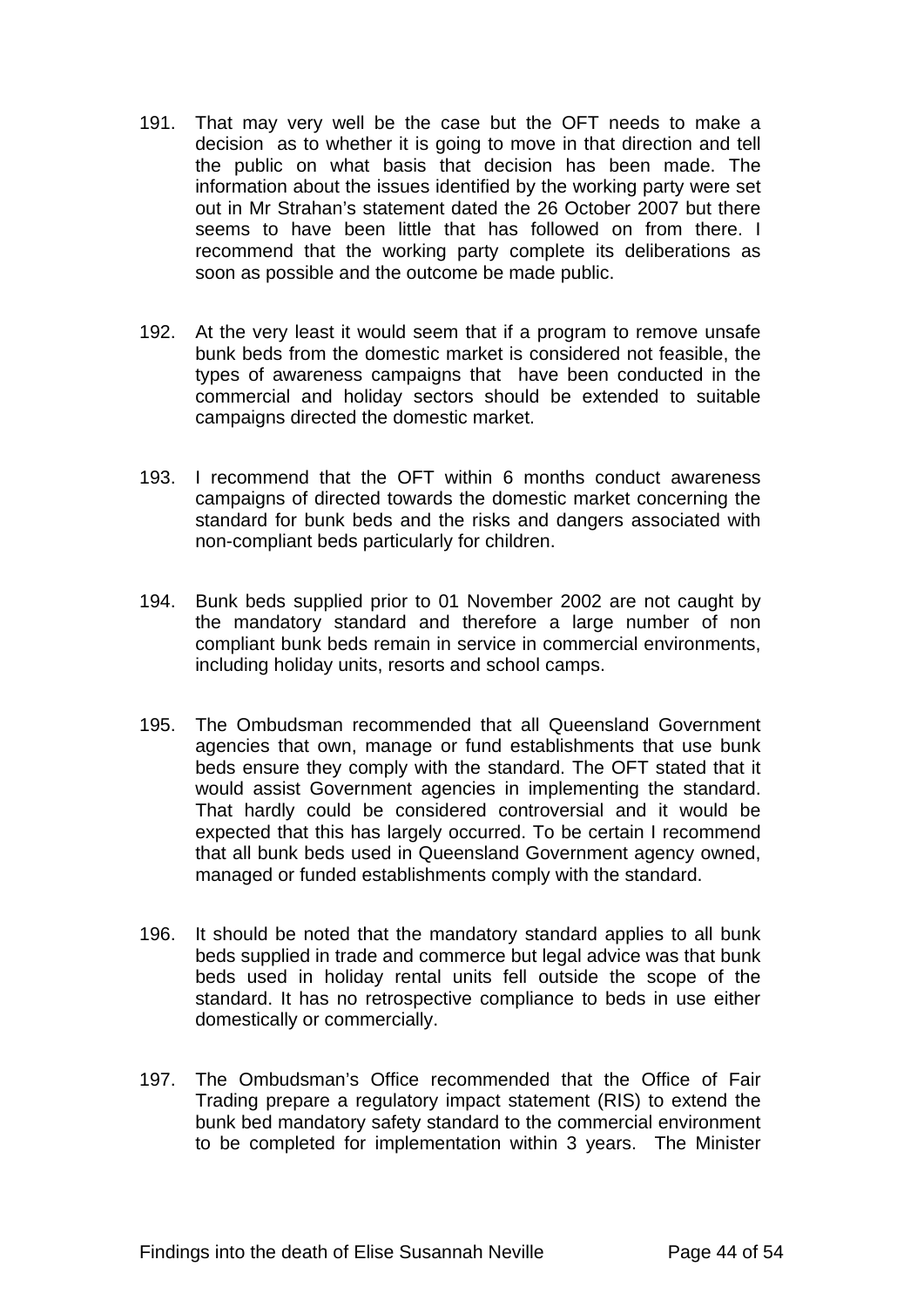approved preparation of an RIS in June 2006. The OFT's overview plan stated that it would be completed in early 2008.<sup>[34](#page-45-0)</sup>

- 198. Mr Strahan told the inquest that the RIS had not yet been completed and in fact is in the very early draft stage. He stated that the data to date would suggest the costs outweigh the benefits when you consider the mandatory standard appears to cover the domestic setting where the most injuries occur. There had been some consultation with interstate product safety regulators and the collection of data but that aside there seems to have been little progress on the completion of the RSI. I recommend that this now be given some priority and be completed as soon as possible. I have not heard or read any evidence which explains this delay.
- 199. The standard has been around since 1994 and was made mandatory in 2002 so that beds sold in commerce at that time had to comply. It is plainly obvious that a bunk bed which still does not comply after effectively 15 years since the introduction of the earlier standard should be removed. I have seen photographs of the bed that Elise was sleeping in and the risks are clear. I would have thought those industry groups in the commercial rental market would have made recommendations to their members to remove them. At the very least, they should be warned that continued use of such non-compliant beds is a very real liability risk and opens them up to litigation in the event of an accident.
- 200. It may be that the RIS has to be completed but I cannot think of any reason why they should be allowed to continue to be used in any sector, commercial, domestic or otherwise.
- 201. At the very least further safety campaigns as took place at the end of 2007 should continue on a yearly basis. Mr Strahan thought that this would not be an onerous commitment for the OFT taking into account its responsibilities for the real estate letting sector. I recommend accordingly.

#### **Findings required by s43**

202. I am required to find, as far as is possible, who the deceased was, when and where she died, what caused the death and how she came by her death. I have already dealt with the last of these issues, being the circumstances of Elise's death. As a result of considering all of the material contained in the exhibits and the evidence given by the witnesses I am able to make the following findings in relation to the other aspects of the death.

<span id="page-45-0"></span><sup>&</sup>lt;sup>34</sup> Attachment 7 to exhibit C15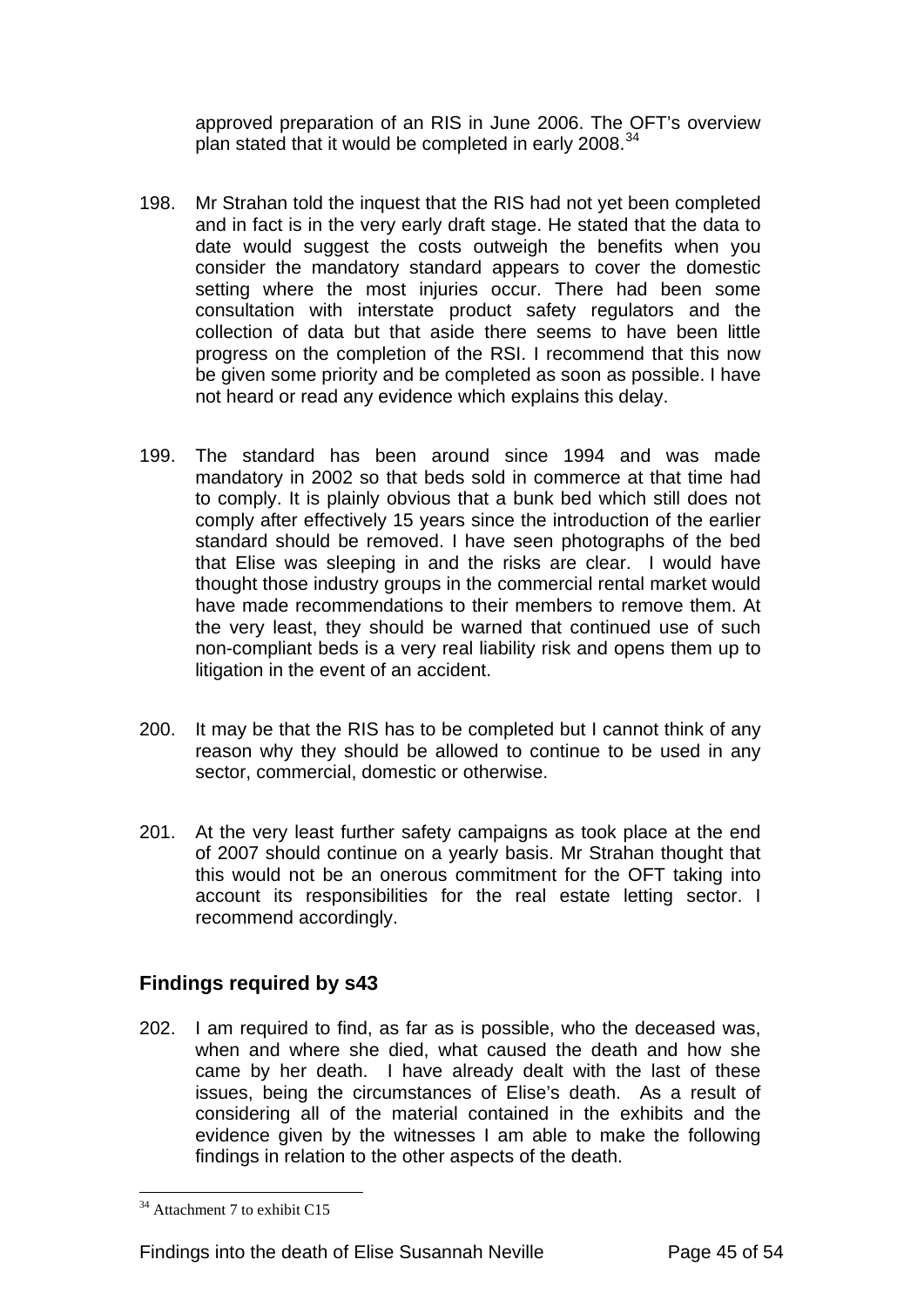- (i) The identity of the deceased was Elise Susannah Neville
- (ii) The place of death was Royal Children's Hospital, Brisbane, Queensland.
- (iii) The date of death was 9 January 2002.
- (iv) The formal cause of death was:
	- 1(a) Head Injuries, due to, or as a consequence of
	- 1(b) Fall from a bunk bed
- 203. Elise Neville fell out of a bunk bed which did not comply with an 8 year old Australian standard. The simple precaution of having a guard rail was absent. She then died because a doctor failed in his duty of care to her as his patient. There was a failure to properly assess her. She was not given the opportunity of being admitted for observation because of what was tantamount to a policy of nonadmission of children for observation. Elise was not referred to other hospitals. She was sent home. There was a failure to diagnose the cause of her deteriorating neurological condition. This was the principal cause of her death.
- 204. When she presented the second time that morning at the Emergency Department of Caloundra Hospital there were then delays that occurred in providing necessary treatment for head injuries. This was compounded even further by delays in the retrieval process. It is clear that Elise was given very little chance of survival because of all of these factors and there were failures at many levels in the immediate medical care.
- 205. It did not end there. There was a deficient and flawed reporting of the adverse incident from the beginning, starting with the Executive Director's report. The nightmare for Elise's parents was compounded. There were delays in the investigation by a number of bodies. Their initial responses were found lacking in many respects. Eventually those investigations were completed and disciplinary proceedings took place against Dr Doneman and RN Duncan.
- 206. Dr Doneman had been working a 24 hour shift and was into the  $19<sup>th</sup>$ hour of that shift when Elise first presented. The issue of whether this may have contributed to the flawed clinical decision was fairly raised and generally the issue of excessive hours worked by doctors was investigated as it was considered an important public health and safety issue.
- 207. I have referred to the efforts of the Ombudsman at some length in my decision. The report is a significant and important document. It has provided me with enormous assistance. It has not been publicly released until the completion of the coronial proceedings and it should now be released. The Ombudsman should be commended for the efforts that were made in the production of that report. The Ombudsman formed a number of opinions and made 25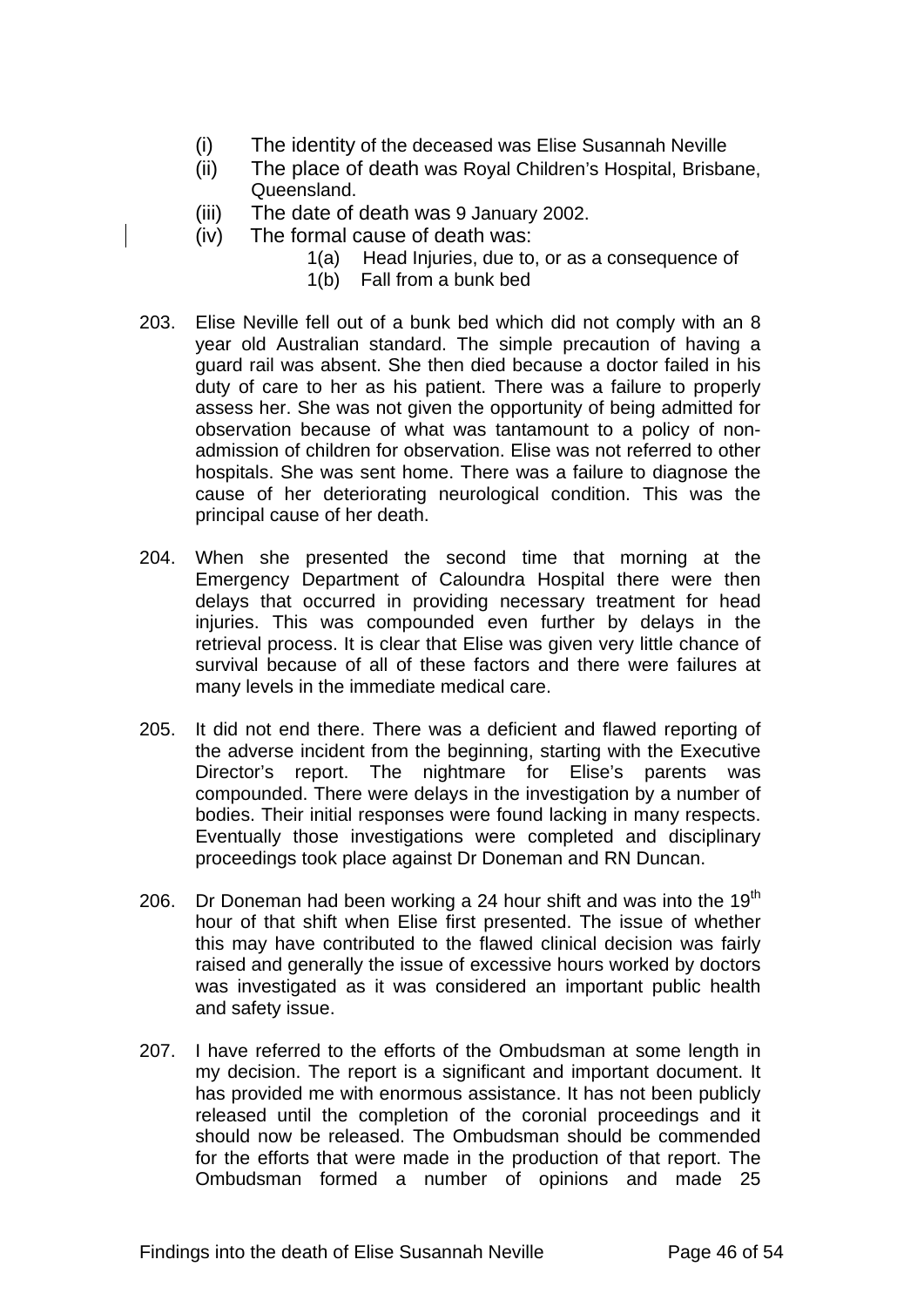recommendations to the various authorities who were the subject of scrutiny.

- 208. As a result some significant progress and improvements have been made addressing many of the failures which occurred.. Naturally there is always more that can be done.
- 209. Queensland now has a much more efficient and coordinated emergency retrieval system in place. There is a much better system of open disclosure, reporting and investigation of adverse hospital events.
- 210. Queensland Health has taken some significant steps towards addressing and managing the problems associated with doctor's working hours. More needs to be done. The Medical Board of Queensland accepted responsibility to develop a standard or other policy alternative on doctors' working hours. This would also regulate the private health and hospital system where similar problems are reported. It has not completed its work and should do so with priority.
- 211. The Office of Fair Trading has been involved in the issues regarding the regulation of the Australian Standard. Bunk beds without guard rails are inherently dangerous. They should be removed from use in domestic and commercial settings.
- 212. Although all beds manufactured and sold since November 2002 must comply with the standard, it is expected that there will be a considerable number of years before those non-compliant beds find their way to the scrap heap. The Office of Fair Trading needs to make a decision as to how it is going to manage this problem. Is it going to regulate and enforce the standard in the domestic and/or commercial sector, or is it going to manage the risks through public awareness and education campaigns?
- 213. I would have preferred the former, as I am sure would the Nevilles, but it is complex and needs to be worked through. The OFT responded to the Ombudsman's recommendations by setting up a working party, and commencing a Regulatory Impact Statement process. The problem is that after two years of deliberations there has not been any resolution, nor does it seem that one is imminent.

#### **Riders/Recommendations**

#### **Recommendation 1**

214. I recommend to the Ombudsman that "The Neville Report, *An investigation into the adequacy of the health complaint mechanisms in Queensland, and other systemic issues identified as a result of the death of Elise Neville, aged 10 years"* be released and made public.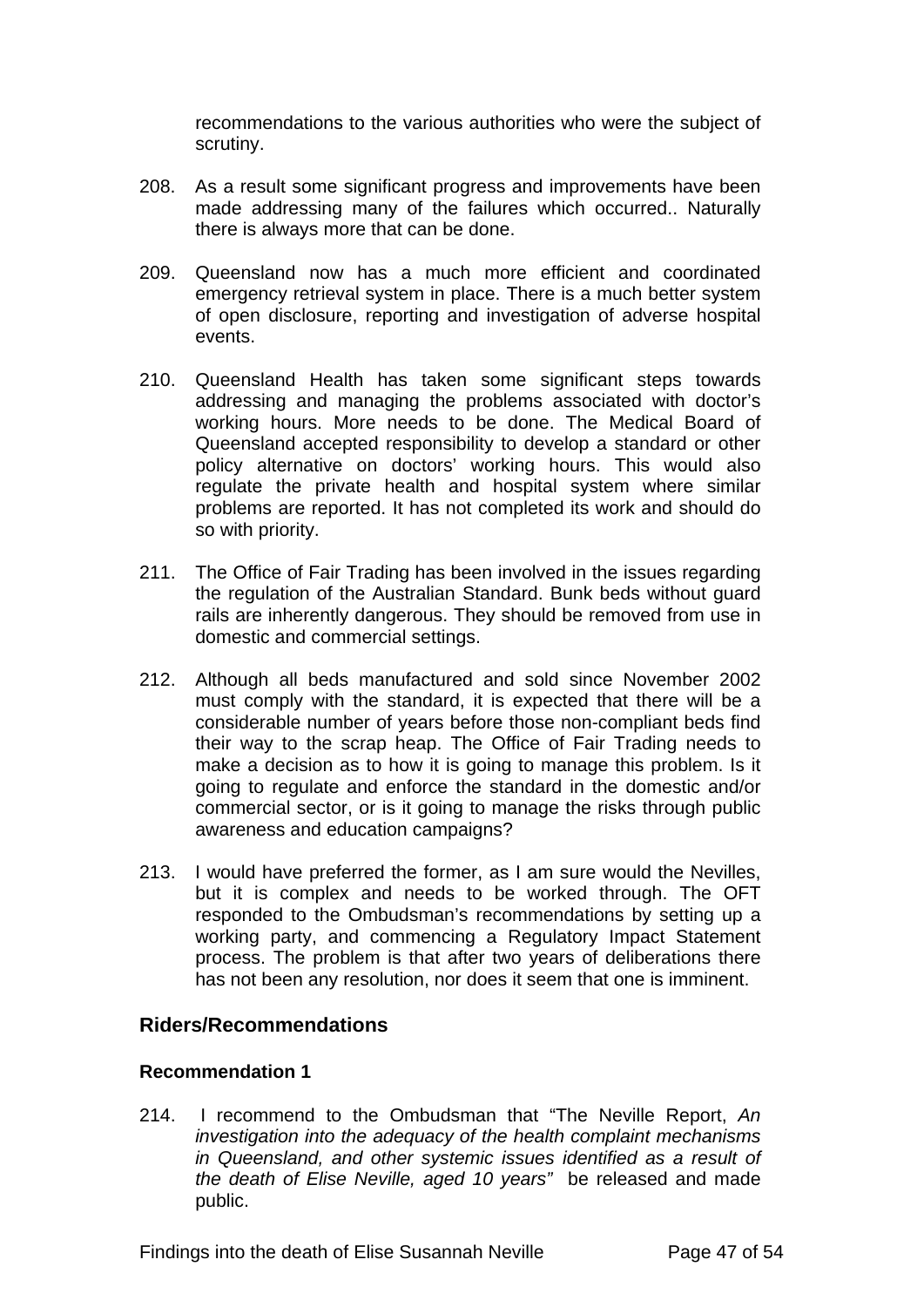#### **Queensland Health/Retrieval Issues**

#### **Recommendation 2**

215. I recommend that Queensland Health conduct a review of the capacity of rural or remote hospital facilities or regions to perform emergency neurosurgical and vascular surgical procedures, and to identify what staff, training and technology would be required to allow such medical procedures to take place.

#### **Recommendation 3**

216. I recommend that the proposal presently with Queensland Health for funding for medical crewing of retrieval teams for aircraft be approved and implemented as soon as possible.

#### **Recommendation 4**

217. I recommend, if it has not already occurred, that the proposed delivery of the single pilot Instrument Flight Rules helicopter to the Sunshine Coast retrieval service proceed at the earliest opportunity.

#### **Recommendation 5**

218. I recommend that the telemedicine project be brought on line across the state, and be adequately resourced in money and staff terms. I would expect that as part of any implementation program there would be a review of which Hospitals have perceived gaps in their treatment options so that they can be included.

#### **Recommendation 6**

219 I recommend that the request for a half to one FTE senior medical officer for the Emergency Department at Caloundra Hospital be approved.

#### **Recommendation 7**

220. Although approval for the installation of a CT scanner has been given and is expected to be in place by August 2009 t o be abundantly clear I recommend that a CT scanner be installed at Caloundra Hospital by August 2009.

#### **Queensland Medical Board Issues**

#### **Recommendation 8**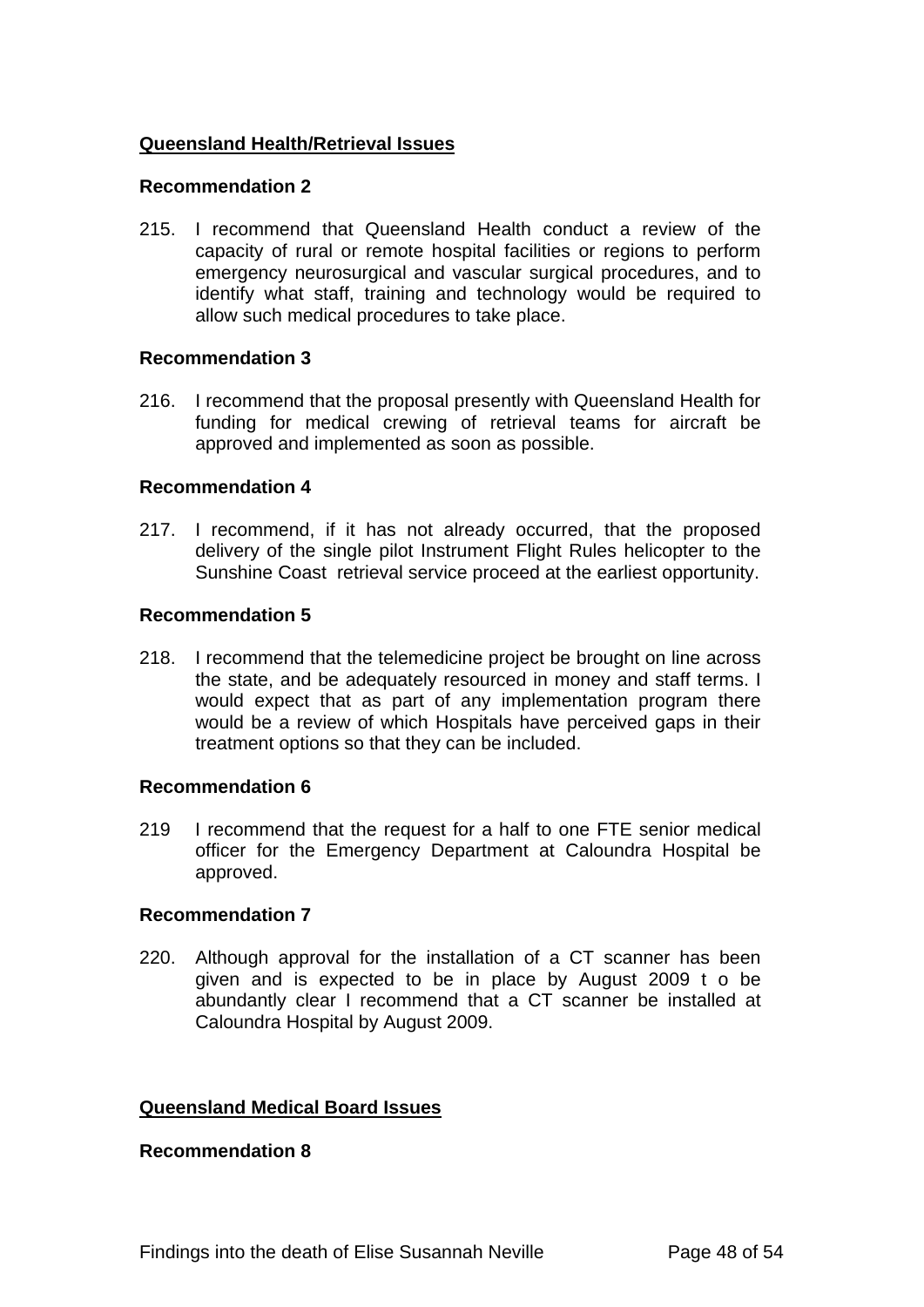221. I recommend that the Medical Board of Queensland progress with some priority to the development of a Standard or other suitable policy alternative regarding the regulation of excessive working hours for doctors in the public and private hospitals sectors.

#### **Office of Fair Trading Issues**

#### **Recommendation 9**

222. I recommend that the warning label on bunk beds as provided by the Australian Standard be reviewed by the Office of fair trading and other relevant authorities as soon as possible with a consideration that if there is to be a label for bunk beds it should not be age specific or at the very least increasing the age categories for the warning to up to age 14.

#### **Recommendation 10**

223. I recommend that the working party set up to consider the feasibility of establishing and promoting government funded programmes focussing on removing unsafe bunk beds from private residences proceed to completing its deliberations as soon as possible and the outcome be made public.

#### **Recommendation 11**

224. I recommend that the OFT conduct awareness campaigns directed towards the domestic market concerning the standard for bunk beds and the risks and dangers associated with non-compliant beds particularly for children.

#### **Recommendation 12**

225. To the extent that it is necessary I recommend that all bunk beds used in Queensland Government agency owned, managed or funded establishments comply with the Australian Standard.

#### **Recommendation 13**

226. I recommend that the Regulatory Impact Statement process commenced in June 2006 be finalised with priority.

My condolences are expressed to Dr and Mrs Neville and their family. I close this inquest.

John Lock Brisbane Coroner